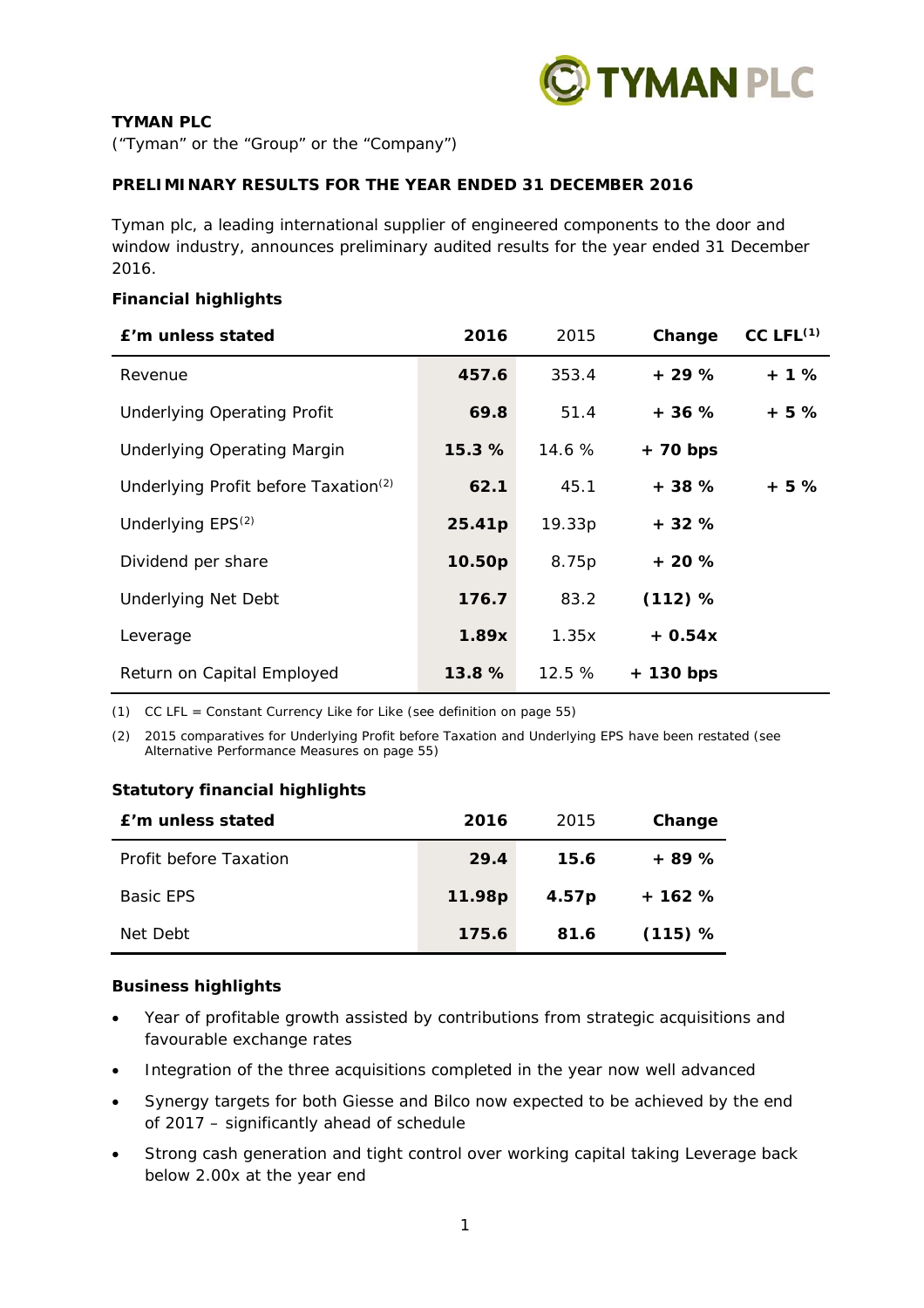

- Dividend increased by 20.0 per cent. to reflect improved cash generation and profitability
- Continued margin progression in AmesburyTruth despite limited volume growth
- Stronger second half for ERA with UK markets holding up better than expected post the EU Referendum
- Schlegel International Underlying Operating Margin increased to 10.0 per cent. due to contribution from Giesse and early delivery of synergies

## **2017 Trading to date**

 Current year has started positively and in line with expectations across each of the Divisions

## **Louis Eperjesi, Chief Executive, commented:**

"2016 was a further year of profitable growth for Tyman assisted by the completion of *strategic acquisitions and the benefit of favourable exchange rates, underpinned by strong cash generation. The continued improvement in margins by the Divisions is evidence of the quality of our businesses and their leading market positions.* 

*"The acquisitions of Giesse and Bilco filled two significant gaps in our product portfolio bringing the Group a high quality hardware brand for European markets and a meaningful presence in US commercial for the first time. On a smaller scale, the acquisition of Response has extended our electronic access capabilities in the UK. Progress on integration has been rapid and as a result both Bilco and Giesse will deliver their targeted synergy objectives by the end of 2017 – significantly ahead of schedule.* 

*"2017 has started in line with our expectations across each of the Divisions. We expect that US residential and commercial markets will be stronger this year than they were in 2016. We expect to see a continuation of the gradual recovery in European markets however UK markets are likely to remain variable given lower levels of housing transactions and probable declines in real incomes.* 

*"We expect that input costs will increase in the majority of our markets in 2017 and will look to manage input cost inflation where it arises through effective purchasing, price management and cost reduction programmes.* 

*"Our self help initiatives across each of our Divisions, together with good visibility of synergy opportunities, means Tyman is well positioned for further progress in 2017."* 

## Enquiries:

Louis Eperjesi – Chief Executive Officer www.tymanplc.com James Brotherton – Chief Financial Officer

#### **MHP Communications** 020 3128 8100

Reg Hoare Jamie Ricketts Nessyah Hart

**Tyman plc** 020 7976 8000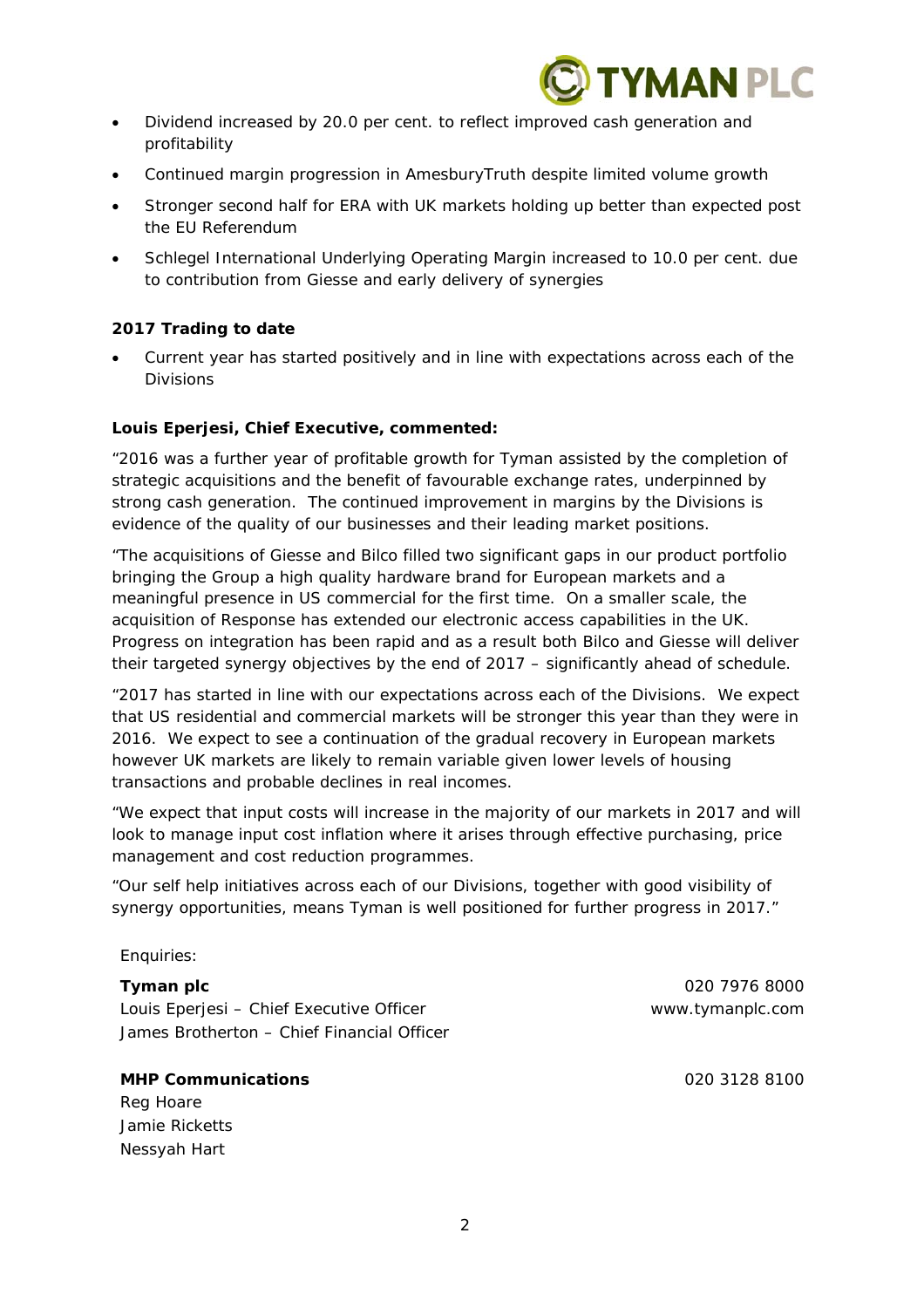

Tyman will host an analyst and investor presentation at 8.30 a.m. today, Wednesday 8 March 2017, at the offices of Canaccord Genuity, 88 Wood Street, London EC2V 7QR.

The presentation will be webcast at the Group's website - www.tymanplc.com - and the audio conference call details are set out below.

## **Conference Call Dial In Details**

| Toll number<br>Toll-free number | 020 3139 4830<br>080 8237 0030 |
|---------------------------------|--------------------------------|
| Participant PIN                 | 19095686#                      |
| <b>Forthcoming dates</b>        |                                |
| Ex-dividend date                | 20 April 2017                  |
| Dividend record date            | 21 April 2017                  |
| Annual General Meeting          | 12 May 2017                    |
| Dividend payment date           | 19 May 2017                    |
|                                 |                                |

Interim results announcement 25 July 2017 Autumn trading update **7** November 2017

**Notes to editors** 

Tyman plc is a leading international supplier of engineered components to the door and window industry. The Group's three Divisions – AmesburyTruth, ERA and Schlegel International – are market leaders in their respective geographies.

The Group employs over 3,500 people and operates facilities in 19 countries worldwide. Tyman is listed on the London Stock Exchange under the ticker TYMN.

Further information on the Group and the Group's products are available at the Group's website - www.tymanplc.com.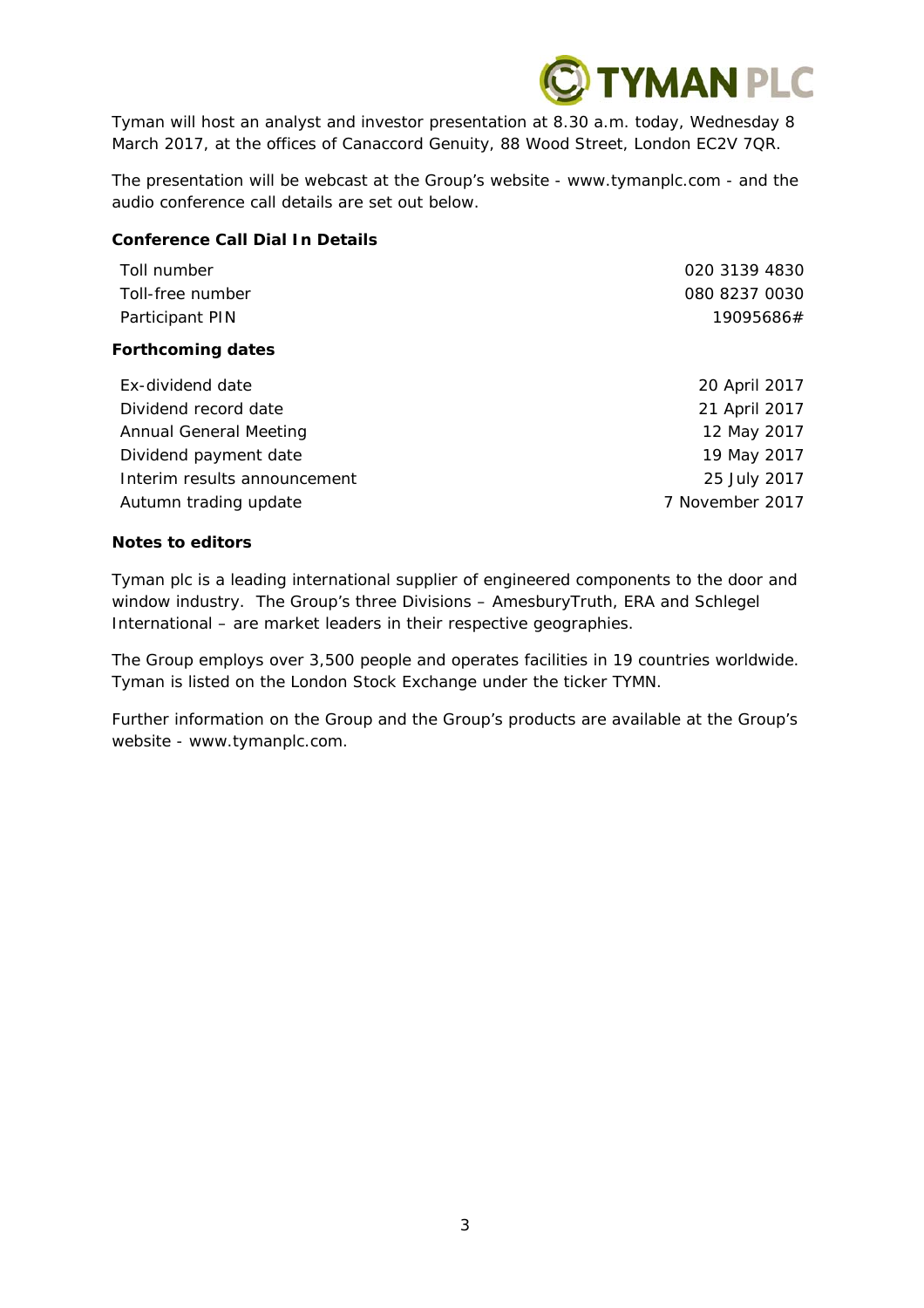

#### **RESULTS OVERVIEW**

2016 was a further year of profitable growth for Tyman. The Group completed three strategically important acquisitions, developing its capabilities in European hardware with Giesse, in North American commercial with Bilco and in UK electronic access through Response. Despite markets being generally less favourable than expected, Tyman delivered increased revenue and profitability on both a reported and a constant currency like for like basis.

Cash generation in the year was very strong due to growth in profitability underpinned by tight control of working capital. Operating cash conversion improved to 105.9 per cent., despite continued investment in the balance sheet over the year, including gross capital expenditure at 1.32x depreciation. As a result, Leverage at the year end of 1.89x was comfortably back within the Group's core year end target range of 1.50x to 2.00x and the dividend has increased by 20.0 per cent. to 10.50p for the full year.

ROCE improved by a further 130 bps to 13.8 per cent. as the Group continues to make progress towards its medium term target of a ROCE of 15 per cent..

#### **2017 Priorities**

The Group's key priorities for 2017 are an extension of the themes we have developed over the past few years and include:

1. Integration

The completion of the integrations of Giesse and Bilco into their respective Divisions along with accelerated implementation of the synergy plans outlined at the time of acquisition.

2. Footprint

The start of the second phase of the AmesburyTruth footprint project with construction now under way of the Division's third centre of excellence in Statesville, North Carolina.

Construction and fit out of ERA's new West Midlands facility consolidating three existing distribution facilities onto a single site.

Further evaluation of the Schlegel International footprint following the acquisition of Giesse.

Tyman's aim remains to ensure that each Division operates from safe, modern and flexible facilities that are able to manage the increasing demands of their respective customer bases. The Group's footprint needs to be appropriate for the medium term needs of the business, taking into account opportunities for near shoring of those products best made or sourced close to the point of consumption.

3. Intra group collaboration

Encouraging strong communication, consistency of approach and standards of excellence across each of the Divisions with a particular emphasis in 2017 on health and safety, risk management, cross selling and supply chain.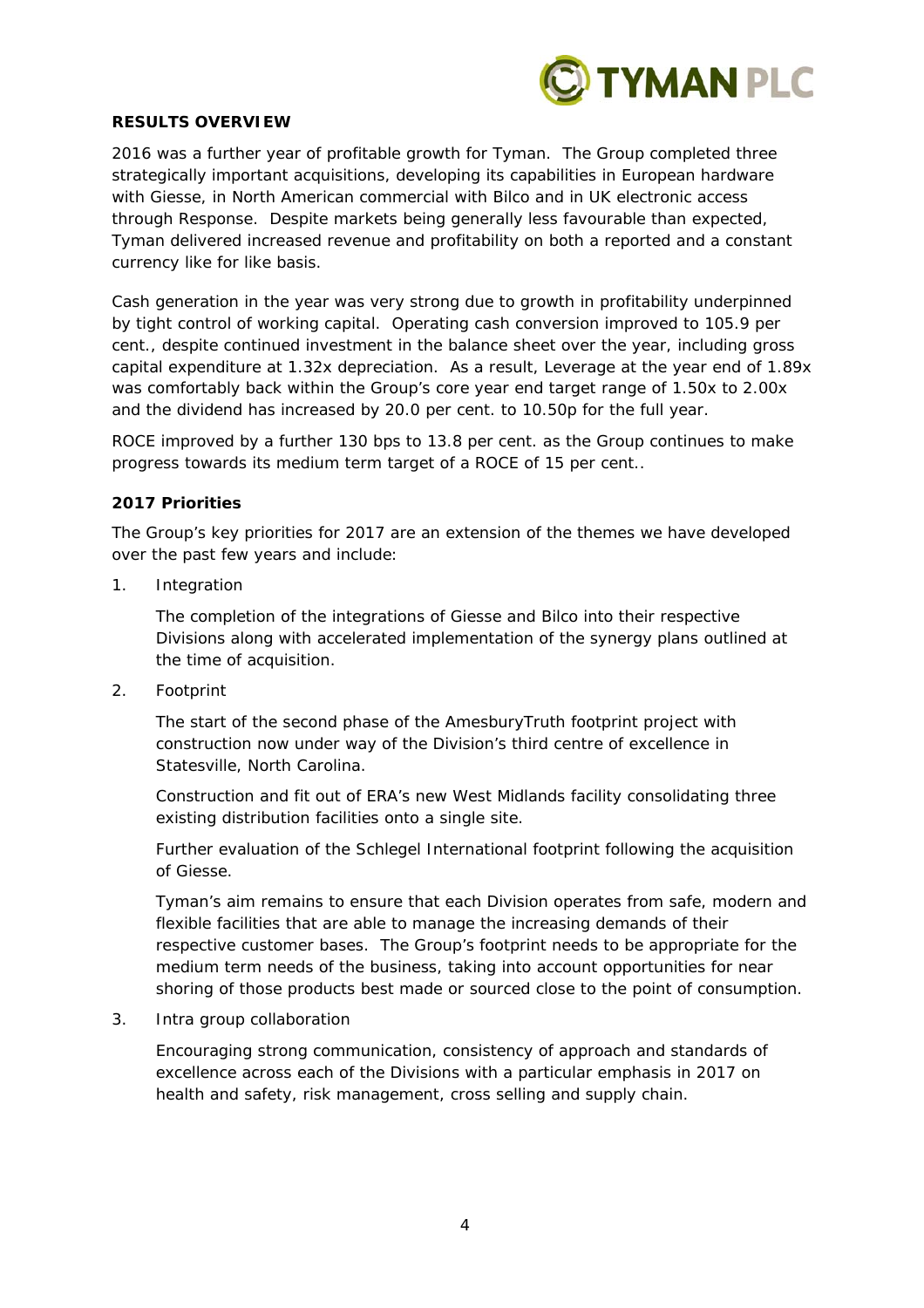

4. Health and safety

Renewing the Group's commitment to the health and safety of its employees through increased employee training, the development of safer working practices, necessary capital investment and sharing of best practice across Divisions.

5. Financial objectives

Sustained margin improvement, working capital discipline and cash generation along with continued expansion in the Group's average return on capital towards the committed medium term target of 15.0 per cent..

Input cost inflation pressures in 2017 will be managed through a combination of effective purchasing, price management and cost reduction programmes.

6. Self help initiatives

Continuing with the Group's well established self help initiatives to improve the businesses; in particular in the areas of new product development, people, supply chain and capital projects with a focus on automation and lean manufacturing to ensure Tyman differentiates itself from the competition and continues to grow market share.

7. M&A

Pursuing the Group's active acquisition programme, prioritising hardware and seals businesses in Europe and select emerging markets together with commercial hardware businesses in North America and elsewhere.

## **Outlook**

The current year has started in line with expectations across each of the Divisions.

The outlook for the US market appears positive for 2017 with encouraging permit levels for single family construction coming into the year and the Division expects that repair and remodelling markets will show more meaningful growth this year. Residential markets in Canada are expected to remain challenging for AmesburyTruth in 2017, given the strength of the US Dollar, although permit levels for single family homes may indicate some improvement in the underlying market.

Commercial markets are expected to show growth in the US and Canada and AmesburyTruth's commercial platform is now well established to take advantage of opportunities as they arise.

While UK markets held up better than expected in the second half of 2016, the likelihood of falling real incomes and lower levels of housing transactions in 2017 may impact general consumer confidence.

Accordingly, ERA's core expectation for 2017 remains that UK and Irish markets will be flat to down with further cost inflation coming through due to the relative weakness of Sterling. As in previous years, input cost inflation will be managed through a combination of effective purchasing, price management and cost reduction programmes.

Schlegel International expects 2017 will see further growth for the Division's EMEAI and Asia Pacific businesses. Latin American markets are expected to remain challenging but may show some modest improvement.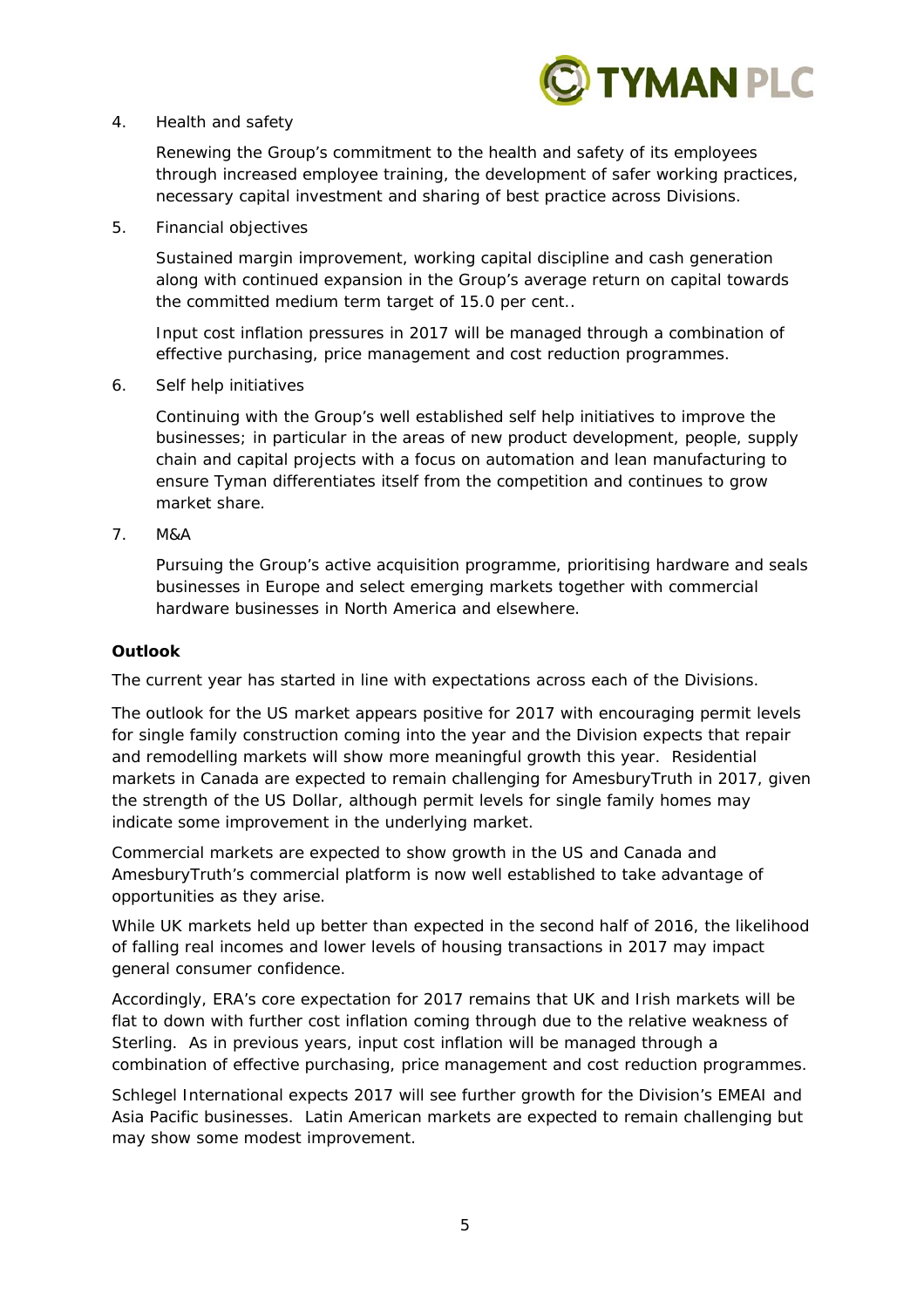

## **OPERATIONAL REVIEW**

## **AMESBURYTRUTH**

| E'm except where stated            | 2016  | 2015  | Change    | CC LFL     |
|------------------------------------|-------|-------|-----------|------------|
| Revenue                            | 291.3 | 238.0 | $+22%$    | $+ 1\%$    |
| <b>Underlying Operating Profit</b> | 54.8  | 43.5  | $+26%$    | $+5\%$     |
| <b>Underlying Operating Margin</b> | 18.8% | 18.3% | $+50$ bps | $+ 70 bps$ |

| US\$'m except where stated         | 2016  | 2015  | Change    | LFL        |
|------------------------------------|-------|-------|-----------|------------|
| Revenue                            | 394.8 | 363.8 | $+9%$     | $+ 1 \%$   |
| <b>Underlying Operating Profit</b> | 74.3  | 66.6  | $+12%$    | $+5%$      |
| <b>Underlying Operating Margin</b> | 18.8% | 18.3% | $+50$ bps | $+ 70 bps$ |

#### **Markets**

## *US residential*

US residential markets saw further growth in new build starts and completions during 2016. Seasonally adjusted starts increased by 10.3 per cent. to 1.3 million units and completions by 7.4 per cent. to 1.1 million units per annum with single family starts and completions increasing by 5.6 per cent. and 8.3 per cent. respectively.

Repair and remodelling was softer in 2016 than in recent years with the NAHB RMI sentiment index averaging 54 compared with 57 in both 2014 and 2015 and the LIRA index increasing by 6.9 per cent..

The value of residential construction put in place in the US increased by 3.6 per cent. to US\$473.3 billion (2015: 13.4 per cent.) and the Division believes that the residential door and window market in the US increased by a similar percentage during the year.

## *US commercial*

US commercial markets continued to grow in 2016 with the value of non-residential construction put in place increasing by 4.6 per cent. to US\$708.2 million (2015: 7.7 per cent.).

## *Canadian market*

Canadian housing starts were broadly flat year on year with slight growth in single family starts offset by declines in multifamily. The value of Canadian non-residential construction put in place was broadly flat year on year.

## **Performance**

Trading performance for AmesburyTruth was subdued in 2016 with a relatively strong first quarter not sustained through the balance of the year. Like for like Dollar Revenue was marginally ahead of 2015, with pricing actions and modest volume growth in larger US accounts being offset by volume declines in both Canada and smaller US accounts, where the Division has lost some less profitable market share.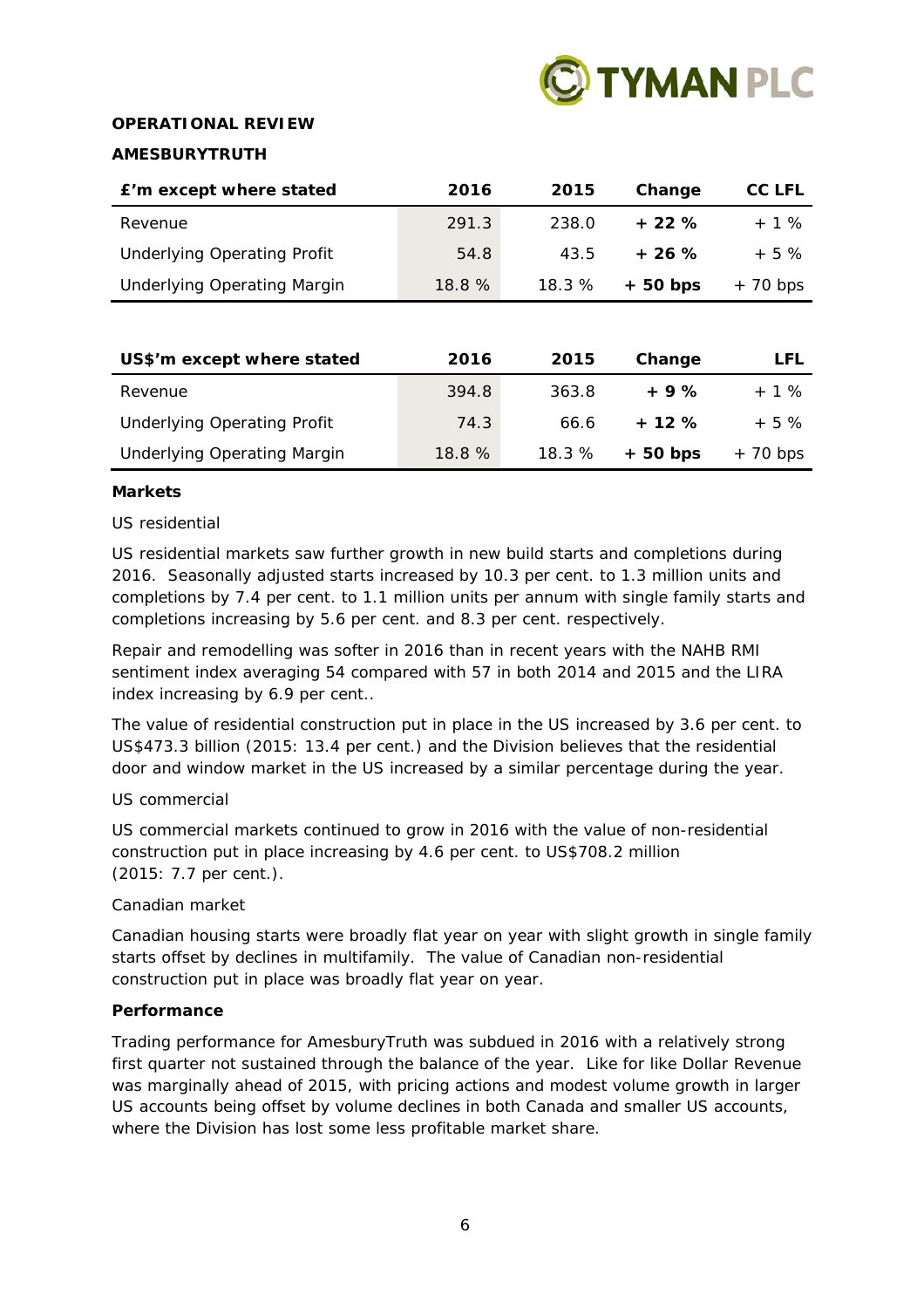

Bilco Revenue for the full year increased by 5.7 per cent., with strong year on year growth seen in US commercial and, for the period under ownership, was slightly down at US\$28.9 million, principally reflecting phasing of order patterns. Export Revenue for AmesburyTruth was in line with 2015.

Despite the small improvement in like for like Dollar Revenue, like for like Underlying Operating Profit increased by 4.6 per cent. demonstrating the success of the Division's focus on margin management and pricing, while the like for like Underlying Operating Margin increased to 19.1 per cent. (2015: 18.4 per cent.), as the Division continues to make progress towards its 20.0 per cent. Underlying Operating Margin target.

Reported Revenue in 2016 for the Division increased by 22.4 per cent. to £291.3 million (2015: £238.0 million). Reported Operating Profit increased by 25.9 per cent. to £54.8 million (2015: £43.5 million) assisted by the strengthening of the US Dollar year on year and the initial contributions from the Giesse and Bilco acquisitions. The reported Underlying Operating Margin is slightly lower than the like for like equivalent, reflecting the lower margin of the Bilco business before synergy benefits start to come through.

## **Progress against 2013 strategic priorities**

In 2013 AmesburyTruth set out its key strategic priorities for the first three years of the then newly created Division:

- 1. to develop a meaningful position in the US commercial market;
- 2. to increase the Division's share of the Canadian market; and
- 3. to extend the Division's residential patio door market share.

## *US commercial*

On a pro forma basis, including a full 12 months of commercial sales for Bilco and Giesse, US commercial revenue in 2016 was approximately US\$66.0 million (2013: US\$15.0 million) compared with the 2013-16 plan target of US\$70.0 million. AmesburyTruth now has the appropriate platform for growth in the US commercial market with recognised brands, a significantly broader product offering and a defined route to market. Over the next three years the Division will grow and develop its commercial business still further through organic growth and further bolt on acquisitions.

## *Canada*

On a pro forma basis, including a full 12 months of sales for Bilco, Revenue generated in Canada in 2016 was US\$42.4 million (2013: US\$36.0 million), compared with the 2013-16 plan target of US\$51.0 million. The Canadian market has performed less strongly over the period than was expected and the AmesburyTruth product offer has become progressively less price competitive for Canadian customers purchasing in US Dollars. The Division still believes that Canada offers opportunities for profitable growth when markets recover, particularly with Bilco as part of the portfolio, and will consider ways to better serve the Canadian customer base.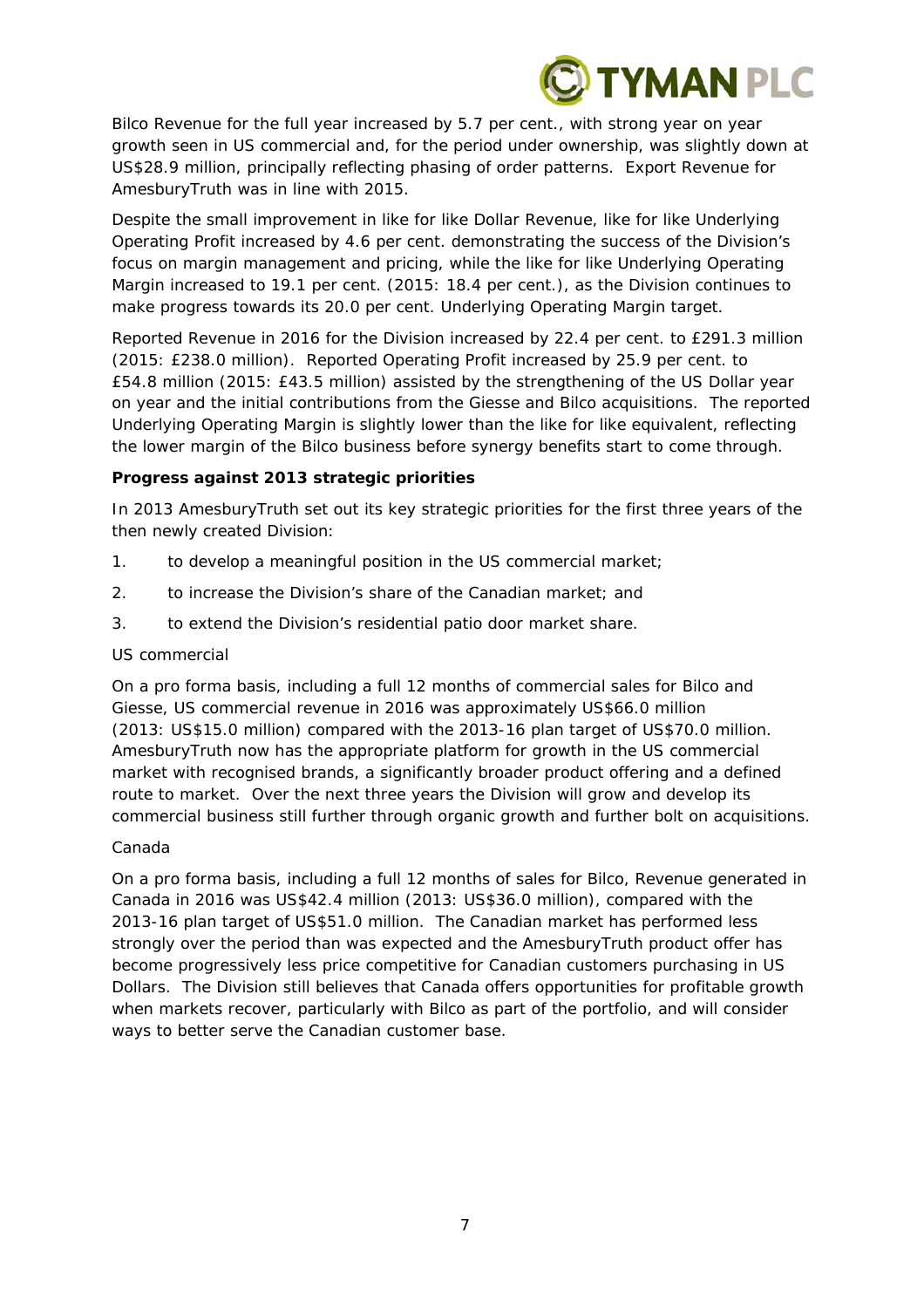

## *Patio door*

AmesburyTruth's patio door business generated Revenue of US\$50.7 million in 2016 (2013: US\$34.0 million), compared with the stretching 2013-16 plan target of US\$60.0 million. The Division has made good progress over the period, increasing its overall share of the patio door segment of the residential market and, with a number of patio door products in development, is confident that this segment of the business will continue to show above market growth.

## **Footprint project**

AmesburyTruth made further progress in the year with the North American footprint project and the first phase of the project will complete by the end of March 2017. Phase One has involved the build out of the Division's existing site in Juarez, Mexico; the construction of a new 150,000 sq. ft. facility in Sioux Falls, South Dakota; and the closures of two existing sites in Sioux Falls and Canton, South Dakota.

The Juarez site, which operates as a Maquiladora, now employs approximately 680 people, compared with c. 200 at the start of 2015, and is operating as a full service manufacturing unit with competencies such as metal forming, spring winding, die casting and injection moulding all taking place on site. Manufacturing output in Juarez was increased gradually throughout 2016 and the facility is now operating at target production levels. The duplicate manufacturing runs that were required in 2016 to support the expansion in Mexico ceased by the year end.

In recent months there has been increased scrutiny of manufacturing businesses with Mexican operations supplying product into the US. Firm proposals concerning the terms of future trade between Mexico and the US have yet to be brought forward and the Division will closely monitor any proposed changes that may adversely impact the status, economics or logistics of operating in Mexico through a Maquiladora facility.

The significant majority of AmesburyTruth's products are manufactured in the US where the Division has intentionally retained manufacturing redundancy of those products currently made in Mexico. This redundancy could, if required, be utilised to support customers in the US.

The new Sioux Falls site became operational at the start of 2017 and is responsible for the manufacture of window balances, a variety of door and window hardware, as well as acting as the distribution hub for Giesse products in North America.

Since the year end the closed Sioux Falls site has been returned to the landlord and the freehold of the Canton site has been listed for sale.

Phase Two of the project commenced in November 2016 with the construction of a new 240,000 sq. ft. facility in Statesville, North Carolina. The build out of this facility is expected to complete by the end of 2017 and will form the third of the Division's four centres of excellence.

The AmesburyTruth ERP project, which is a precursor to the delivery of the North American footprint project, completed two further implementations during the course of 2016.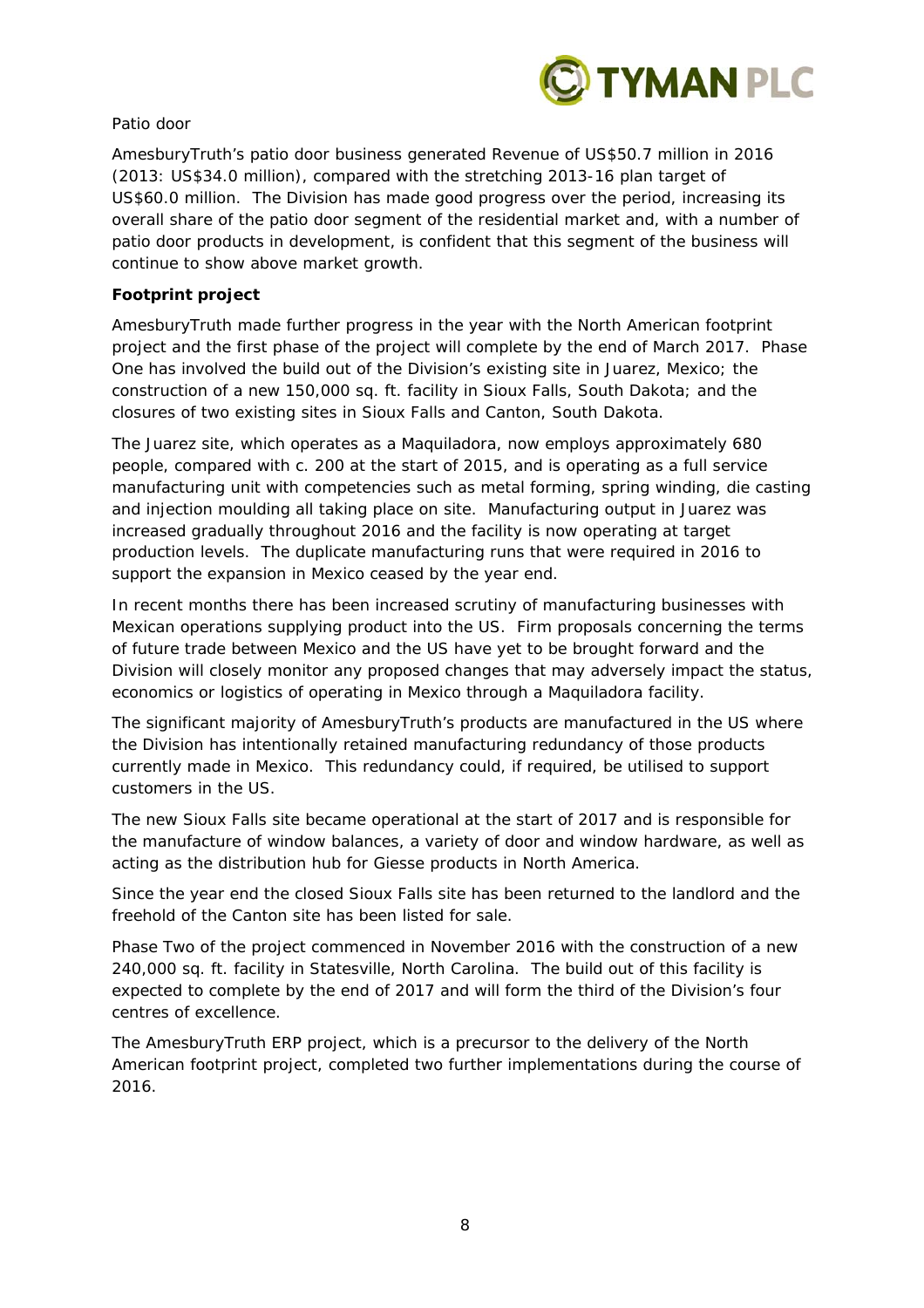

## *Footprint project financials*

| <b>US\$'m</b>                                       | 2016<br>Actual | 2017<br>Forecast | 2018<br><b>Estimate</b> | 2019<br>Estimate |
|-----------------------------------------------------|----------------|------------------|-------------------------|------------------|
| P&L cash costs                                      | 3.5            | 6.0              | 6.5                     | 1.0              |
| P&L non cash costs                                  | 0.0            | 3.0              | 3.0                     | 4.0              |
| <b>Total P&amp;L Costs</b>                          | 3.5            | 9.0              | 9.5                     | 5.0              |
| Capital expenditure (gross) (1)<br>Total cash costs | 4.2<br>7.7     | 7.0<br>13.0      | 4.0<br>10.5             | 2.0<br>3.0       |
| <b>Incremental P&amp;L saving</b>                   | 0.0            | 2.0              | 2.0                     | 3.0              |
| <b>Cumulative P&amp;L saving</b>                    | O.O            | 2.0              | <b>4.0</b>              | 7.0              |

*(1) The Division expects to realise cash proceeds of up to US\$5.0 million from disposals of capital assets as part of the footprint project which will be offset against the gross capital expenditure of the project* 

Cash costs incurred during 2016 in connection with the footprint project were lower than expected, principally due to project phasing. The Division now expects a higher proportion of future cash costs associated with the project will be written off as incurred rather than capitalised.

The Division continues to target cumulative P&L savings from the footprint project of US\$10.0 million from 2020.

## **Bilco and Giesse North America**

The integration of Bilco is progressing to plan with a number of back office and procurement initiatives completed under the leadership of a dedicated integration team. Notable wins for Bilco in 2016 included projects to provide sidewalk doors in Mexico City and the Gulf and flood tight doors to the New York City transit authority.

The progress on integration of Bilco means that AmesburyTruth now expects to achieve the targeted US\$2.5 million of pre tax cost and revenue synergies during 2017; some two years earlier than expected at acquisition.

In the period under ownership, Bilco saw sustained strong performance from its US commercial offering; however the strength of the Dollar led to weaker export sales. In residential the second half of the year was slower than the first, reflecting the more difficult US residential trading environment during the second half of 2016.

The Giesse North America facility was closed during the year and distribution of Giesse products is now managed from the Sioux Falls facility. The Giesse business grew significantly ahead of the market in North America following acquisition, with Revenue increasing by approximately 25.2 per cent. from a low base compared with the equivalent period in 2015.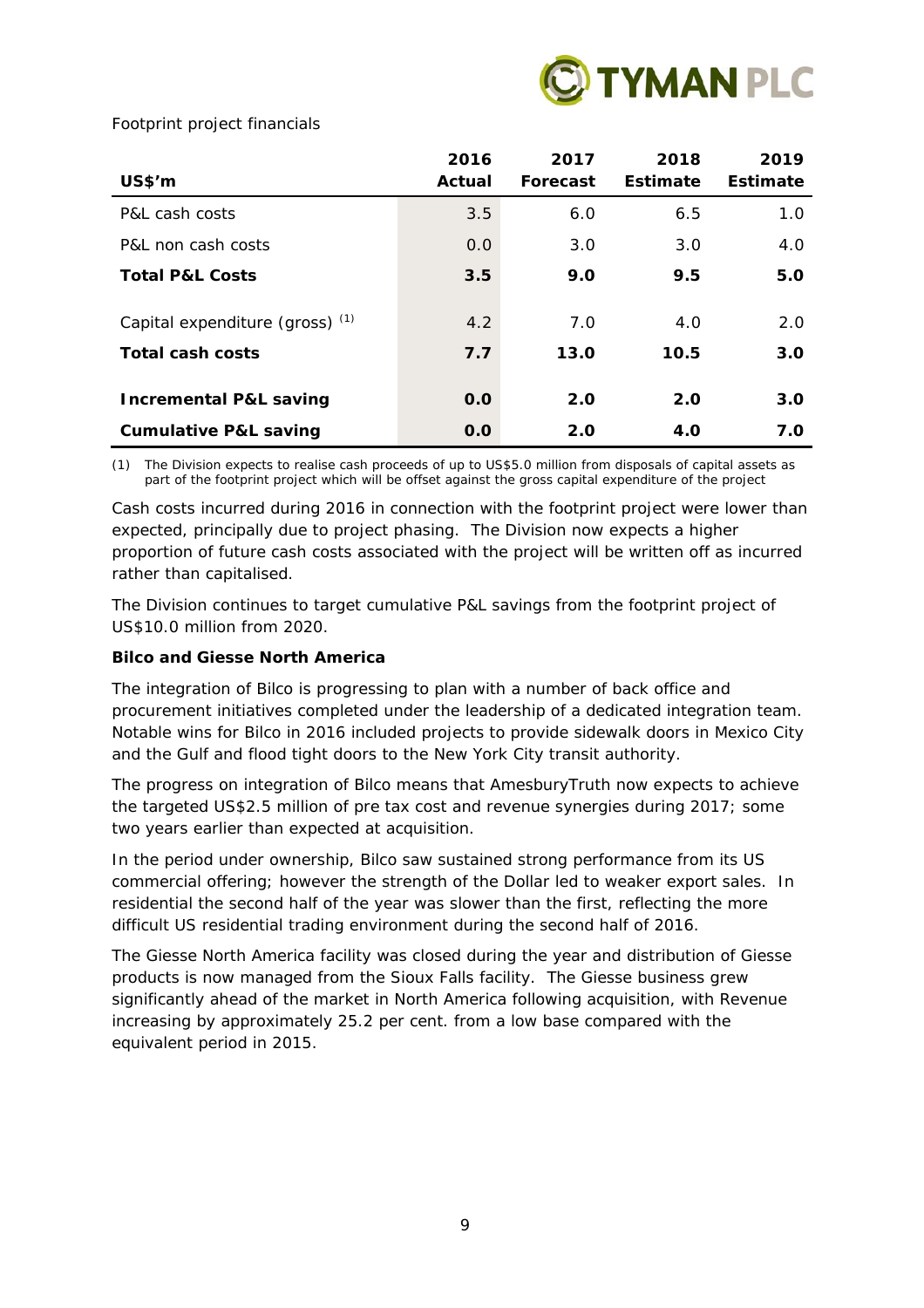

## **Outlook**

The outlook for the US market appears positive for 2017 with encouraging permit levels for single family construction coming into the year and the Division expects that repair and remodelling markets will show more meaningful growth in 2017. Residential markets in Canada are expected to remain challenging for AmesburyTruth in 2017, given the strength of the US Dollar, although permit levels for single family homes may indicate some improvement in the underlying market.

Commercial markets are expected to show growth in the US and Canada and the Division's commercial platform is now well established to take advantage of opportunities as they arise.

2017 initiatives for AmesburyTruth include completion of the integration of Bilco together with delivery of the committed synergies. The second stage of the Divisional footprint project has now commenced and the Division is conducting a review of how best to serve AmesburyTruth's smaller customers.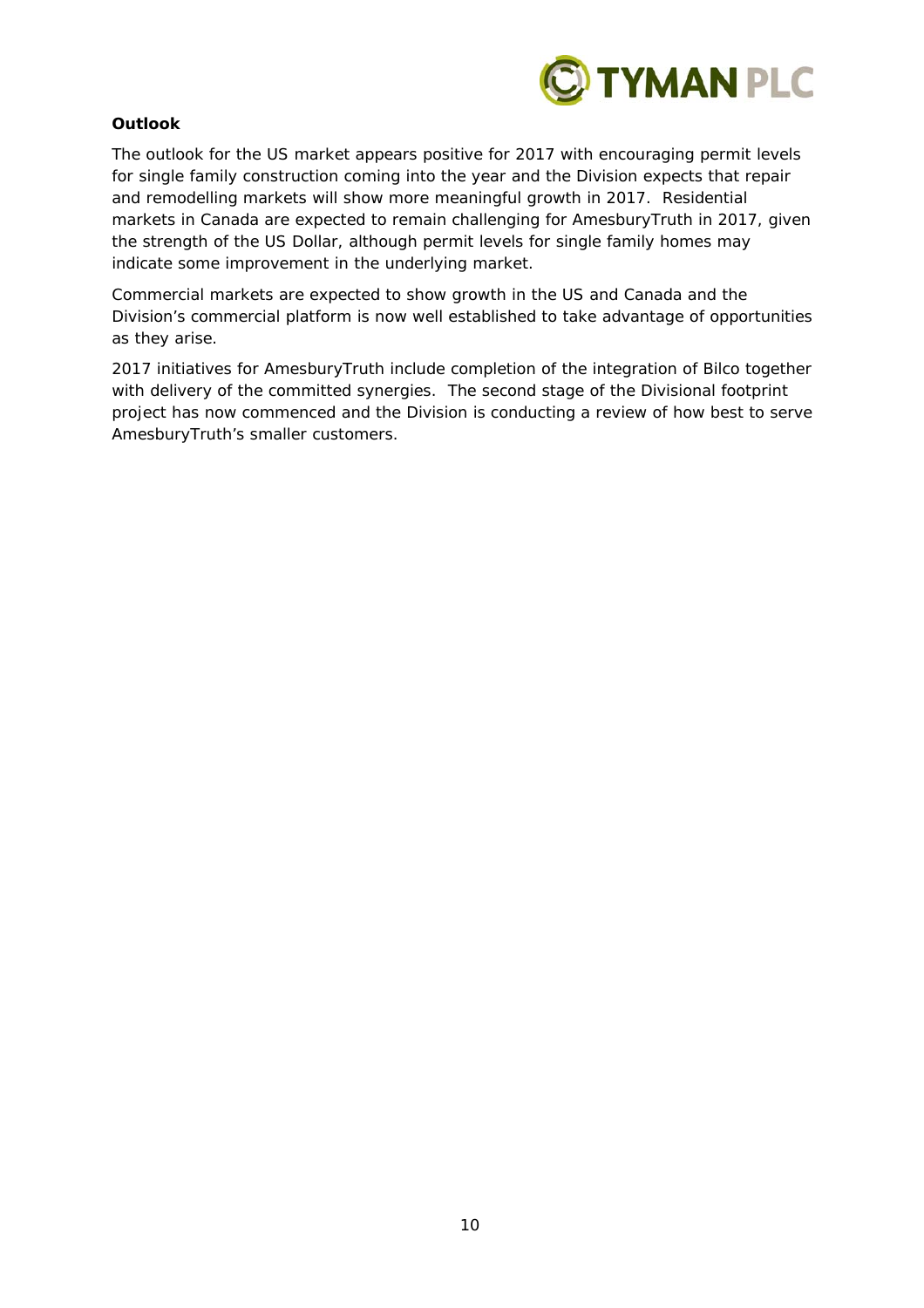

| £'m except where stated            | 2016  | $2015^{(1)}$ | Change                   | CC LFL      |
|------------------------------------|-------|--------------|--------------------------|-------------|
| Revenue                            | 71.8  | 78.1         | $(8)$ %                  | $+4%$       |
| <b>Underlying Operating Profit</b> | 11.6  | 11.6         | $\overline{\phantom{0}}$ | $+ 14 \%$   |
| <b>Underlying Operating Margin</b> | 16.1% |              | $14.8\%$ + 130 bps       | $+$ 150 bps |

*(1) 2015 comparative includes Revenue (£11.3 million) and Underlying Operating Profit (£1.3 million) attributable to EWS up to the date of disposal. 2015 LFL Revenue and Underlying Operating Profit were £66.7 million and £10.3 million respectively.* 

## **Markets**

2016 saw continued growth in UK new build construction with residential housing starts increasing by 5.0 per cent. in the year to 154,000 units; still 15 per cent. below the March 2007 peak. The CPA estimates that private housing RMI, which comprises the substantial majority of the market, grew modestly during the year overall; although the Division believes that the window and door improvement portion of the market was flat to down.

Demand patterns varied significantly through the year in the UK; with modest growth in the first quarter being offset by a gradual slow down in the lead up to the EU Referendum. In the immediate trading period after the EU Referendum there was a noticeable hiatus in the market; however demand stabilised over the summer months and volumes into the market largely held up over the balance of the year.

## **Business performance and developments**

On a like for like basis, excluding Response Electronics from the current year and EWS from the prior year, Revenue increased by 3.7 per cent. principally due to the impact of pricing and surcharge actions year on year. Like for like Underlying Operating Profit increased to £11.6 million from £10.3 million in 2015, with the Underlying Operating Margin benefitting from good cost control over the year and the drop through of pricing.

On a reported basis, Revenue in the ERA Division decreased by 8.1 per cent. and reported Underlying Operating Profit was flat year on year, reflecting the impact of the 2015 disposal of EWS.

The devaluation of Sterling against a number of major currencies in 2016, combined with rising raw material costs, increased the unhedged landed costs of Far Eastern manufactured components significantly. Over the course of the year the index Sterling cost of the ERA basket of components increased by some 24.3 per cent.. To mitigate this impact, the Division implemented a price increase in the first half of the year and a currency surcharge in the second half of the year. In the second half of 2016 the Division had the benefit of currency hedges put in place prior to the EU Referendum that will not repeat in 2017.

The OEM channel saw encouraging volume growth in the UK of 2.2 per cent. with continued strong performance from the Division's bifold hardware range and increased sales of more recent product introductions such as the Invincible cylinder lock.

#### **ERA**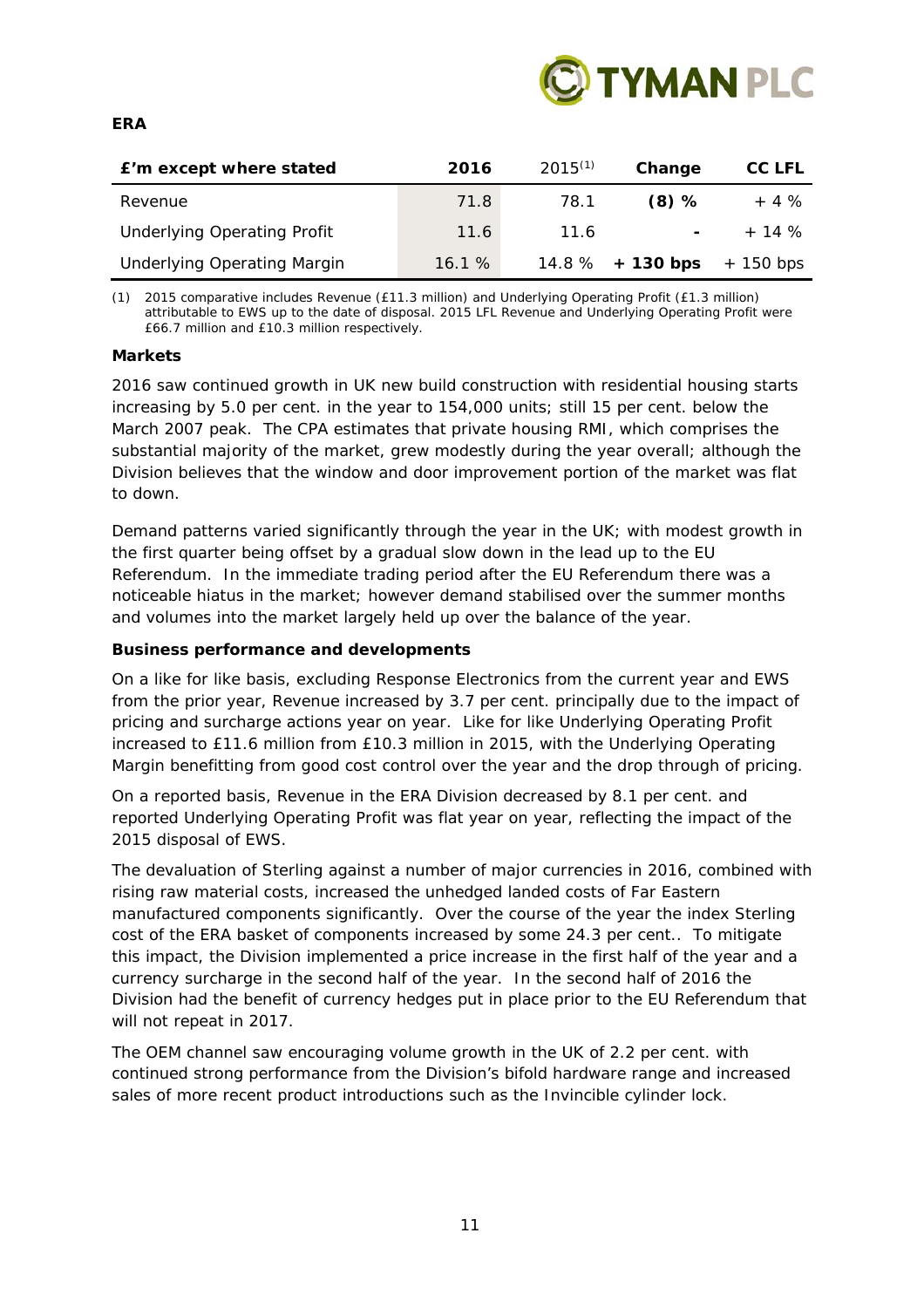

For the first time in a number of years during 2016, ERA showed improved performance in the distribution channel with new listings won with a number of customers. Distribution remains a meaningful opportunity for ERA and will continue to be a focus for the Division in 2017 given the strength of the ERA, Response and Fab & Fix brands, the expansion of ERA's electromechanical security ranges and the number of established distribution routes to market that exist in the UK.

Ventrolla acquired a further two franchises during 2016 bringing the total number of franchises under direct ownership to ten. Revenue for 2016 was in line with 2015, principally due to joinery capacity constraints, with a year end order book some 23.3 per cent. higher than at December 2015.

Ventrolla has evolved its business model in recent years, adding the in-house manufacture of new timber windows to its established renovation offering and participating in an increasing number of larger scale commercial projects. The significant increase in demand for Ventrolla's joinery products has required a move to larger premises in Q1 2017.

The acquisition of Response has allowed the Division to consolidate its electromechanical offering under a common branding hierarchy with clear distinctions between the ERA trade and retail brands. A new distribution agreement has been signed with Lightwave RF, a smart home automation business, and the Division has made encouraging progress in raising the profile of the ERA and Response brands within the retail channel.

The Division's online portal, ERA Everywhere, was successfully launched during the year and is being used by increasing numbers of OEM customers.

Delays in completing the purchase of the land earmarked for the construction of the new ERA facility in the West Midlands meant that contractors started work later than originally expected. As a result, construction and fit out of the new facility is now expected to take the majority of 2017 to complete, with full occupancy scheduled for the first quarter of 2018. The new facility will allow the Division to consolidate three existing distribution warehouses onto a single site incorporating a test centre, showroom and offices as well as light manufacturing and assembly capabilities.

## **UK Commercial**

Until 2016, Tyman's UK and Ireland business was predominantly residential with only limited sales into the commercial market. The acquisitions of Bilco and Giesse have brought to Tyman extensions to the Group's existing product range that have commercial applications and the development of a meaningful commercial offering for the UK market is now underway.

Since the year end the Group has acquired Howe Green, a UK manufacturer of engineered floor and ceiling access hatches sold into the commercial and infrastructure markets. In the year ended 31 August 2016, Howe Green reported Revenue of approximately £3.0 million.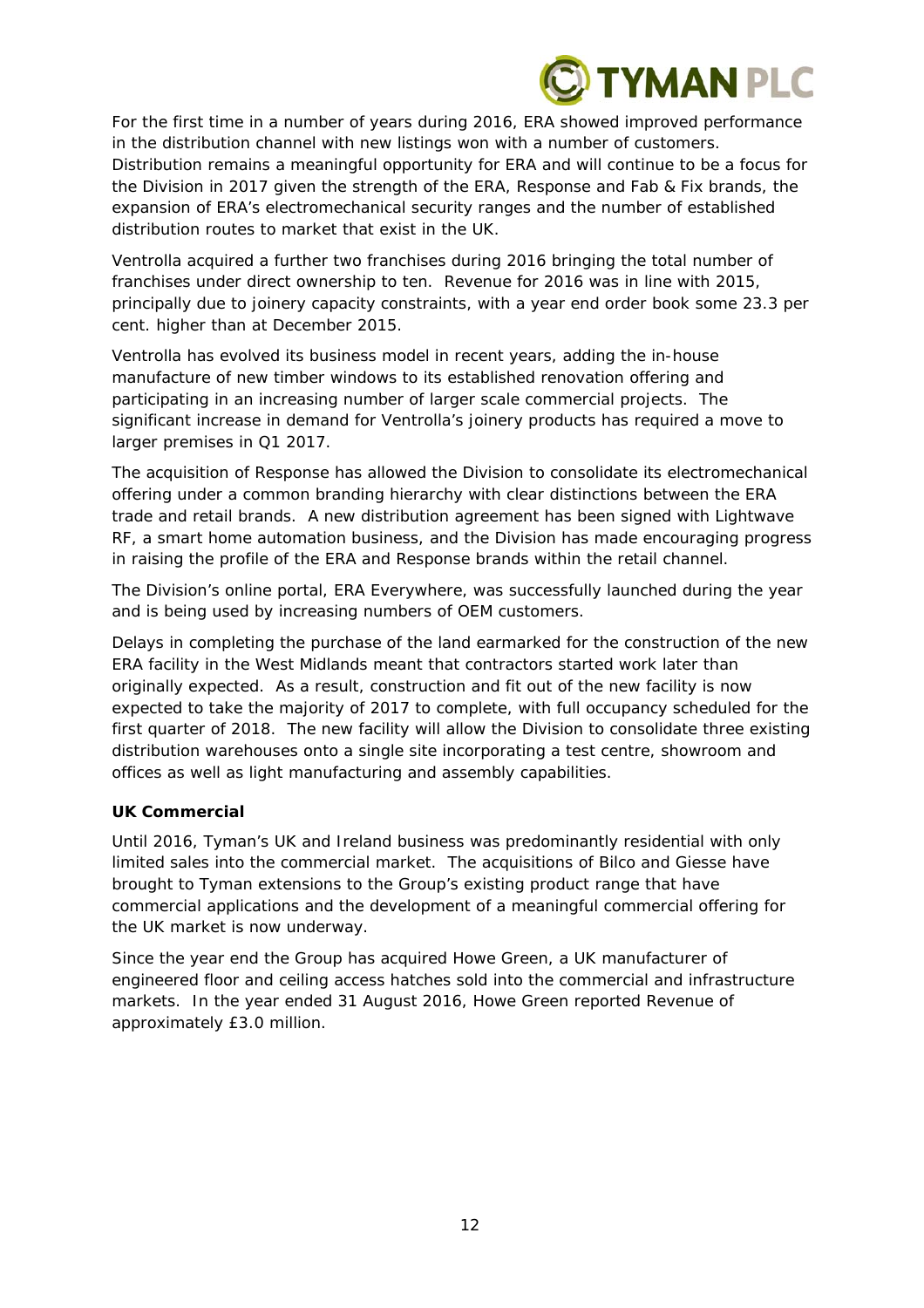

## **UK and Ireland outlook**

While UK markets held up better than expected in the second half of 2016, the likelihood of falling real incomes and lower levels of housing transactions in 2017 may impact general consumer confidence.

Accordingly, the Division's core expectation for 2017 remains that UK and Irish markets will be flat to down with further cost inflation coming through due to the relative weakness of Sterling. As in previous years, the impact of input cost inflation will be managed through a combination of effective purchasing, price management and cost reduction programmes.

The Division has a number of new products under development, including extensions to the electromechanical range, and will continue to focus on expansion of the distribution channel.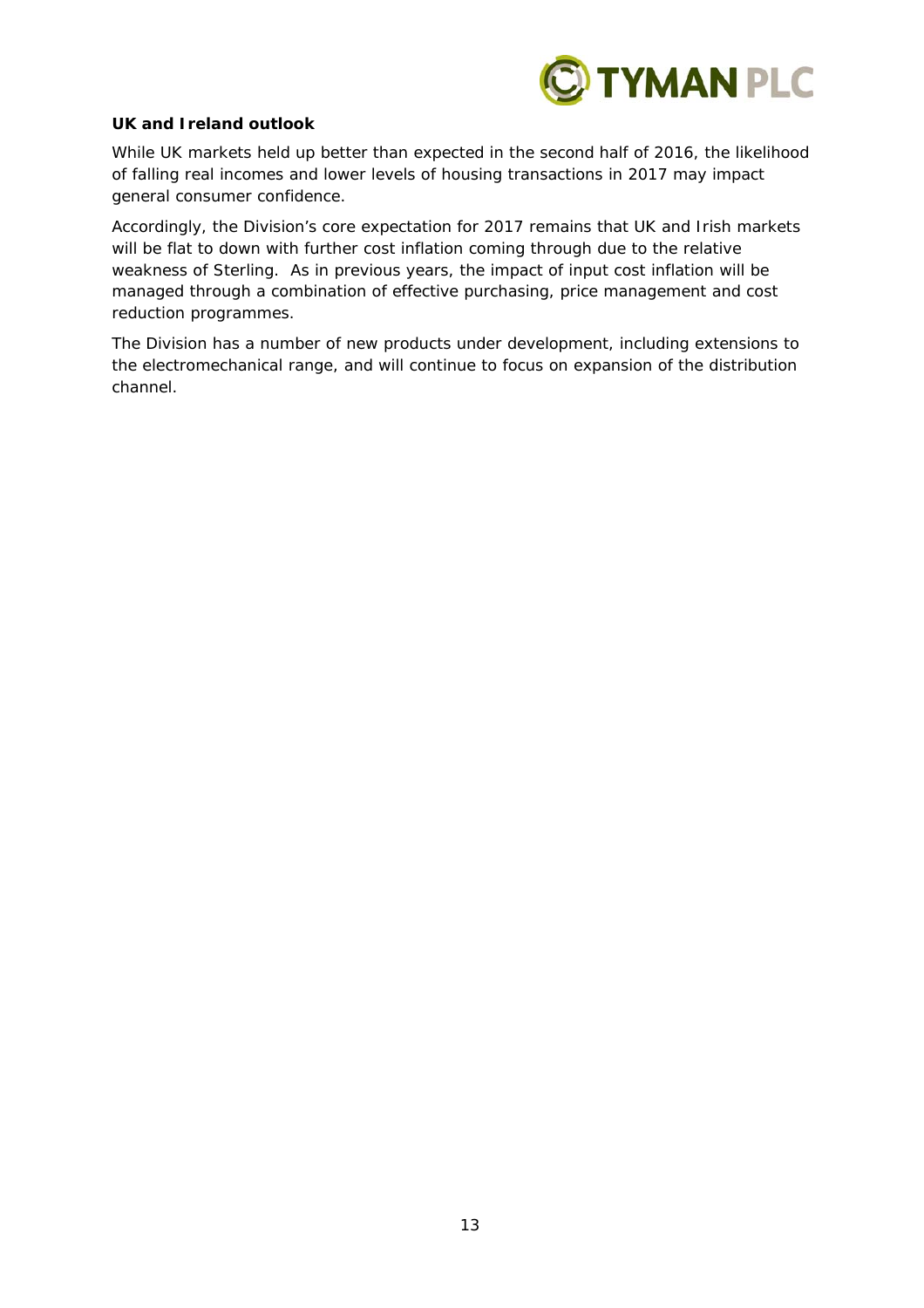

## **SCHLEGEL INTERNATIONAL**

| E'm except where stated            | 2016  | 2015 | Change    | CC LFL  |
|------------------------------------|-------|------|-----------|---------|
| Revenue                            | 94.6  | 37.4 | $+153%$   | $(3)$ % |
| <b>Underlying Operating Profit</b> | 9.4   | 1.6  | $+498%$   | $(4)$ % |
| <b>Underlying Operating Margin</b> | 10.0% | 4.2% | + 570 bps | (4) bps |

## **Markets**

## *EMEAI*

European markets sustained their gradual recovery in 2016 with encouraging growth seen in the majority of markets and the Division's key Southern region continuing to expand. Eastern Europe was the only European region that did not grow in 2016, principally due to contraction in the two biggest construction markets of Turkey and Russia.

Middle East construction markets saw limited growth as a function of the low oil price; however Indian markets continued to grow.

## *China and Asia Pacific*

Despite slowing GDP growth, Chinese construction markets expanded in 2016 as previously commissioned projects moved towards completion. There was modest growth in the majority of other Asia Pacific construction markets.

## *Latin America*

Latin American construction markets remain relatively subdued. The Brazilian construction market continues to be challenging and the Argentinian market was flat across the year as a whole, despite a strong first quarter following the relaxation of exchange controls at the end of 2015.

## **Performance**

Schlegel International's reported Revenue increased to £94.6 million (2015: £37.4 million) reflecting the initial contribution of Giesse to the Division and strong sales performance in the first ten months of ownership, together with the beneficial impact of foreign exchange translation. On a constant currency, like for like basis, Revenue in the year decreased with continued recovery in demand for seals in Europe being somewhat offset by difficult market conditions in Brazil and slow trading in Australasia.

Underlying Operating Profit increased to £9.4 million (2015: £1.6 million) with the Underlying Operating Margin expanding to 10.0 per cent. (2015: 4.2 per cent.) as the Division made significant progress towards its mid-teens Underlying Operating Margin target, principally due to the higher profitability of the acquired Giesse business and the early delivery of synergies.

Aggregate Group Revenue in EMEAI for the year increased by approximately 4.1 per cent. with improvement seen in most regions other than Eastern Europe and a strong performance in the Middle East. As expected, growth in the second half of the year for EMEAI was slower than the first due to the high volume of projects delivered in the first half of the year and restocking by certain distribution customers which did not repeat in the second half.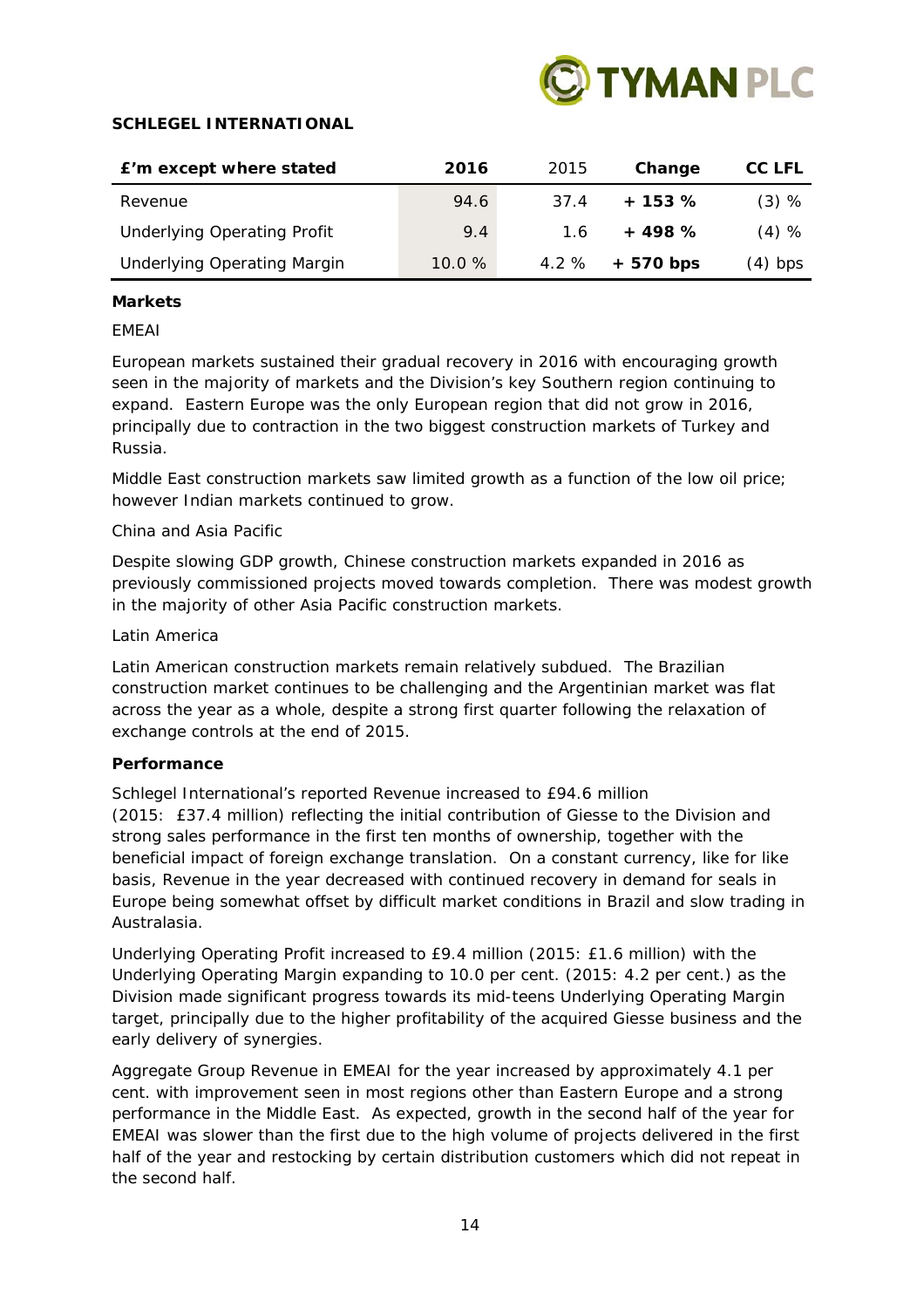

In China the Division changed the route to market for Giesse products, working with a smaller number of partner distributors to target the premium end of the Chinese market. As a consequence, while there was only small aggregate Revenue growth in China year on year, profitability was enhanced. Performance in Australasian markets was disappointing and the Division has made a number of changes to the commercial structure as a consequence.

Latin America recorded high levels of local currency Revenue growth with performance in Argentina enhanced by significant local price inflation and distributor restocking somewhat offset by continued declines in volumes in Brazil. Profitability in Latin America was flat year on year, principally due to the challenging Brazilian market.

Schlegel International launched two new Giesse products in 2016 – the Chic handle and the Ultra hinge ranges - which have seen encouraging interest in a number of markets and the Division is making good progress with development of the next generation of sealing products. The Division's capital investments in the year include the automation of certain Giesse manufacturing processes, the refurbishment of foam seal ovens in the UK and the start of a project to migrate the existing Schlegel businesses onto the Giesse ERP system.

## **Integration of Giesse**

Schlegel International increased significantly in size and scale as a result of the acquisition of Giesse. The Division made rapid progress during 2016 with its integration initiatives such that the first phase of integration was completed by the year end; around six months ahead of schedule.

The first phase of integration included the establishment of a functional reporting structure under a single executive team; simplifying the legal and financing structure of the Division; and consolidating certain functions such as sales and marketing, finance, procurement and new product development.

During the year, a number of site rationalisation initiatives were completed. A Divisional headquarters was established at the Giesse site in Bologna, Italy and five facilities were closed. In each case operations were transferred to other Group facilities.

In aggregate  $\epsilon$ 2.4 million (£1.9 million) of synergy benefits were recorded as a consequence of the acquisition of Giesse in 2016, including  $\epsilon$ 0.5 million of synergy benefits recorded below Underlying Operating Profit. The Group now expects that the committed €4.0 million of synergies will be delivered by the end of 2017, some twelve months ahead of schedule.

The formal transfer of the Giesse Gulf trade and assets to Schlegel International completed on 31 August 2016. As the economic risks and rewards of ownership were transferred to Schlegel International on 8 March 2016, the results of the Giesse Gulf business have been consolidated in the Group's results since that date.

2017 integration initiatives include further consideration of the Divisional footprint, the formal launch of the Division's integrated European salesforce and further cost saving initiatives.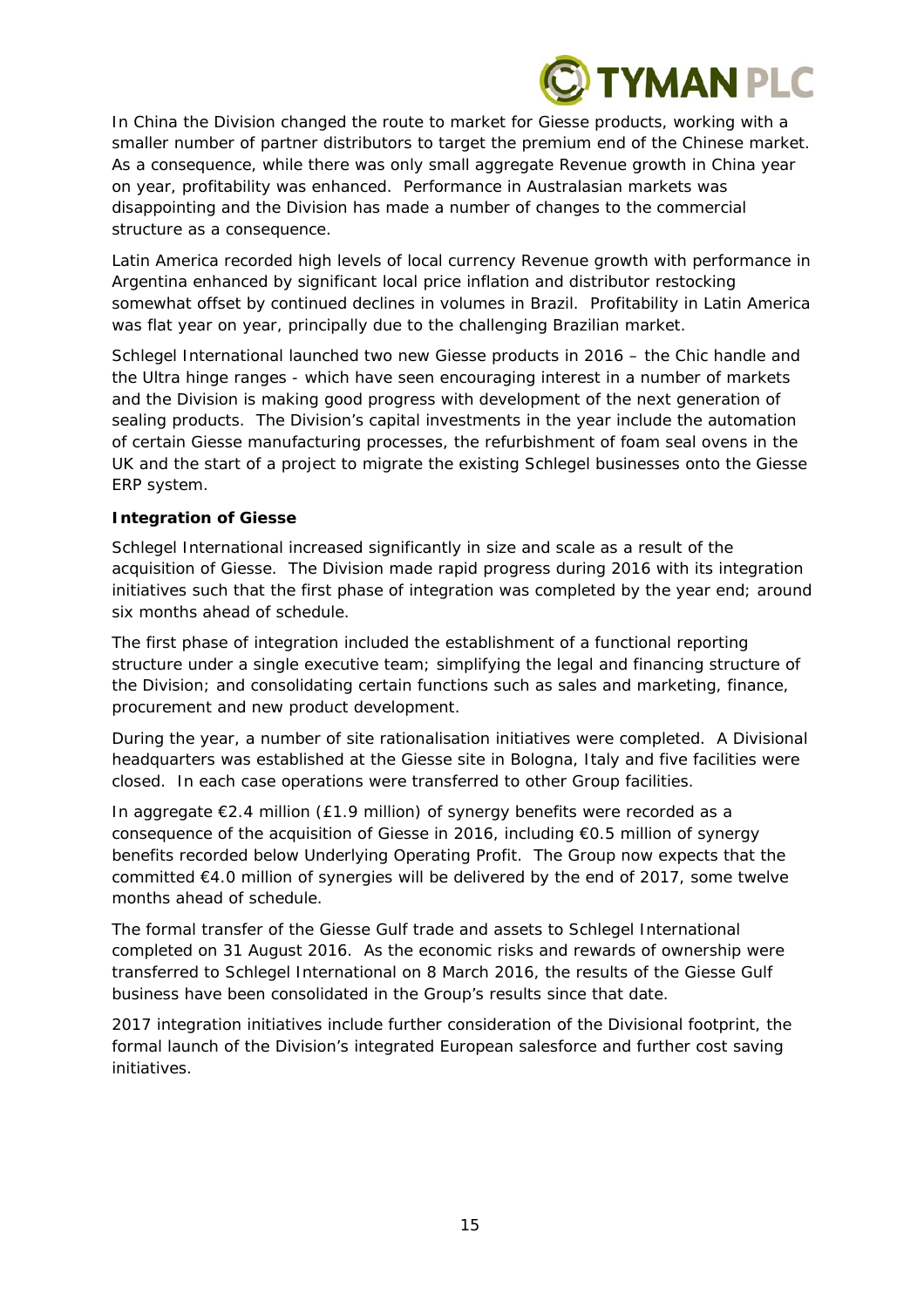

## **Outlook**

Schlegel International expects 2017 will see further growth in the Division's EMEAI and Asia Pacific markets; Latin American markets are expected to remain challenging but may show some modest improvement.

The second phase of integration is now underway and the Division is confident that the targeted €4.0 million of synergies relating to the acquisition of Giesse will be delivered earlier than planned by the end of 2017.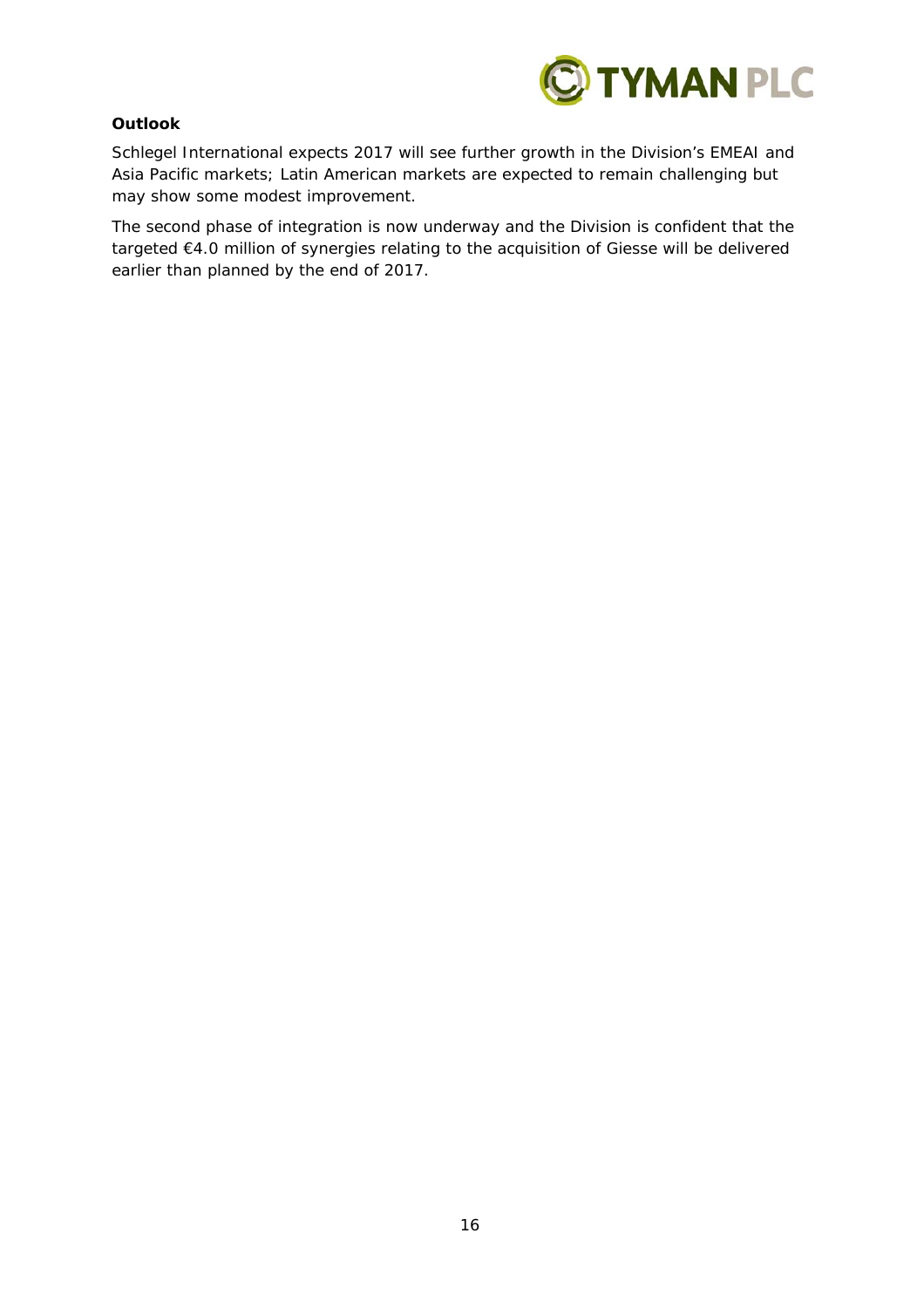

## **FINANCIAL REVIEW**

## **INCOME STATEMENT**

## **Revenue and profit**

Reported Group Revenue increased by 29.5 per cent. to £457.6 million (2015: £353.4 million) assisted by initial contributions from the three acquisitions completed in the year and favourable exchange. On a constant currency, like for like basis, Group Revenue increased by approximately 0.9 per cent. year on year.

Reported Gross Margin improved by 275 bps to 36.5 per cent. (2015: 33.8 per cent.), benefitting from higher gross margins in the Giesse business and pricing initiatives, offset in part by the weakness of Sterling impacting the ERA Division.

Underlying Administrative Expenses increased to £97.5 million (2015: £68.0 million), reflecting the enlarged size and geographic reach of the Group. Corporate costs in the year were well controlled at £6.0 million (2015: £5.3 million), with the increase due to higher headcount and share-based payments.

Underlying Operating Profit increased by 35.7 per cent. to £69.8 million (2015: £51.4 million), and by 5.1 per cent. on a constant currency like for like basis. The Group's Underlying Operating Margin increased by 70 bps to 15.3 per cent. (2015: 14.6 per cent.). Pricing actions increased Underlying Operating Profit year on year by £7.7 million. These more than offset negative productivity movements of £3.7 million that principally arose from temporary manufacturing inefficiencies related to footprint projects, and general inflationary increases of £2.5 million.

Underlying Profit before Taxation increased by 37.6 per cent. to £62.1 million (2015 restated: £45.1 million) and increased by 5.0 per cent. on a constant currency like for like basis. Reported Profit before Taxation increased by 88.6 per cent. to £29.4 million (2015: £15.6 million).

| <b>Overall category</b><br>£'m unless stated | 2016<br>Materials Tracker<br>COS <sup>(1)</sup> | purchases           | Average<br>tracker<br>price<br>$mvt^{(2)}$ | <b>Spot</b><br>tracker<br>price $mvt^{(3)}$ |
|----------------------------------------------|-------------------------------------------------|---------------------|--------------------------------------------|---------------------------------------------|
| Aluminium                                    |                                                 | 16.2 Euro Aluminium | (12.3) %                                   | $+4.5%$                                     |
| Oil derivatives                              | 23.8                                            | Euro Polypro        | (22.7) %                                   | $+8.2%$                                     |
| Steel                                        | 33.1                                            | <b>US Stainless</b> | (11.9) %                                   | $(0.3)$ %                                   |
| Zinc                                         | 29.5                                            | US 7inc             | (11.2) %                                   | $(4.4)$ %                                   |
| UK Far East Components                       | 32.2                                            | UK Basket           | $+7.3%$                                    | $+24.3%$                                    |

## **Materials and input costs**

*(1) 2016 materials cost of sales for raw materials, components and hardware for overall category* 

*(2) Average 2016 tracker price compared with average 2015 tracker price* 

*(3) Spot tracker price as at 31 December 2016 compared with spot tracker price at 31 December 2015* 

Raw material costs remained relatively subdued in 2016 with average prices across most commodities lower than in 2015. On a spot basis, aluminium and oil derivatives were both more expensive at the end of 2016 and there are clear indications that commodity cycles have turned. As a consequence, raw material prices are expected to be higher in most of the Group's markets during 2017.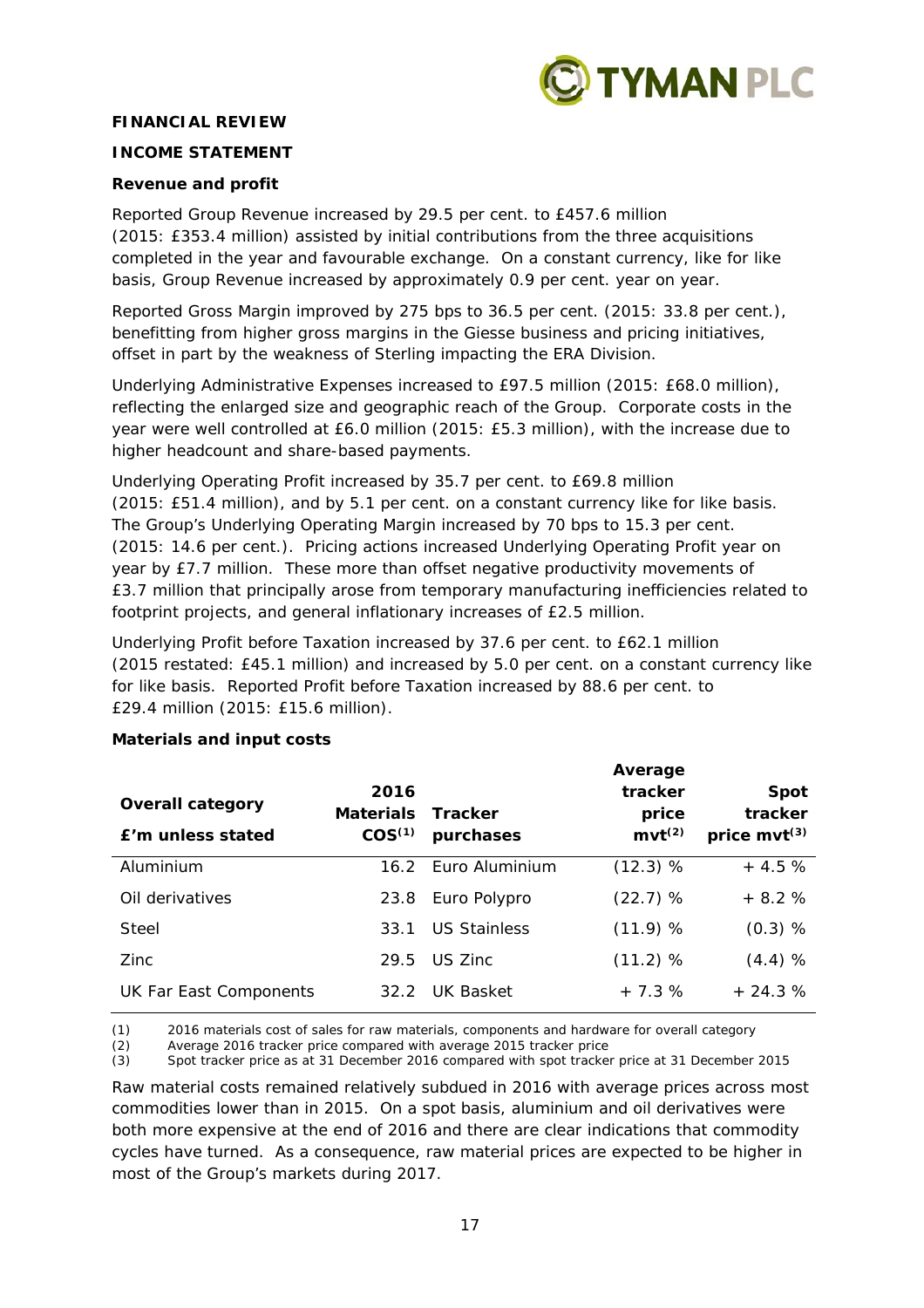

The UK basket of Far East Components has seen a significant increase in the unhedged landed costs of products in the year with the landed costs of product being 24.3 per cent. higher than at the end of 2015. Further details on the mitigating actions taken by the ERA Division are set out in the ERA Operational Review.

The impact of input cost inflation in 2017 on the Group will continue to be managed through a combination of effective purchasing, price management and cost reduction programmes.

## **Exceptional items**

| E'm                                          | 2016  | 2015  |
|----------------------------------------------|-------|-------|
| Footprint restructuring                      | 2.7   | 4.5   |
| M&A and integration                          | 3.0   | 1.4   |
| Write-off of inventory fair value adjustment | 5.7   |       |
| (Profit)/Loss on disposal of business        | (0.3) | 1.4   |
| Property provision releases and disposals    | (0.2) | (0.7) |
| Redundancy and restructuring                 |       | 1.0   |
| <b>Total exceptional items</b>               | 10.9  | 7.6   |

As announced in March 2015 and reported in previous periods, footprint restructuring principally relates to directly attributable costs incurred in the ongoing North American footprint project. The Group expects the North American footprint project will conclude by 2020. Included in the £2.7 million exceptional charge are £0.8 million releases of surplus restructuring provisions relating to the closure of the Gistel and Taliana operations of Schlegel International.

M&A and integration costs of £3.0 million relate to the legal, financial, taxation and consultancy costs associated with the three acquisitions announced during the period, including certain costs incurred in connection with the integration of the acquired businesses.

Write-off of inventory fair value adjustments of £5.7 million is a non-cash adjustment relating to the IFRS 3 requirement that finished goods held in inventory must be revalued to their market value on acquisition. £4.7 million relates to inventory acquired in the Giesse acquisition and £1.0 million to Bilco. Response is a distribution business and as a result the equivalent inventory revaluation is not material.

This uplift in book value is considered to be of a one-off exceptional nature and is of a magnitude that would distort the underlying trading results of Giesse and Bilco in the financial year. Accordingly, the uplift in value of the inventory acquired with the Giesse and Bilco acquisitions that was sold in the 2016 financial year, has been written off as exceptional. This treatment of the revaluation of finished goods acquired on acquisition as exceptional has been consistently applied to each of the Group's acquisitions in recent years.

Profit on disposal of business relates to the net deferred consideration for EWS received in 2016. Property provision releases and disposals of £0.2 million comprises surplus onerous lease provisions released during the year.

The 2015 redundancy and restructuring exceptional item principally comprised costs incurred in the restructuring of the ERA Division during the 2015 year in anticipation of the consolidation onto a single site now expected to complete by the end of Q1 2018.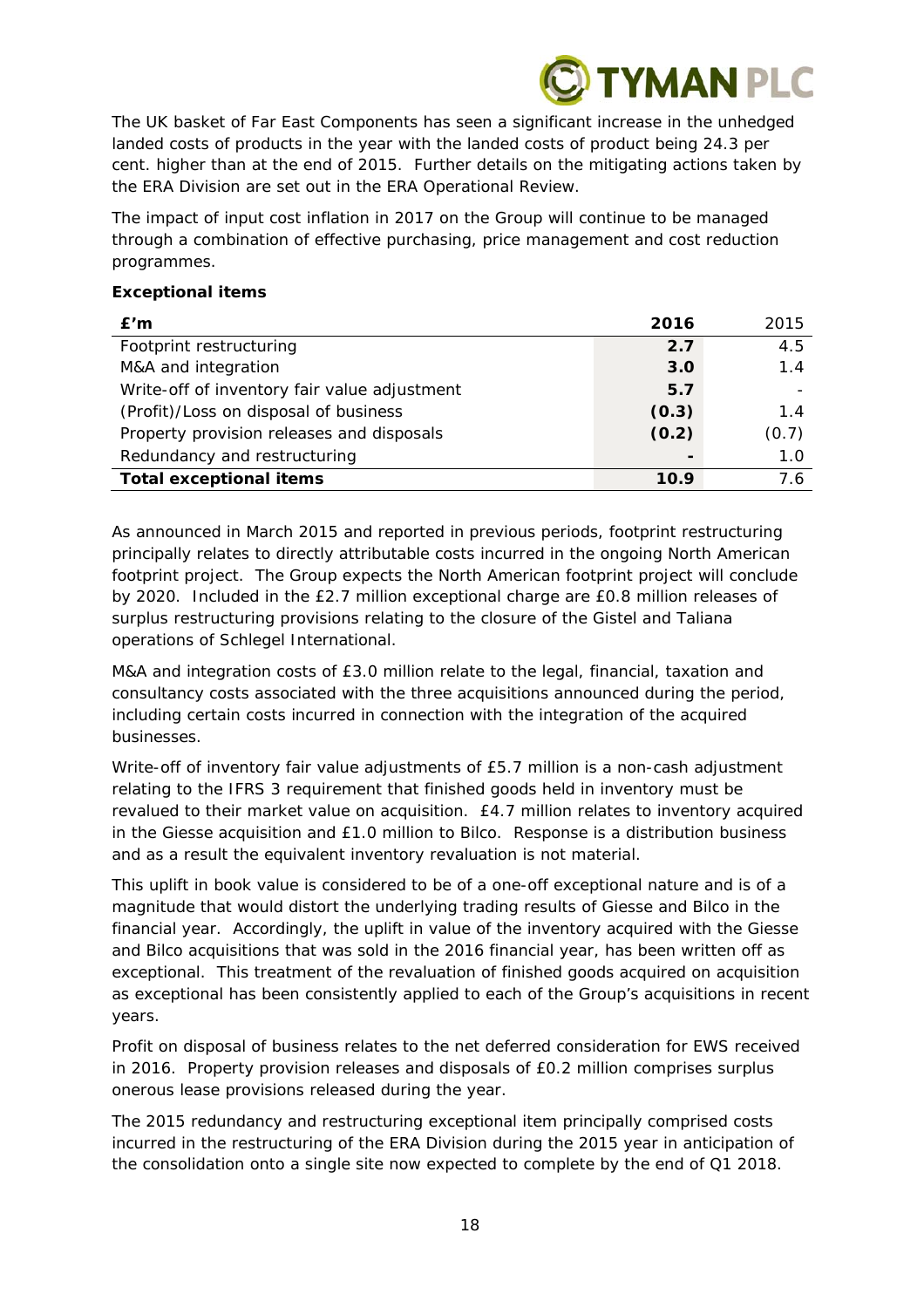

Exceptional items comprise £5.3 million of costs cash settled in the year (2015: £3.1 million) and £5.6 million of non-cash costs (2015: £3.1 million).

These items are regarded by the Group as exceptional as they are significant and nonrecurring in nature.

## **Finance costs**

Net finance costs increased to £7.8 million (2015: £6.9 million). Interest payable on bank loans, private placement notes and overdrafts increased to £7.8 million (2015: £6.1 million) reflecting interest charges incurred on higher drawdowns made in the year as well as the finance charges relating to bank borrowings acquired with the Giesse acquisition.

Non-cash movements charged to net finance costs in the year include amortisation of capitalised borrowing costs of £0.4 million (2015: £0.4 million), a gain on the revaluation of fair value currency hedges of £0.3 million (2015: loss of £0.2 million), and pension interest cost of £0.5 million (2015: £0.4 million).

Income from short term bank deposits increased to £0.5 million (2015: £0.2 million) and Underlying net finance costs increased by £1.4 million to £7.7 million (2015 restated: £6.3 million).

## *Interest rates on borrowings*

The Group's average cost of funds and margin payable over the year has decreased by 70 bps to 3.3 per cent. (2015: 4.0 per cent.) reflecting negative EURIBOR rates assumed on higher Euro borrowings drawn down in the year and increased exposure to variable rates following the maturity of interest rate swap contracts in March 2016.

## *Interest rate swap contracts*

A proportion of the Group's borrowings are held at fixed rates via interest rate swap contracts. At the year end the notional value to swap of the Group's outstanding borrowings under the revolving credit facility was 14.2 per cent. (2015: 88.1 per cent.). The weighted average fixed rate of the swap contracts was 1.7 per cent..

At 31 December 2016, the Group held interest rate swap contracts amounting to a fair value liability of £0.3 million (2015: £0.1 million). During the year, a fair value loss of £0.2 million (2015: fair value gain £0.2 million) was considered effective and recognised directly in other comprehensive income.

## *Forward exchange contracts*

At 31 December 2016, the Group's portfolio of forward exchange contracts at fair value amounted to a net asset of £0.5 million (2015: £0.2 million). The notional value of the portfolio amounted to £12.5 million, comprising US\$ and Chinese Renminbi forward exchange contracts with notional values of US\$7.5 million and RMB55.0 million respectively. These contracts have a range of maturities up to 3 July 2017.

During the year, a fair value gain of £0.3 million (2015: fair value loss £0.2 million) was recognised directly in the income statement. As set out in the Alternative Performance Measures section, these items have been excluded from the Group's definition of "Underlying".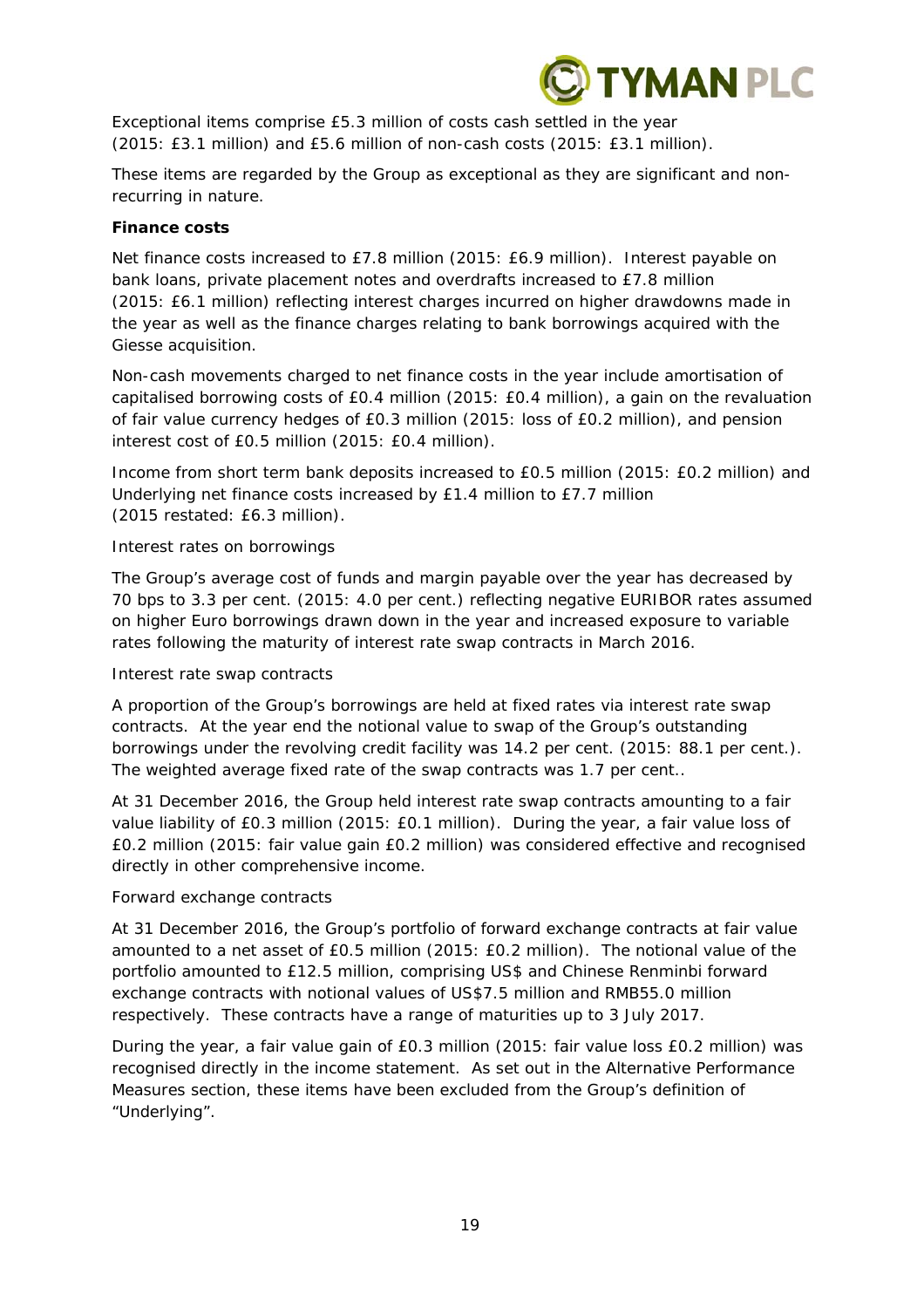

## **Taxation**

The Group reported an income tax charge of £8.6 million (2015: £7.9 million), comprising a current tax charge of £11.4 million (2015: £9.7 million) and a deferred tax credit of £2.8 million (2015: £1.8 million).

The Underlying tax charge was £18.1 million (2015 restated: £12.6 million), representing an effective Underlying tax rate of 29.2 per cent. (2015 restated: 27.9 per cent.).

During the year, the Group paid corporation tax of £12.7 million (2015: £8.9 million) which equates to a cash tax rate on Underlying profit before taxation of 20.4 per cent. (2015: 19.7 per cent.).

## **Earnings per share**

Basic Earnings Per Share increased by 162.1 per cent. to 11.98 pence (2015: 4.57 pence). Diluted Earnings Per Share increased to 11.93 pence (2015: 4.55 pence).

Underlying Earnings Per Share increased by 31.5 per cent. to 25.41 pence (2015 restated: 19.33 pence). Underlying Diluted Earnings Per Share increased to 25.31 pence (2015 restated: 19.24 pence). The increase reflects the improvement in Underlying Operating Profit offset by increases in finance costs for the year.

## **CASH GENERATION, FUNDING AND LIQUIDITY**

## **Cash and cash conversion**

| E'm                                                | 2016   | 2015  |
|----------------------------------------------------|--------|-------|
| Net cash generated from operations                 | 67.3   | 40.1  |
| Add: Pension contributions                         | 0.9    | 0.9   |
| Add: Income tax paid                               | 12.6   | 8.9   |
| Less: Purchases of property, plant and equipment   | (12.6) | (8.9) |
| Less: Purchases of intangible assets               | (2.8)  | (2.9) |
| Add: Proceeds on disposal of PPE                   | 0.2    | 0.9   |
| Operational Cash Flow after exceptional cash costs | 65.6   | 39.0  |
| Exceptional cash costs                             | 8.3    | 4.7   |
| <b>Operational Cash Flow</b>                       | 73.9   | 43.7  |
| Less: Income tax paid                              | (12.6) | (8.9) |
| Less: Net interest paid                            | (7.0)  | (6.2) |
| Less: Exceptional cash costs                       | (8.3)  | (4.7) |
| <b>Free Cash Flow</b>                              | 46.0   | 23.9  |

The Group generated Operational Cash Flow in the year of £73.9 million, an increase of 69.3 per cent. (2015: £43.7 million) after adding back £8.3 million (2015: £4.7 million) of exceptional costs cash settled in the year, £3.0 million of which were accrued in prior years. Free cash flow in the year increased significantly to £46.0 million (2015: £23.9 million).

Operating Cash Conversion in the year was 105.9 per cent. (2015: 84.9 per cent.) reflecting good control over working capital and lower than expected capital expenditure.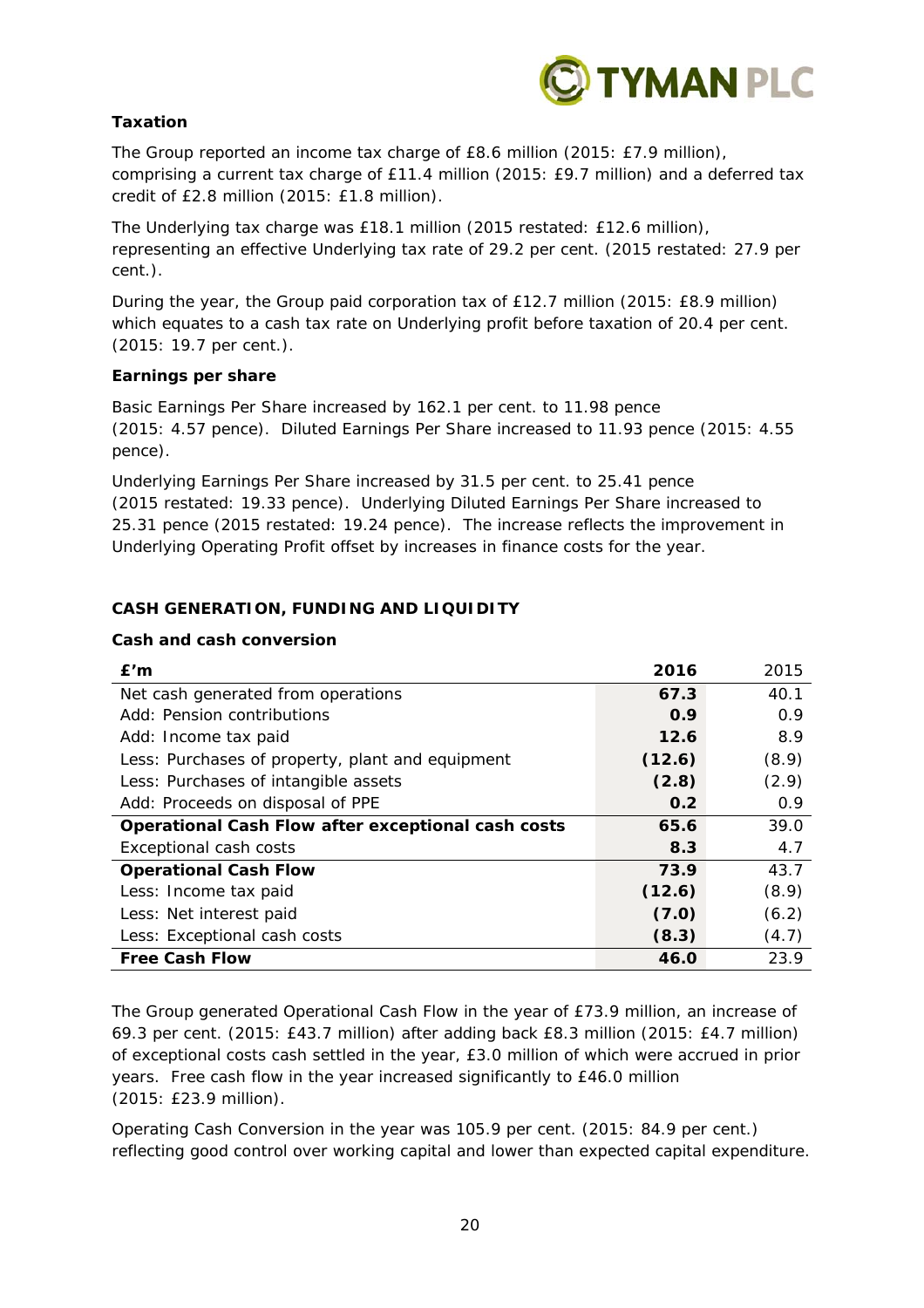

## **Bank facilities and US private placement notes**

| <b>Facility</b>           | <b>Maturity</b> |               |           | <b>Currency Committed Uncommitted</b> |
|---------------------------|-----------------|---------------|-----------|---------------------------------------|
| Revolving Credit Facility | Jun 2019        | Multicurrency | £180.0m   | £60.0m                                |
| 4.97% USPP notes          | Nov 2021        | US\$          | US\$55.0m |                                       |
| 5.37% USPP notes          | Nov 2024        | US\$          | US\$45.0m |                                       |
| Other facilities          | Various         | €             | £3.6m     |                                       |

The total facilities available to the Group are as follows:

Following the acquisition of Giesse, the Group retained certain Giesse banking facilities. At 31 December 2016, the remaining facilities have a total value of €3.6 million.

## **Liquidity**

At 31 December 2016 the Group had gross outstanding borrowings of £217.7 million (2015: £113.2 million), cash balances of £40.9 million (2015: £30.0 million) and committed but undrawn facilities of £46.5 million (2015: £135.1 million) as well as potential access to the uncommitted £60.0 million accordion facility.

Underlying Net Debt at the year end was £176.7 million (2015: £83.2 million). Under IFRS, which reduces gross debt by the unamortised portion of finance arrangement fees, net debt at 31 December 2016 was £175.6 million (2015: £81.6 million).

## **Covenant performance**

|                       |                  | Covenant    | <b>Headroom</b> | <b>Headroom</b> |
|-----------------------|------------------|-------------|-----------------|-----------------|
| At 31 December 2016   | Test             | performance | E'm             | ℅               |
| Leverage              | $<$ 3.0 $\times$ | 1.89x       | 32.0            | 37.1%           |
| <b>Interest Cover</b> | > 4.0x           | 11.41x      | 53.6            | 64.9%           |

*Calculated covenant performance consistent with the Group's banking covenant test*

The Group continues to retain significant headroom on its banking covenants.

Over the year, Leverage increased by 0.54x to 1.89x (2015: 1.35x), largely driven by the material increase in borrowings to finance the purchase of Giesse and Bilco. Leverage reduced significantly over the second half of the year from an estimated 2.35x on completion of the acquisition of Bilco and at the year end was comfortably within the Group's core year end target range of 1.50x to 2.00x.

Interest Cover increased over the year to 11.41x from 10.19x in 2015, reflecting negative EURIBOR rates assumed on significantly higher Euro borrowings drawn down in the year and increased exposure to variable rates arising following the maturity of interest rate swap contracts in March 2016.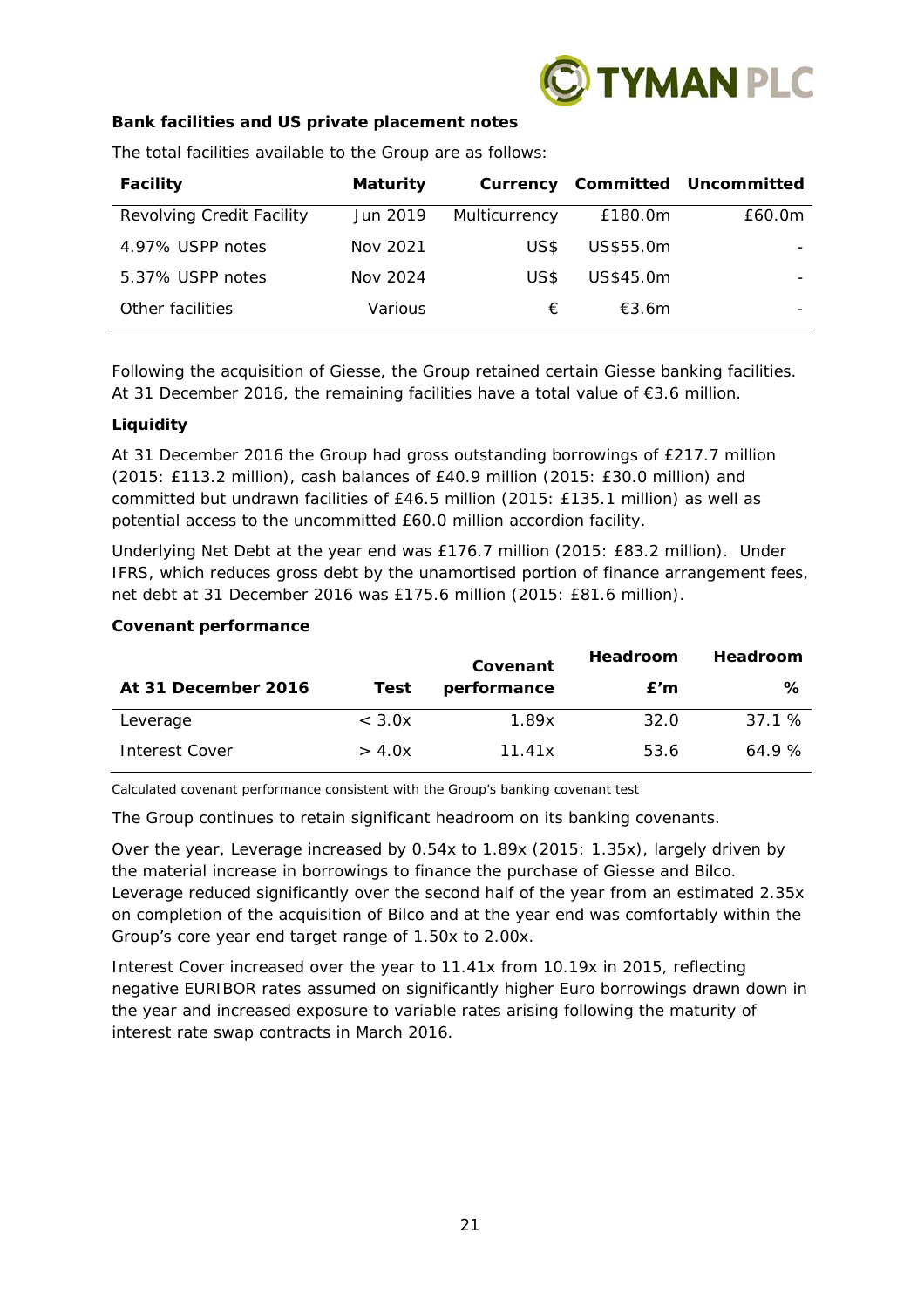

## **BALANCE SHEET - ASSETS AND LIABILITIES**

## **Working capital**

| E'm                          | 2015   | Mvt   | Acqns $(1)$ | FX    | 2016   |
|------------------------------|--------|-------|-------------|-------|--------|
| Inventories                  | 46.0   | 2.4   | 13.6        | 8.7   | 70.7   |
| Trade receivables            | 29.5   | (6.4) | 26.3        | 5.9   | 55.3   |
| Trade payables               | (19.8) | (0.3) | (14.5)      | (3.7) | (38.3) |
| <b>Trade working capital</b> | 55.7   | (4.3) | 25.4        | 10.9  | 87.7   |

*(1) The fair value of working capital items assumed at the acquisition date less IFRS 3 exceptional inventory fair value adjustments* 

At the year end trade working capital, net of provisions, was £87.7 million (2015: £55.7 million). Of the increase, £25.4 million relates to trade working capital assumed on acquisition, £10.9 million to exchange movements offset by a £4.3 million net cash inflow (2015: net cash outflow of £1.6 million) of trade working capital across the year.

Inventories on the balance sheet increased by £24.7 million to £70.7 million (2015: £46.0 million). Of the movement in the year, £19.3 million relates to inventories recognised from acquisitions, offset by the £5.7 million post-acquisition write-off of inventory fair value adjustments.

Trade receivables increased by £25.8 million to £55.3 million (2015: £29.5 million). Bad debts written off in the year by the Group as a percentage of Revenue was negligible (2015: 0.1 per cent.).

Trade payables increased to £38.3 million (2015: £19.8 million) with £14.5 million relating to acquisitions made during the year and £3.7 million to exchange movements.

## **Capital expenditure**

Gross capital expenditure increased to £15.4 million (2015: £11.8 million) or 1.32x depreciation (2015: 1.50x) as the Group continued the programme of targeted capital investment across each of the Divisions. Capital expenditure was lower than expected coming into the year, reflecting phasing on projects and the deferral of expenditure on the ERA footprint project. Intangible asset expenditure totalled £2.8 million (2015: £2.9 million) and principally related to the continuing investment in the AmesburyTruth ERP system.

## **Goodwill and intangible assets**

At 31 December 2016, the carrying value of the Group's goodwill and intangible assets was £480.0 million (2015: £340.5 million). Of the movements in the carrying values in the year, £90.7 million arose from the acquisitions made during the year. As a result of the marked deterioration of Sterling against major currencies in the year, most of the £68.6 million exchange movement arose as a result of the translation of the underlying US Dollar and Euro-denominated intangibles into the Groups functional currency at the year end.

Amortisation of intangible assets during the year was £22.7 million (2015: £20.0 million).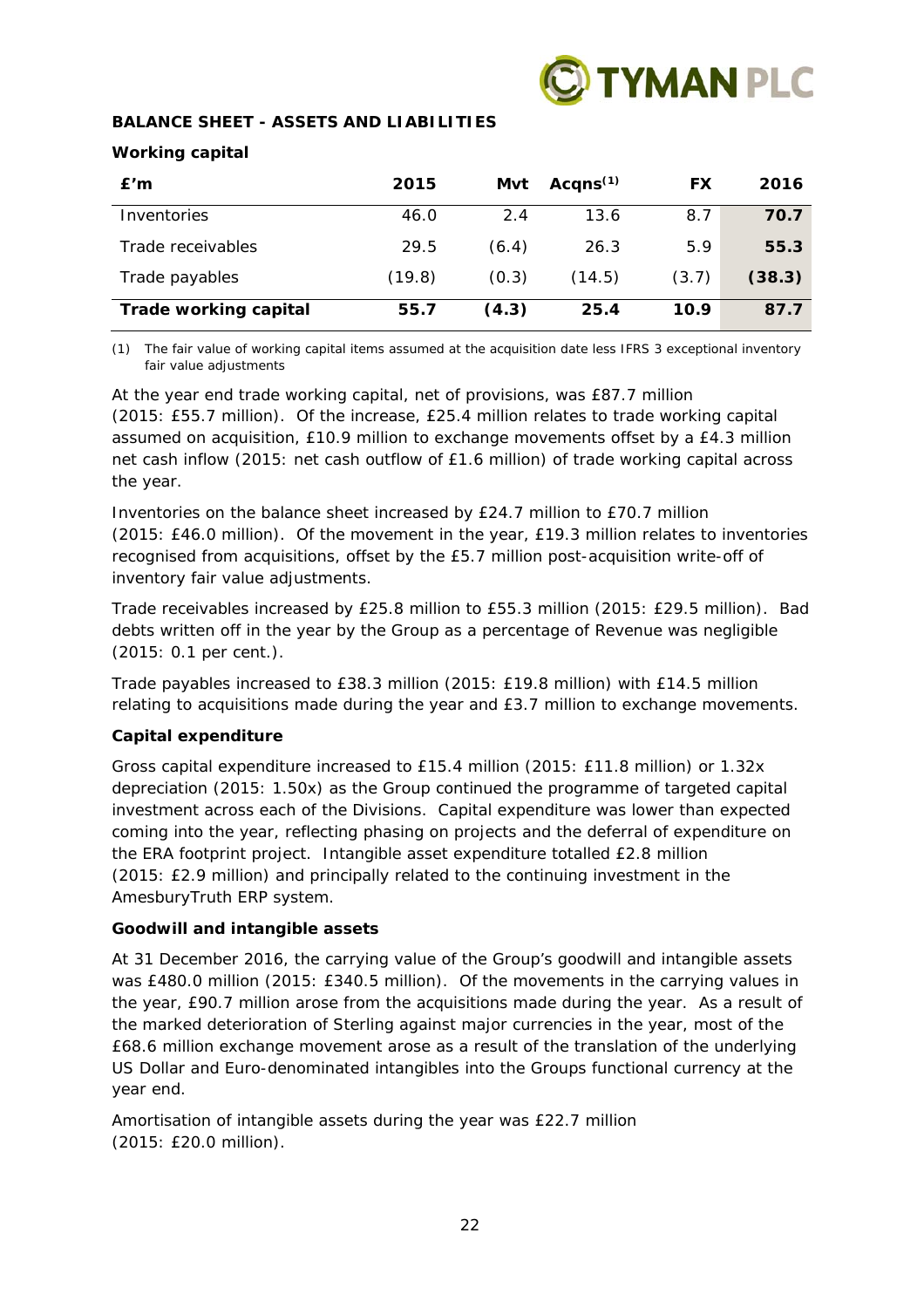

## *Cash Generating Units*

The Group's CGUs have been defined as each of the Group's three operating Divisions. In the opinion of the Directors, the Divisions represent the smallest groups of assets that independently generate cash flows for the Group consistent with the approach adopted in 2015.

The key change to the Schlegel International CGU in 2016 was the acquisition of Giesse. The integration of Giesse into Schlegel is now at an advanced stage with a single IT, New Product Development and sales and marketing management structure. In addition, significant footprint consolidation has been implemented with sites in Italy, Spain and Brazil.

Similarly, both the Giesse North American business and the Bilco business have been substantially integrated within the existing AmesburyTruth commercial business within such that cash flows are no longer generated independently.

Consequently, the Directors consider it appropriate to continue to define the Group's CGUs as each of the Group's three operating divisions.

## **Pensions and post-retirement medical benefits**

At 31 December 2016, the Group's gross pension and post-retirement medical benefit obligations under IAS 19 were £52.7 million (2015: £25.4 million). Of the increase in the year, £19.8 million related to retirement benefit obligations assumed as a result of the Bilco and Giesse acquisitions and £6.8 million related to exchange movements. The net unindemnified pension and post retirement obligation payable by the Group at the year end was £16.1 million (2015: £9.9 million).

The AmesburyTruth schemes are closed to new entrants and post-retirement healthcare benefits are capped. As at 31 December 2016, Bilco's net retirement benefit obligations amounted to US\$1.3 million (£1.0 million) however the net amounts payable under the Bilco retirement benefit obligation are fully recoverable from and indemnified by the vendors of Bilco with a proportion held in escrow.

The Italian schemes relate to TFR termination obligations payable to employees of the Group's Italian operations. Italian employers are required to make provision for a severance package to their employees equivalent to 6.9 per cent. of each employee's gross annual salary, revalued on the basis of 75.0 per cent. of inflation plus a fixed rate of 1.5 per cent. during the period of accrual. Upon termination of employment, the employer is obliged to pay a lump sum to the employee. As at 31 December 2016, the Group's TFR termination obligations amounted to £3.1 million. TFR termination obligations are unfunded.

Cash contributions made to the schemes during the year were £0.9 million (2015: £0.9 million). Benefit payments to scheme members were £1.6 million (2015: £1.2 million).

## **BALANCE SHEET - EQUITY**

## **Shares in issue**

At 31 December 2016, the total number of shares in issue was 178.6 million (2015: 170.1 million). On 21 June 2016 the Group issued 8,478,128 shares by way of a placing with institutional investors to reduce balance sheet gearing and provide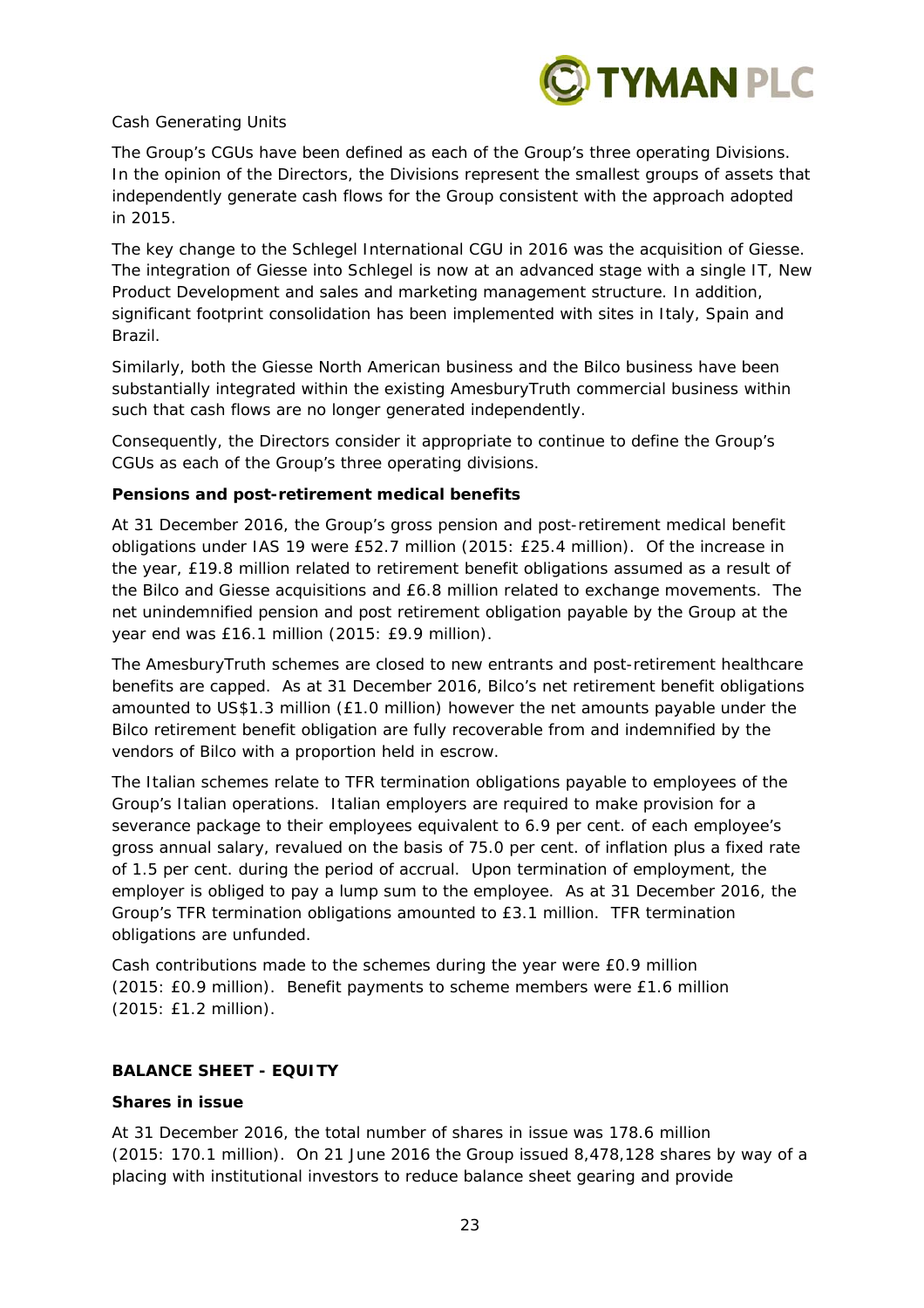

structural headroom on the Group's banking facilities following the Bilco and Giesse acquisitions. At the year end, the Group had 0.5 million shares in Treasury (2015: 0.5 million).

The basic weighted average number of shares at the year end was 173.0 million (2015: 168.2 million). The diluted weighted average number of shares was 173.8 million (2015: 169.0 million).

## **Employee Benefit Trust purchases**

At the year end the Tyman Employee Benefit Trust held 1.0 million shares (2015: 1.3 million). On 9 March 2016 the Trust purchased 658,976 shares in Tyman plc at a total cost of £1.9 million in order to satisfy certain share awards vested in March 2016 as well as future obligations under the Group's various share plans.

## **Dividend**

A final dividend of 7.50 pence per share (2015: 6.09 pence), equivalent to £13.3 million (2015: £10.3 million), will be proposed at the Annual General Meeting. The total dividend declared for the 2016 financial year is therefore 10.50 pence per share (2015: 8.75 pence), an increase of 20.0 per cent. over 2015. This equates to a dividend cover at the top end of the Group's target range of 2.00 - 2.50x.

The ex-dividend date will be 20 April 2017 and the final dividend will be paid on 19 May 2017 to shareholders on the register on 21 April 2017.

Only dividends paid during the year have been charged against equity in the 2016 financial statements. In aggregate £15.6 million (2015: £14.6 million) of dividend payments, representing 34.1 per cent. of 2016 free cash flow, were made to shareholders during 2016.

At 31 December 2015, the Parent Company's total reserves available for distribution to shareholders were £198.9 million. Total dividends paid during 2016 utilised approximately 7.8 per cent. of the estimated reserves available for distribution at the beginning of the year.

## **OTHER FINANCIAL MATTERS**

## **Returns on Acquisition Investment**

|              |                    | Original           |             |                     |
|--------------|--------------------|--------------------|-------------|---------------------|
|              |                    | <b>Acquisition</b> |             |                     |
|              | <b>Acquisition</b> | Investment         | <b>ROAI</b> | Annualised          |
|              | Date               | '000'              | in 2016     | <b>ROAI</b> in 2016 |
| Giesse       | Mar 2016           | €56,723            | 18.8 %      | 23.3 %              |
| <b>Bilco</b> | Jul 2016           | \$64,937           | 5.6%        | 11.5%               |

*See Alternative Performance Measures on page 55*

Giesse has made a strong contribution in the first ten months of ownership and looks well positioned to exceed the target return threshold within two years of acquisition.

At the year end Bilco had been owned by the Group for six months and no material synergy benefits were derived from the Bilco acquisition in 2016. Bilco's ROAI is expected to increase during 2017 as synergy benefits start to be realised.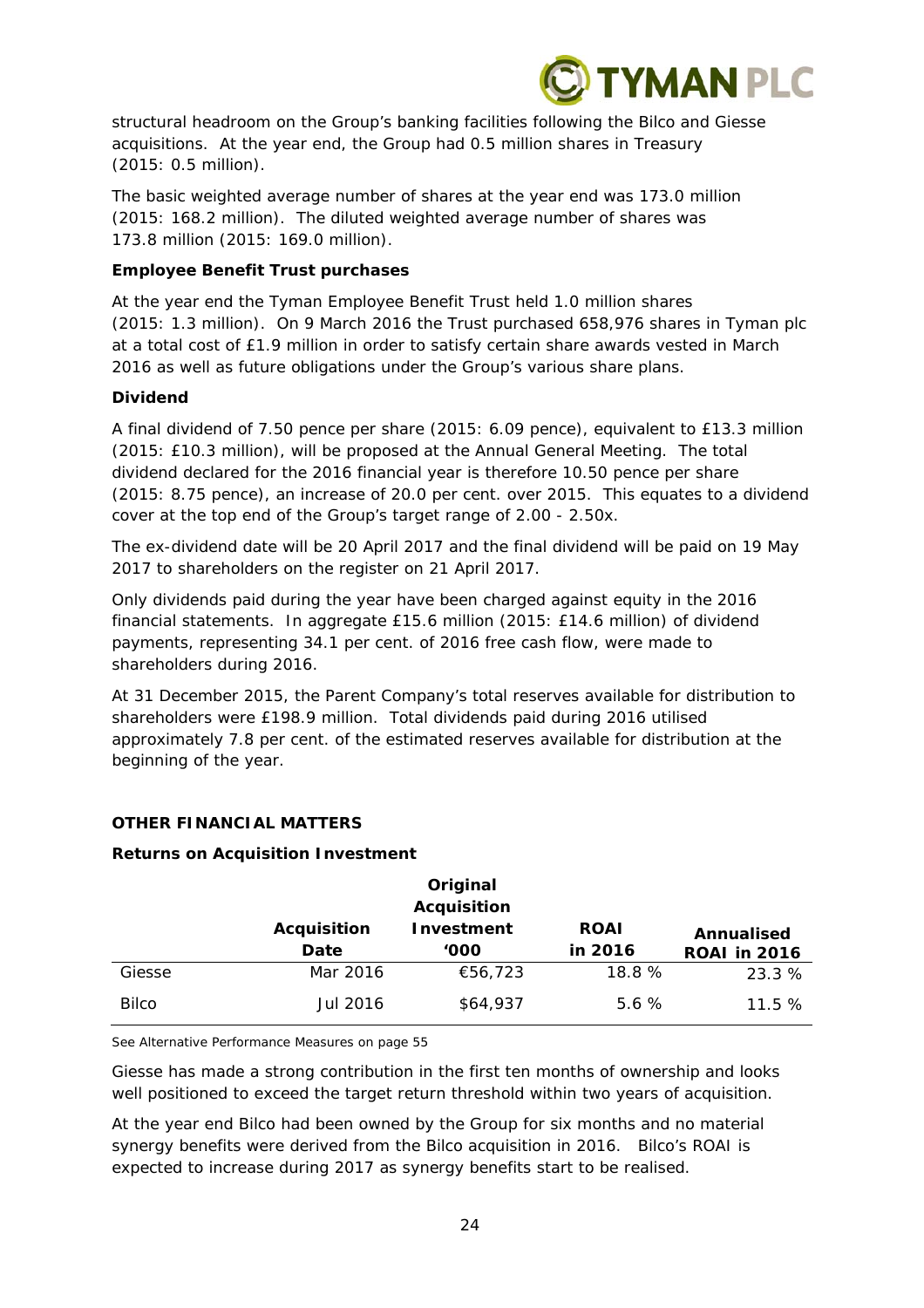

## **Currency**

## *Currency in the consolidated income statement*

The principal foreign currencies that impact the Group's results are the US Dollar, the Euro, the Australian Dollar and the Canadian Dollar. On average in 2016 each of these currencies was materially stronger against Sterling.

## *Translational exposure*

| Currency                  | US\$     | Euro       | AUS\$    |           | $CAS$ Total <sup>(1)</sup> |
|---------------------------|----------|------------|----------|-----------|----------------------------|
| % myt in average rate     | (11.3) % | $(11.1)$ % | (10.3) % | $(8.0)$ % |                            |
| £'m Revenue impact        | 32.2     | 5.7        | 0.9      | 0.4       | 39.2                       |
| $E'm$ Profit impact $(2)$ | 6.2      | 0.8        | 0.1      | 0.0       | 7.1                        |
| 1c decrease impact $(3)$  | £398k    | f61k       | £6k      | £1k       |                            |

*(1) Impact of other currencies is immaterial* 

*(2) Underlying Operating Profit impact* 

*(3) Defined as the approximate favourable translation impact of a 1c decrease in the Sterling exchange rate of the respective currency on the Group's Underlying Operating Profit* 

The net effect of currency translation caused Revenue and Underlying Operating Profit from ongoing operations to increase by £39.2 million and £7.1 million respectively compared with 2015. This result is driven by a combination of the enlarged size of the Group in the US and Europe following the acquisitions of Giesse and Bilco, as well as the depreciation of Sterling against a number of major currencies in the year.

## *Transactional exposure*

Divisions that purchase or sell products in currencies other than their functional currency will potentially incur transactional exposures. For purchases by the Group's ERA Division from the Far East, these exposures are principally Sterling/US Dollar or Renminbi. For purchases by Schlegel International's Australian business from the US and the Far East, these exposures are principally Australian Dollar/US Dollar or Renminbi.

The Group's policy is to recover adverse transactional currency movements through price increases or surcharges. Divisions typically buy currency forward to cover expected future purchases for up to around six months. The objective is to achieve an element of certainty in the cost of landed goods and to allow sufficient time for any necessary price changes to be implemented.

In 2016, the transactional impact of the weakness in Sterling against the US Dollar and Renminbi on the reported profits of the ERA Division was approximately £1.5 million (2015: £1.5 million). This was however mitigated to a large extent by hedging. In 2016, when comparing the hedge rates achieved against the spot rates, the benefits of hedging was approximately £1.7 million.

The Group's other transactional exposures generally benefit from the existence of natural hedges or are immaterial.

## *Currency in the consolidated balance sheet*

The Group aims to mitigate the translational impact of exchange rate movements by denominating a proportion of total borrowings in those currencies where there is a material contribution to Underlying Operating Profit. The Group's banking facilities allows for funds to be drawn in a number of different currencies.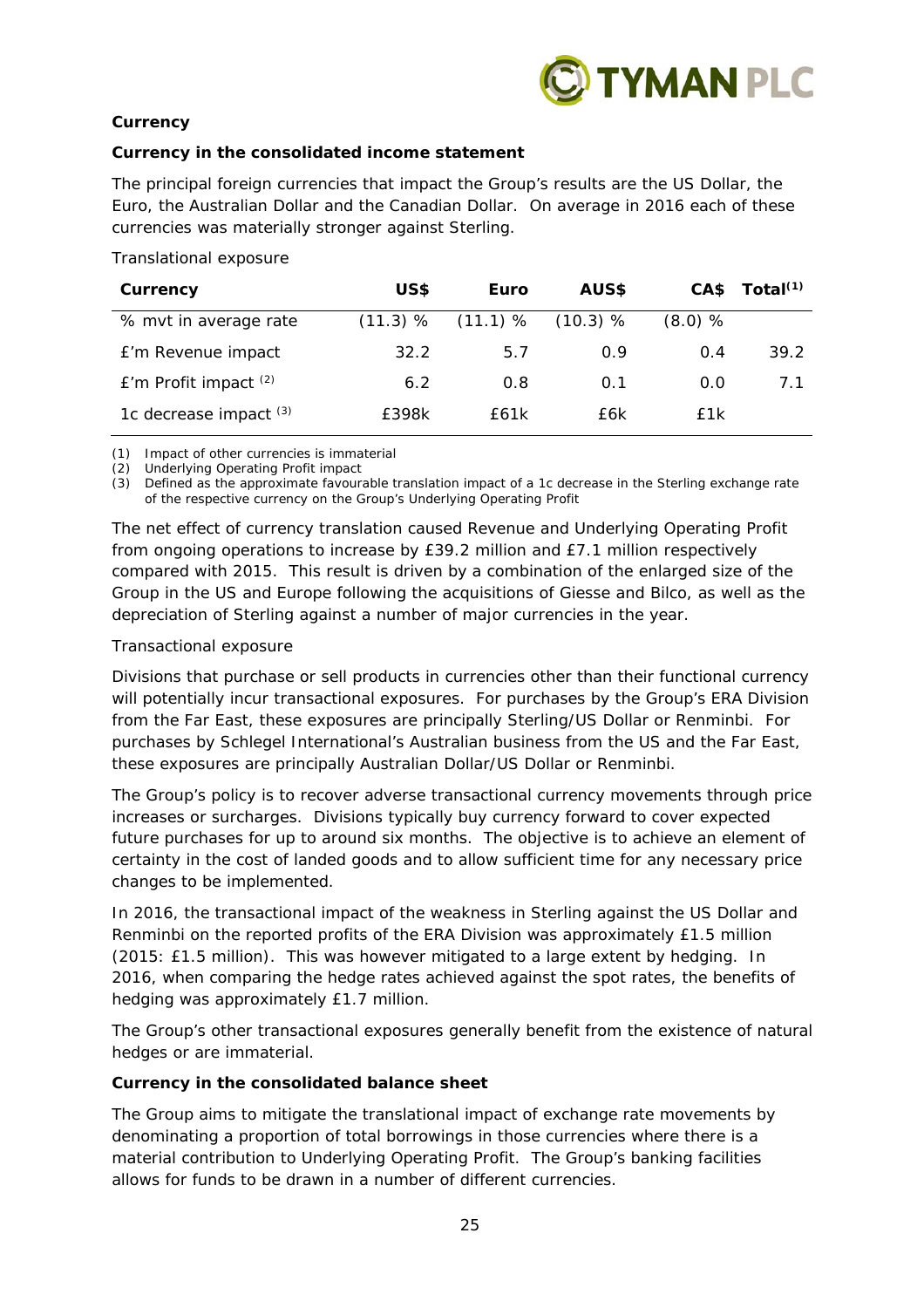

## **Alternative Performance Measures**

A detailed description of the APMs used by the Group is included in the definitions on page 55.

In 2016 the APMs were applied and calculated consistent with the equivalent calculations made in 2015 other than the definition of Underlying Interest which now excludes gains and losses on the fair value of derivative financial instruments.

In the opinion of the Directors, the inclusion of gains and losses on the fair value of derivative financial instruments creates unnecessary volatility in the relevant APMs which does not reflect the true underlying performance of the business.

In 2016 this adjustment has the effect of decreasing the Group's Underlying Profit before Taxation by £0.3 million and the Group's Underlying Earnings Per Share by 0.15 pence. The 2015 comparatives have been restated which increases the 2015 Underlying Profit before Taxation by £0.2 million and the 2015 Underlying Earnings Per Share by 0.08 pence.

Reconciliation of statutory Profit before taxation to Underlying Profit after taxation:

|                                                            | 2016    | 2015     |
|------------------------------------------------------------|---------|----------|
|                                                            | £'000   | £'000    |
| Profit before taxation                                     | 29,376  | 15,576   |
| <b>Exceptional items</b>                                   | 10,900  | 7,563    |
| Amortisation of borrowing costs                            | 412     | 409      |
| (Gain)/Loss on revaluation of fair value hedge             | (328)   | 177      |
| Unwinding of discount on provisions                        | 6       | 18       |
| Amortisation of acquired intangible assets                 | 21,713  | 19,567   |
| Impairment of acquired goodwill                            |         | 1,796    |
| Underlying profit before taxation                          | 62,079  | 45,106   |
| Income tax charge                                          | (8,641) | (7, 885) |
| Add back: tax effect of exceptional items, amortisation of |         |          |
| borrowing costs, amortisation of acquired intangible       |         |          |
| assets, impairment of acquired intangible assets and       |         |          |
| unwinding of discount on provisions                        | (9,469) | (4,698)  |
| Underlying profit after taxation                           | 43,969  | 32,523   |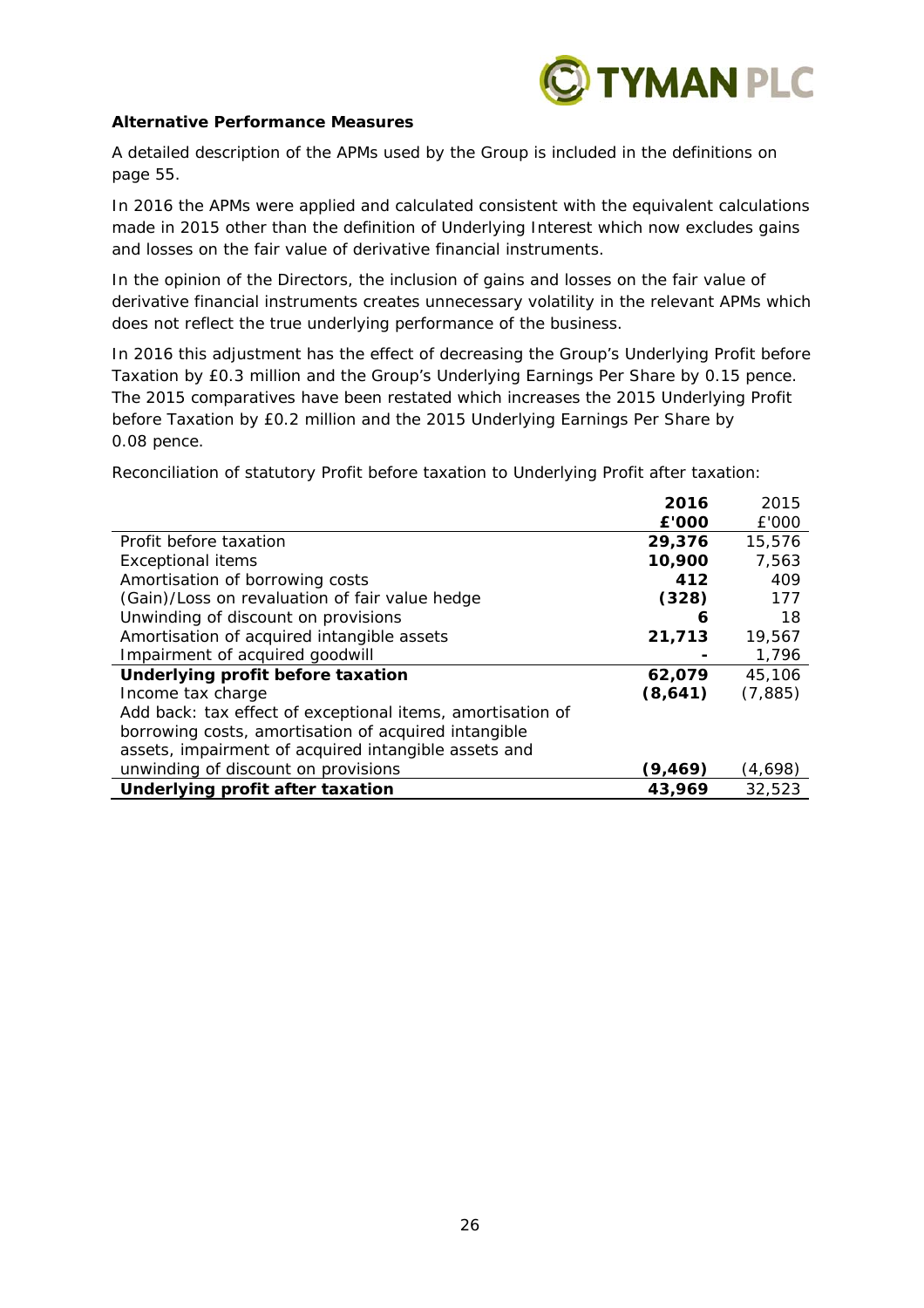

## **2017 SUMMARY GUIDANCE**

Interest payable on borrowings for the full year under existing facilities is expected to be c. £8.5 - £9.5 million. The actual amount payable will be dependent on Leverage and the currency of borrowing. The non-cash amortisation of capitalised borrowing is expected to be c. £0.4 million.

Exceptional costs are expected to be c. £5.0 - £7.0 million reflecting the restructuring associated with footprint projects across all the three Divisions and further integration and synergy costs associated with the acquisitions. The majority of these costs will be cash settled in 2017.

The Underlying tax rate for Tyman in 2017 is expected to be c. 30.0 - 31.0 per cent. reflecting the larger proportional contribution to Group taxable profits derived from higher tax jurisdictions. The final Underlying tax rate for the year will principally depend on the Group's geographical mix of taxable profits. 2017 cash taxation rates are expected to be higher than in 2016 but should still be below the Group's Underlying tax rate.

Core maintenance and investment capital expenditure for the year for the Group is expected to be c. £12.5 - £15.0 million. Capital expenditure costs associated with footprint projects in 2017 across the three Divisions are expected to total c. £8.0 million.

Trade working capital trough to peak for the year is expected to be c. £15.0 million - £20.0 million with the working capital peak occurring around the half year.

Share purchases by the employee benefit trust to satisfy LTIP and other share plan awards are expected to be c. £1.0 - £2.0 million and the share-based payments charge will be c. £1.1 million.

Incremental synergy benefits expected to accrue in the year are estimated at c. US\$2.5 million from the integration of Bilco and  $c. €1.6$  million from the integration of Giesse. The North American footprint project is expected to deliver c. US\$2.0 million of incremental benefit during the year.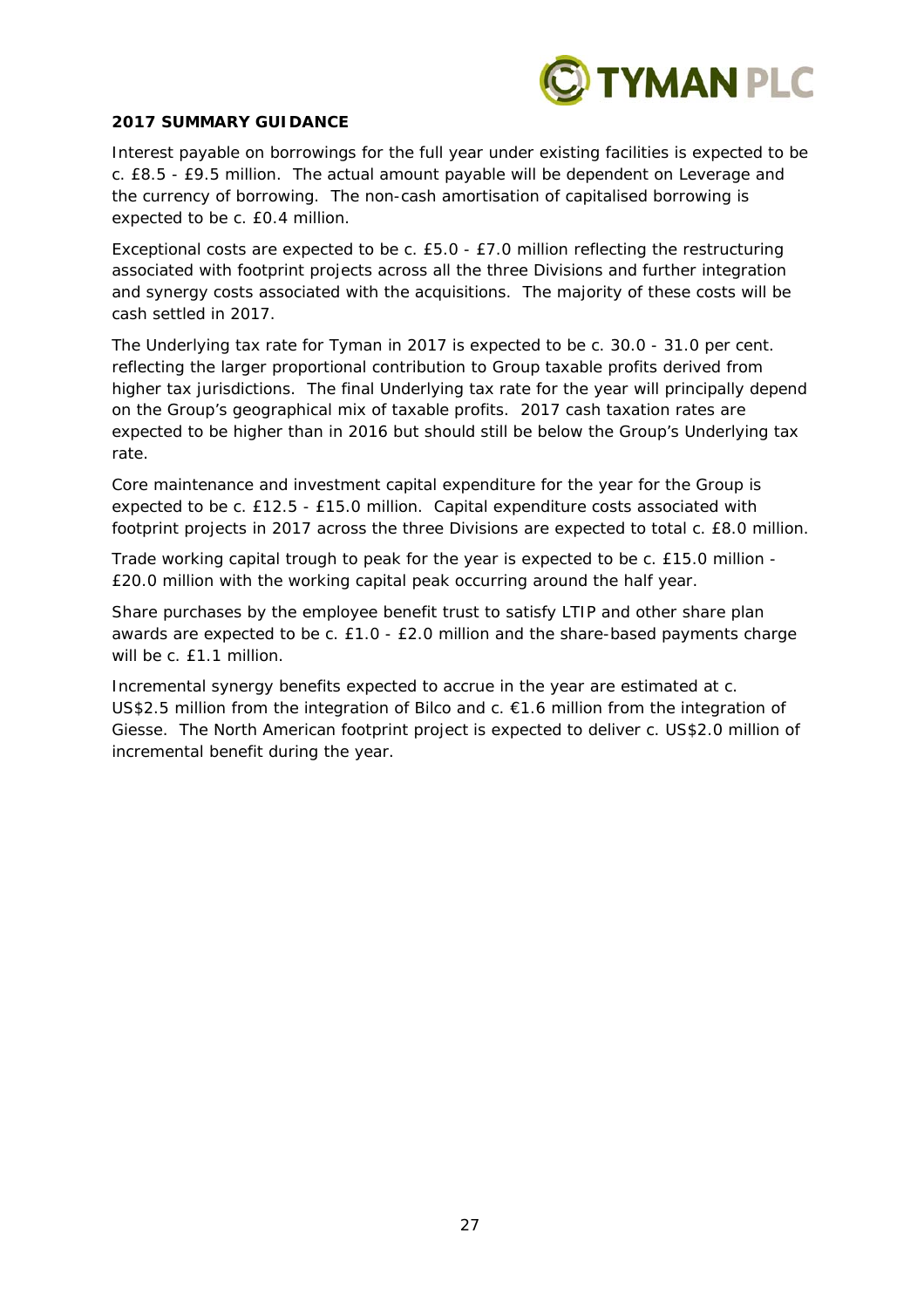

## **Tyman plc Consolidated income statement For the year ended 31 December 2016**

|                                                        |             | 2016       | 2015       |
|--------------------------------------------------------|-------------|------------|------------|
|                                                        | <b>Note</b> | £'000      | £'000      |
| Revenue                                                | 3           | 457,644    | 353,425    |
| Cost of sales                                          | 3           | (290, 385) | (233, 982) |
| <b>Gross profit</b>                                    |             | 167,259    | 119,443    |
| Administrative expenses                                |             | (130,069)  | (96, 944)  |
| <b>Operating profit</b>                                |             | 37,190     | 22,499     |
| Analysed as:                                           |             |            |            |
| Underlying <sup>1</sup> operating profit               | 3           | 69,803     | 51,425     |
| <b>Exceptional items</b>                               | 4           | (10,900)   | (7, 563)   |
| Amortisation of acquired intangible assets             | 7.3         | (21, 713)  | (19, 567)  |
| Impairment of acquired goodwill                        | 7.2         |            | (1, 796)   |
| <b>Operating profit</b>                                |             | 37,190     | 22,499     |
| Finance income                                         |             | 853        | 154        |
| Finance costs                                          |             | (8,667)    | (7,077)    |
| Net finance costs                                      |             | (7, 814)   | (6,923)    |
| Profit before taxation                                 |             | 29,376     | 15,576     |
| Income tax charge                                      | 5.2         | (8,641)    | (7, 885)   |
| Profit for the year                                    |             | 20,735     | 7,691      |
|                                                        |             |            |            |
| Basic earnings per share                               | 6           | 11.98p     | 4.57p      |
| Diluted earnings per share                             | 6           | 11.93p     | 4.55p      |
|                                                        |             |            |            |
| Non-GAAP alternative performance measures <sup>1</sup> |             |            |            |
| Underlying operating profit                            | 3           | 69,803     | 51,425     |
| Underlying profit before taxation                      | 6           | 62,079     | 45,106     |
| Basic underlying earnings per share                    | 6           | 25.41p     | 19.33p     |
| Diluted underlying earnings per share                  | 6           | 25.31p     | 19.24p     |

1 Before amortisation of acquired intangible assets, deferred taxation on amortisation of acquired intangible assets, impairment of goodwill, exceptional items, unwinding of discount on provisions, gains and losses on the fair value of derivative financial instruments, amortisation of borrowing costs and the associated tax effect. See definition on page 55.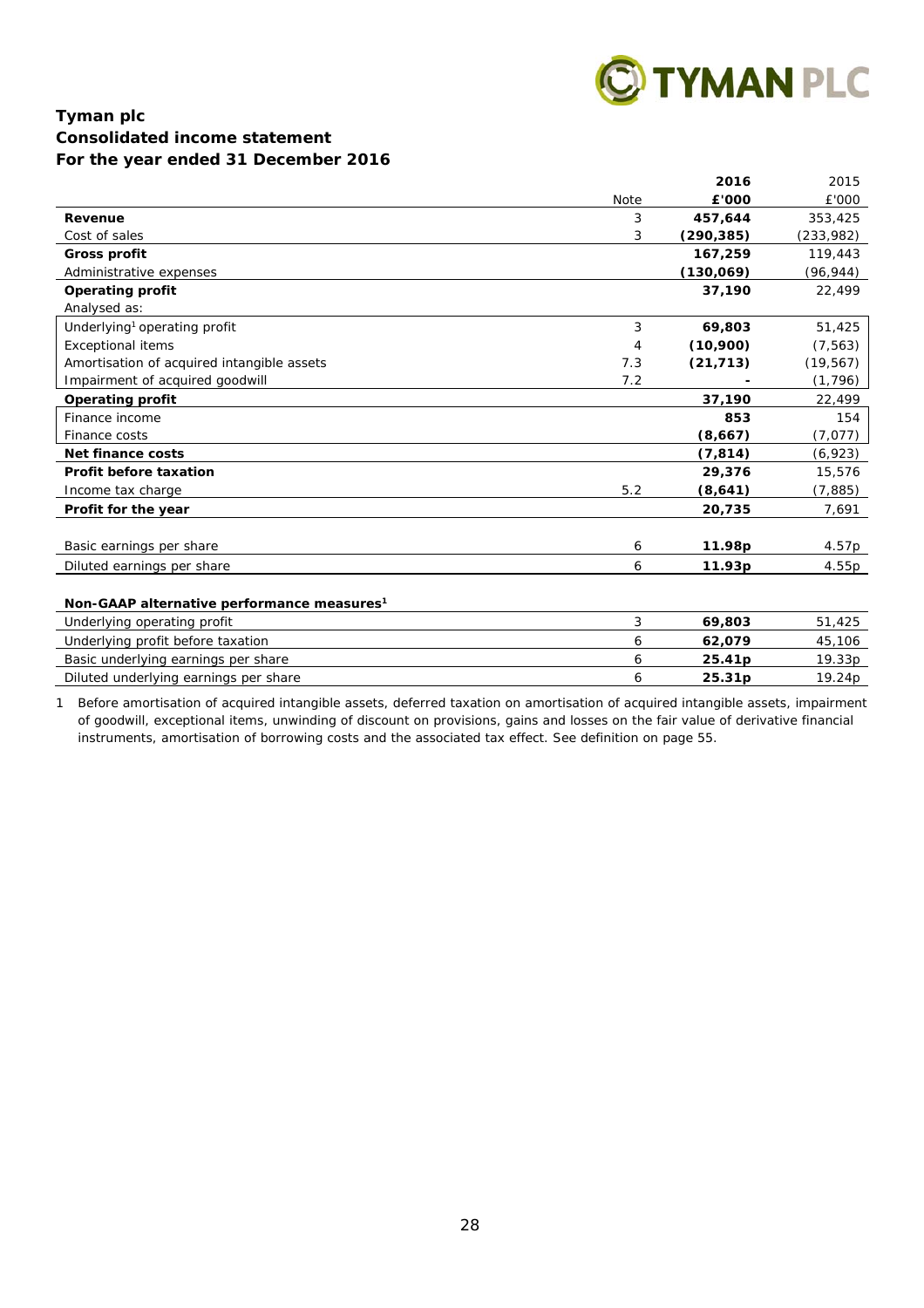

## **Tyman plc Consolidated statement of comprehensive income For the year ended 31 December 2016**

|                                                               |      | 2016   | 2015   |
|---------------------------------------------------------------|------|--------|--------|
|                                                               | Note | £'000  | £'000  |
| Profit for the year                                           |      | 20,735 | 7,691  |
| Other comprehensive (expense)/income                          |      |        |        |
| Items that will not be reclassified to profit or loss         |      |        |        |
| Remeasurements of post-employment benefit obligations         | Q    | (489)  | 73     |
| Total items that will not be reclassified to profit or loss   |      | (489)  | 73     |
| Items that may be reclassified subsequently to profit or loss |      |        |        |
| Exchange differences on translation of foreign operations     |      | 48,290 | 5,910  |
| Effective portion of changes in value of cash flow hedges     |      | (206)  | 165    |
| Total items that may be reclassified to profit or loss        |      | 48,084 | 6,075  |
| Other comprehensive income for the year, net of tax           |      | 47,595 | 6,148  |
| Total comprehensive income for the year                       |      | 68,330 | 13,839 |

Items in the statement above are disclosed net of tax.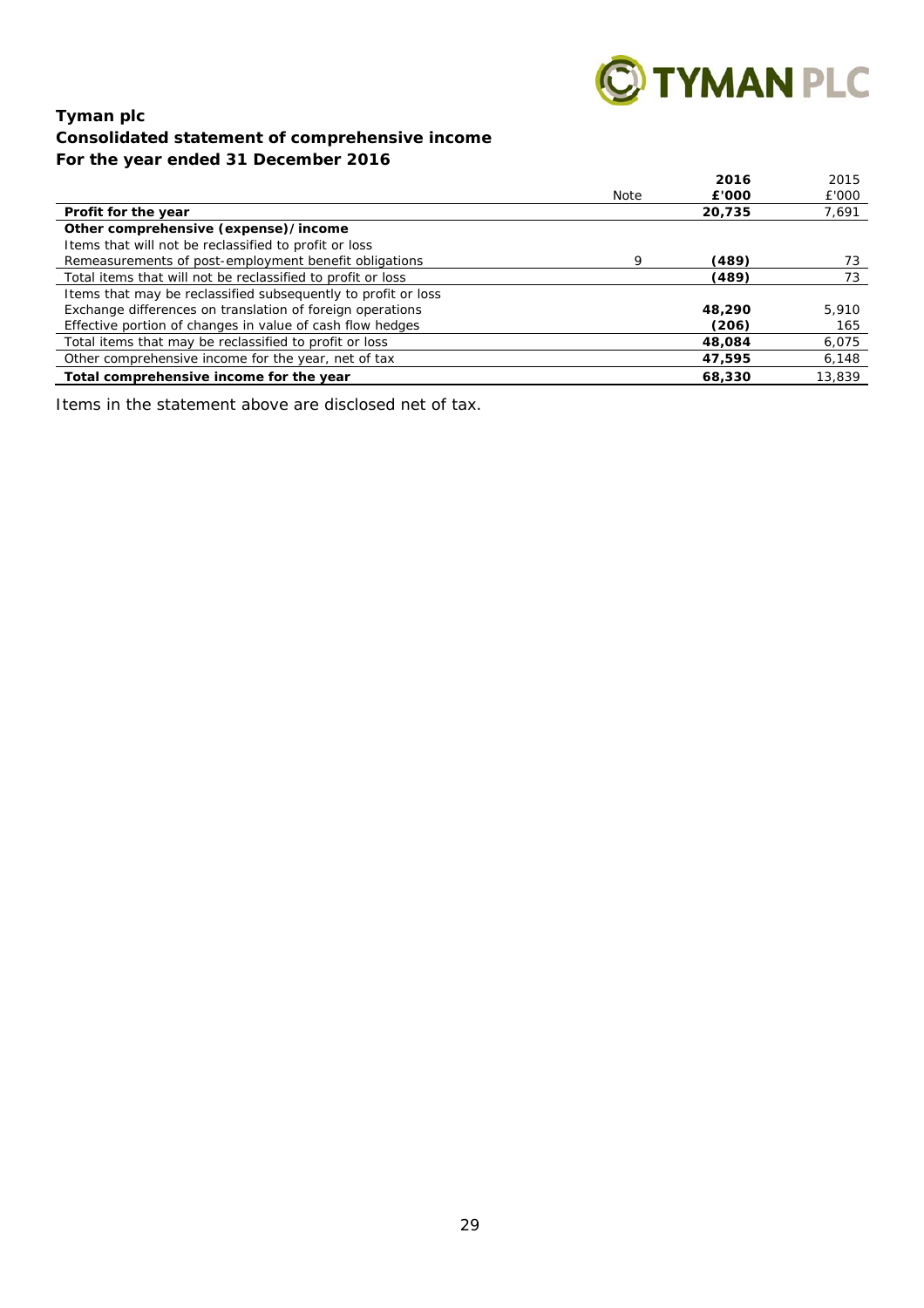

## **Tyman plc Consolidated statement of changes in equity For the year ended 31 December 2016**

|                                                         | Share<br>capital | Share<br>premium | Other<br>reserves <sup>1</sup> | Treasury<br>reserve | Hedging<br>reserve | Translation<br>reserve | Retained<br>earnings | Total<br>equity  |
|---------------------------------------------------------|------------------|------------------|--------------------------------|---------------------|--------------------|------------------------|----------------------|------------------|
|                                                         | £'000            | £'000            | £'000                          | £'000               | £'000              | £'000<br>25.474        | £'000                | £'000<br>309.016 |
| At 1 January 2015<br>Total comprehensive income         | 8,505            | 63,256           | 8,920                          | (4, 742)            | (250)<br>165       | 5,910                  | 207,853<br>7,764     | 13,839           |
| Profit for the year                                     |                  |                  |                                |                     |                    |                        | 7,691                | 7,691            |
| Other comprehensive income                              |                  |                  |                                |                     | 165                | 5,910                  | 73                   | 6,148            |
| Transactions with owners                                |                  |                  |                                | 421                 |                    |                        | (17, 045)            | (16, 624)        |
|                                                         |                  |                  |                                |                     |                    |                        |                      |                  |
| Share-based payments <sup>2</sup>                       |                  |                  |                                |                     |                    |                        | 590                  | 590              |
| Dividends paid                                          |                  |                  |                                |                     |                    |                        | (14, 565)            | (14, 565)        |
| Issue of own shares to Employee<br><b>Benefit Trust</b> |                  |                  |                                | 3,070               |                    |                        |                      |                  |
| Purchase of own shares for                              |                  |                  |                                |                     |                    |                        | (3,070)              |                  |
| Employee Benefit Trust                                  |                  |                  |                                | (2,649)             |                    |                        |                      | (2,649)          |
| At 31 December 2015                                     | 8,505            | 63,256           | 8,920                          | (4, 321)            | (85)               | 31,384                 | 198,572              | 306,231          |
| Total comprehensive income                              |                  |                  |                                |                     | (206)              | 48,290                 | 20,246               | 68,330           |
| Profit for the year                                     |                  |                  |                                |                     |                    |                        | 20,735               | 20,735           |
| Other comprehensive                                     |                  |                  |                                |                     |                    |                        |                      |                  |
| (expense)/income                                        |                  |                  |                                |                     | (206)              | 48,290                 | (489)                | 47,595           |
| Transactions with owners                                | 424              | 18,151           |                                | 983                 |                    |                        | (17, 489)            | 2,069            |
| Share-based payments <sup>2</sup>                       |                  |                  |                                |                     |                    |                        | 932                  | 932              |
| Dividends paid                                          |                  |                  |                                |                     |                    |                        | (15, 578)            | (15, 578)        |
| Issue of shares                                         | 424              | 18,151           |                                |                     |                    |                        |                      | 18,575           |
| Issue of own shares to Employee                         |                  |                  |                                |                     |                    |                        |                      |                  |
| <b>Benefit Trust</b>                                    |                  |                  |                                | 2,843               |                    |                        | (2,843)              |                  |
| Purchase of own shares for                              |                  |                  |                                |                     |                    |                        |                      |                  |
| Employee Benefit Trust                                  |                  |                  |                                | (1,860)             |                    |                        |                      | (1,860)          |
| At 31 December 2016                                     | 8,929            | 81,407           | 8,920                          | (3, 338)            | (291)              | 79,674                 | 201,329              | 376,630          |

1 Other reserves are non-distributable capital reserves which arose on previous acquisitions.

2 Share-based payments include a deferred tax debit of £0.3 million (2015: £0.4 million) and a release of the deferred sharebased payment bonus accrual of £0.2 million (2015: £0.1 million).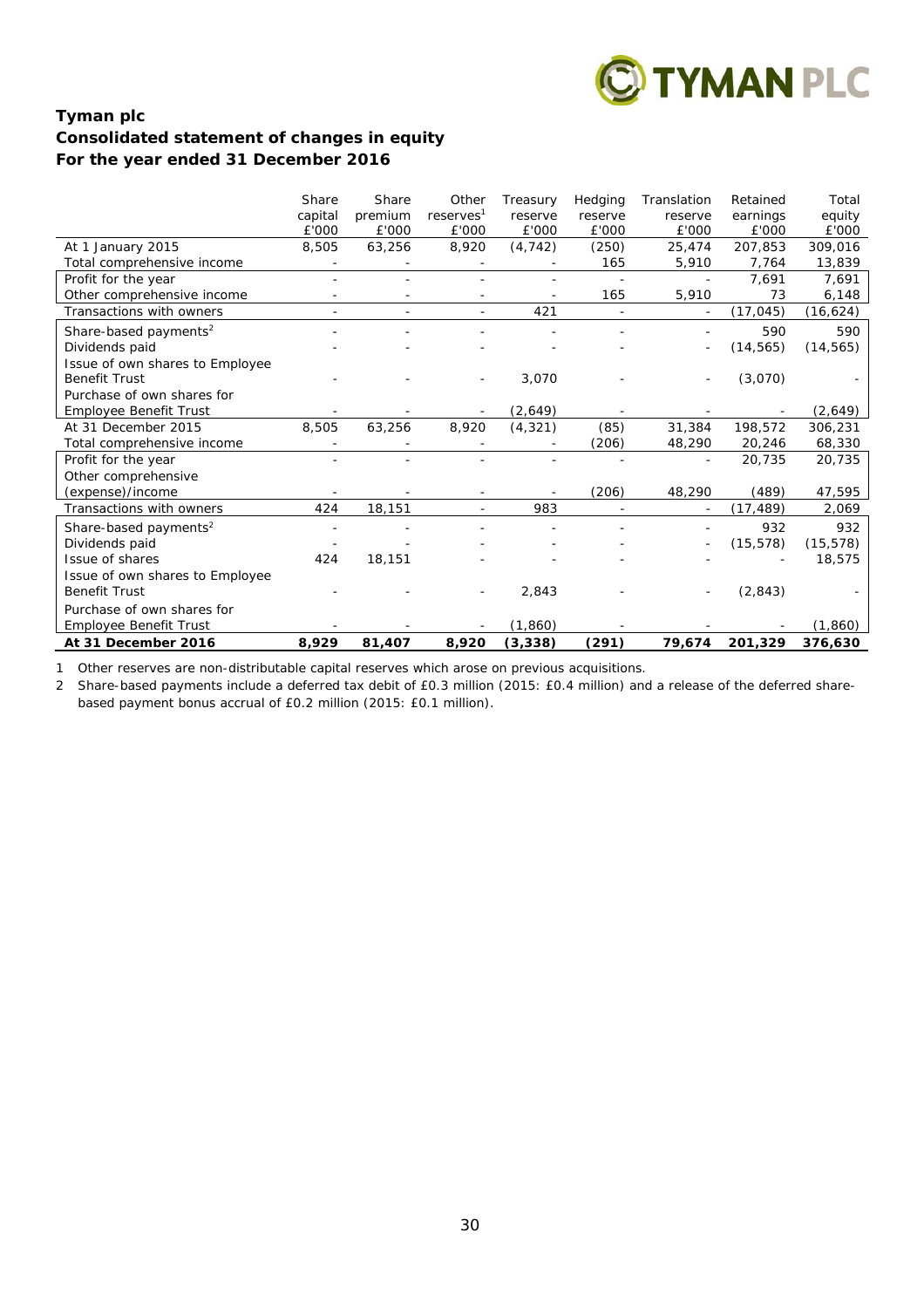

## **Tyman plc Consolidated balance sheet As at 31 December 2016**

|                                                            | Note | 2016<br>£'000 | 2015<br>£'000 |
|------------------------------------------------------------|------|---------------|---------------|
| <b>ASSETS</b>                                              |      |               |               |
| <b>Non-current assets</b>                                  |      |               |               |
| Goodwill                                                   | 7.2  | 349,503       | 253,718       |
| Intangible assets                                          | 7.3  | 130,514       | 86,772        |
| Property, plant and equipment                              |      | 71,742        | 42,845        |
| Deferred tax assets                                        |      | 15,933        | 12,944        |
|                                                            |      | 567,692       | 396,279       |
| <b>Current assets</b>                                      |      |               |               |
| Inventories                                                |      | 70,733        | 45,990        |
| Trade and other receivables                                |      | 68,446        | 34,836        |
| Cash and cash equivalents                                  |      | 40,917        | 29,975        |
| Derivative financial instruments                           |      | 506           | 178           |
|                                                            |      | 180,602       | 110,979       |
| <b>TOTAL ASSETS</b>                                        |      | 748,294       | 507,258       |
| <b>LIABILITIES</b>                                         |      |               |               |
| <b>Current liabilities</b>                                 |      |               |               |
| Trade and other payables                                   |      | (76, 694)     | (37, 488)     |
| Derivative financial instruments                           |      | (291)         | (17)          |
| Current tax liabilities                                    |      | (4, 337)      | (1, 475)      |
| Provisions                                                 |      | (5,085)       | (5, 395)      |
|                                                            |      | (86, 407)     | (44, 375)     |
| <b>Non-current liabilities</b>                             |      |               |               |
| <b>Borrowings</b>                                          | 8    | (216, 470)    | (111, 558)    |
| Derivative financial instruments                           |      |               | (68)          |
| Deferred tax liabilities                                   |      | (42, 658)     | (27, 395)     |
| Retirement benefit obligations                             | 9    | (17, 108)     | (9, 927)      |
| Provisions                                                 |      | (8, 124)      | (6,060)       |
| Other payables                                             |      | (897)         | (1,644)       |
|                                                            |      | (285, 257)    | (156, 652)    |
| <b>TOTAL LIABILITIES</b>                                   |      | (371, 664)    | (201, 027)    |
| <b>NET ASSETS</b>                                          |      | 376,630       | 306,231       |
| <b>EQUITY</b>                                              |      |               |               |
| Capital and reserves attributable to owners of the Company |      |               |               |
| Share capital                                              |      | 8,929         | 8,505         |
| Share premium                                              |      | 81,407        | 63,256        |
| Other reserves                                             |      | 8,920         | 8,920         |
| Treasury reserves                                          |      | (3, 338)      | (4, 321)      |
| Hedging reserve                                            |      | (291)         | (85)          |
| <b>Translation reserve</b>                                 |      | 79,674        | 31,384        |
| Retained earnings                                          |      | 201,329       | 198,572       |
| <b>TOTAL EQUITY</b>                                        |      | 376,630       | 306,231       |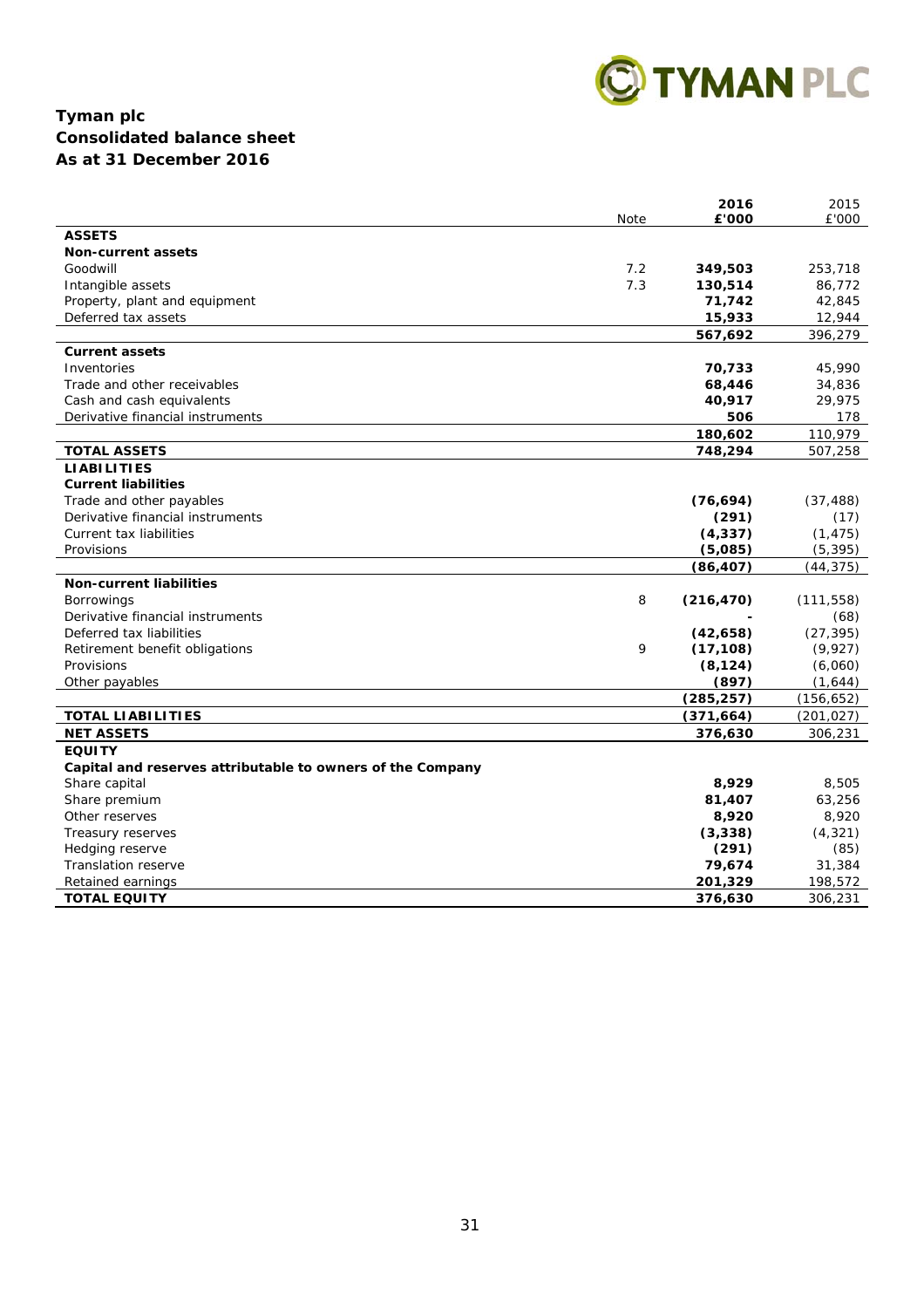

## **Tyman plc Consolidated cash flow statement For the year ended 31 December 2016**

|                                                                               | Note | 2016<br>£'000 | 2015<br>£'000 |
|-------------------------------------------------------------------------------|------|---------------|---------------|
| Cash flow from operating activities                                           |      |               |               |
| Profit before taxation                                                        |      | 29,376        | 15,576        |
| Adjustments                                                                   | 11   | 47,994        | 41,265        |
| Changes in working capital (excluding the effects of acquisition and exchange |      |               |               |
| differences on consolidation):                                                |      |               |               |
| Inventories                                                                   |      | (2,368)       | 2,162         |
| Trade and other receivables                                                   |      | 16,647        | (1, 104)      |
| Trade and other payables                                                      |      | (8, 230)      | (5,635)       |
| Provisions utilised                                                           |      | (2, 543)      | (2, 397)      |
| Pension contributions                                                         | 9    | (940)         | (933)         |
| Income tax paid                                                               |      | (12, 651)     | (8, 869)      |
| Net cash generated from operations                                            |      | 67,285        | 40,065        |
| Cash flow from investing activities                                           |      |               |               |
| Purchases of property, plant and equipment                                    |      | (12,615)      | (8, 872)      |
| Purchases of intangible assets                                                | 7.3  | (2,818)       | (2,918)       |
| Proceeds on disposal of property, plant and equipment                         |      | 172           | 936           |
| Acquisitions of subsidiary undertakings, net of cash acquired                 | 10   | (96, 383)     |               |
| Proceeds on disposal of subsidiary undertakings                               |      | 250           | 6,754         |
| Interest received                                                             |      | 330           | 148           |
| Net cash used in investing activities                                         |      | (111, 064)    | (3,952)       |
| Cash flow from financing activities                                           |      |               |               |
| Interest paid                                                                 |      | (7, 339)      | (6, 353)      |
| Dividend paid                                                                 |      | (15, 578)     | (14, 565)     |
| Net proceeds on issue of shares                                               |      | 18,575        |               |
| Purchase of own shares from Employee Benefit Trust                            |      | (1, 860)      | (2,649)       |
| Refinancing costs paid                                                        |      | (12)          | (12)          |
| Proceeds from drawdown of revolving credit facility                           |      | 132,630       | 16,178        |
| Repayments of revolving credit facility                                       |      | (72, 740)     | (37, 566)     |
| Net cash generated from/(used in) financing activities                        |      | 53,676        | (44, 967)     |
| Net increase/(decrease) in cash and cash equivalents                          |      | 9,897         | (8, 854)      |
| Exchange gains/(losses) on cash and cash equivalents                          |      | 1,045         | (503)         |
| Cash and cash equivalents at the beginning of the year                        |      | 29,975        | 39,332        |
| Cash and cash equivalents at the end of the year                              |      | 40,917        | 29.975        |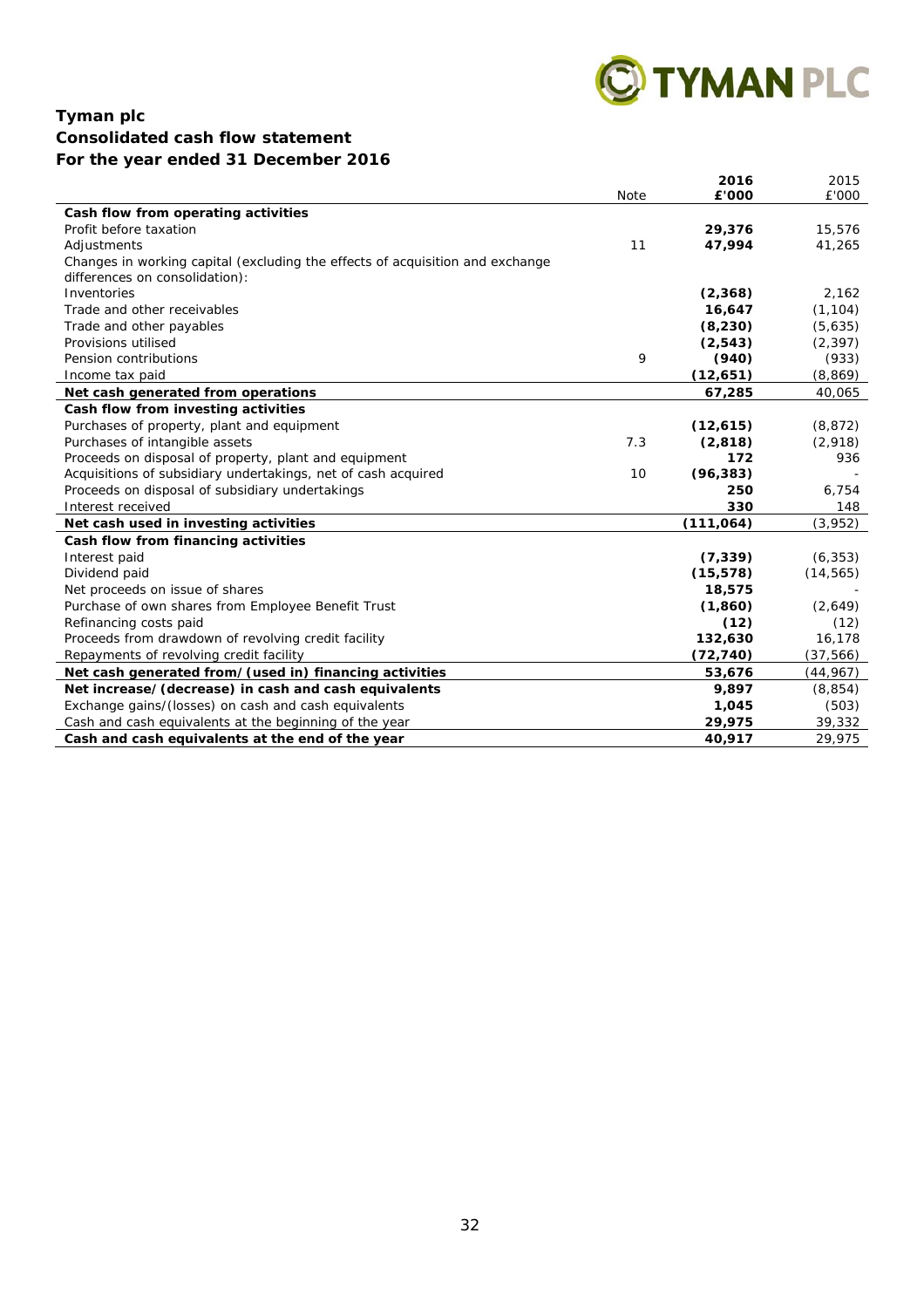

## **Tyman plc Notes to the consolidated financial statements For the year ended 31 December 2016**

## **1. General information**

Tyman plc and its subsidiaries is a leading international manufacturer and supplier of engineered components to the door and window industry. At 31 December 2016 the Group had 23 manufacturing sites in eight countries along with a further 18 sourcing and distribution sites across North America, Europe, South America, Asia and Australasia with its products being found in homes and buildings worldwide.

Tyman plc is a public limited company listed on the London Stock Exchange, incorporated and domiciled in England and Wales. The address of the Company's registered office is 29 Queen Anne's Gate, London SW1H 9BU.

## **2. Accounting policies and basis of preparation**

The accounting policies in this section relate to the financial statements in their entirety. Accounting policies, including critical accounting judgements and estimates used in the preparation of the financial statements, that relate to a particular note are described in the specific note to which they relate. The accounting policies have been consistently applied to all the years presented, unless otherwise stated.

## *2.1 Basis of preparation*

The consolidated financial statements of Tyman plc have been prepared in accordance with International Financial Reporting Standards and IFRS Interpretations Committee as adopted by the European Union and the Companies Act 2006 applicable to companies reporting under IFRSs.

The consolidated financial statements are principally prepared on the basis of historic cost. Where other bases are applied, these are identified in the relevant accounting policy.

## *2.2 Going concern*

The Group's strategic plan covers the period to 31 December 2019. The Group's banking and private placement facilities are committed beyond the period of the strategic plan and contain significant covenant headroom. The Group's published year-end leverage target of 1.50x to 2.00x is designed to ensure that the Group has structural headroom on its financial covenants as it comes into each financial year such that it could withstand a material downturn in its end markets and any normalisation of interest rates.

In order to satisfy itself that the Group has adequate resources for the future, the Board reviewed the Group's committed funding and liquidity positions, its ability to generate cash from trading activities and its ability to raise external funding in the future. The operational performance, the future plans for the Group and the risks facing the Group were also reviewed.

In performing its reviews, the Board acknowledges the current level of growth prospects in global markets and has considered various sensitivity analyses when assessing the forecast funding and headroom requirements of the Group. The Directors are therefore confident, on the basis of current financial projections and the banking facilities available, and after considering sensitivities, that the Company and the Group has sufficient resources for its operational needs that will enable the Group to remain in compliance with its financial covenants in its bank facilities for at least the next 12 months. Accordingly, the Directors continue to adopt the going concern basis.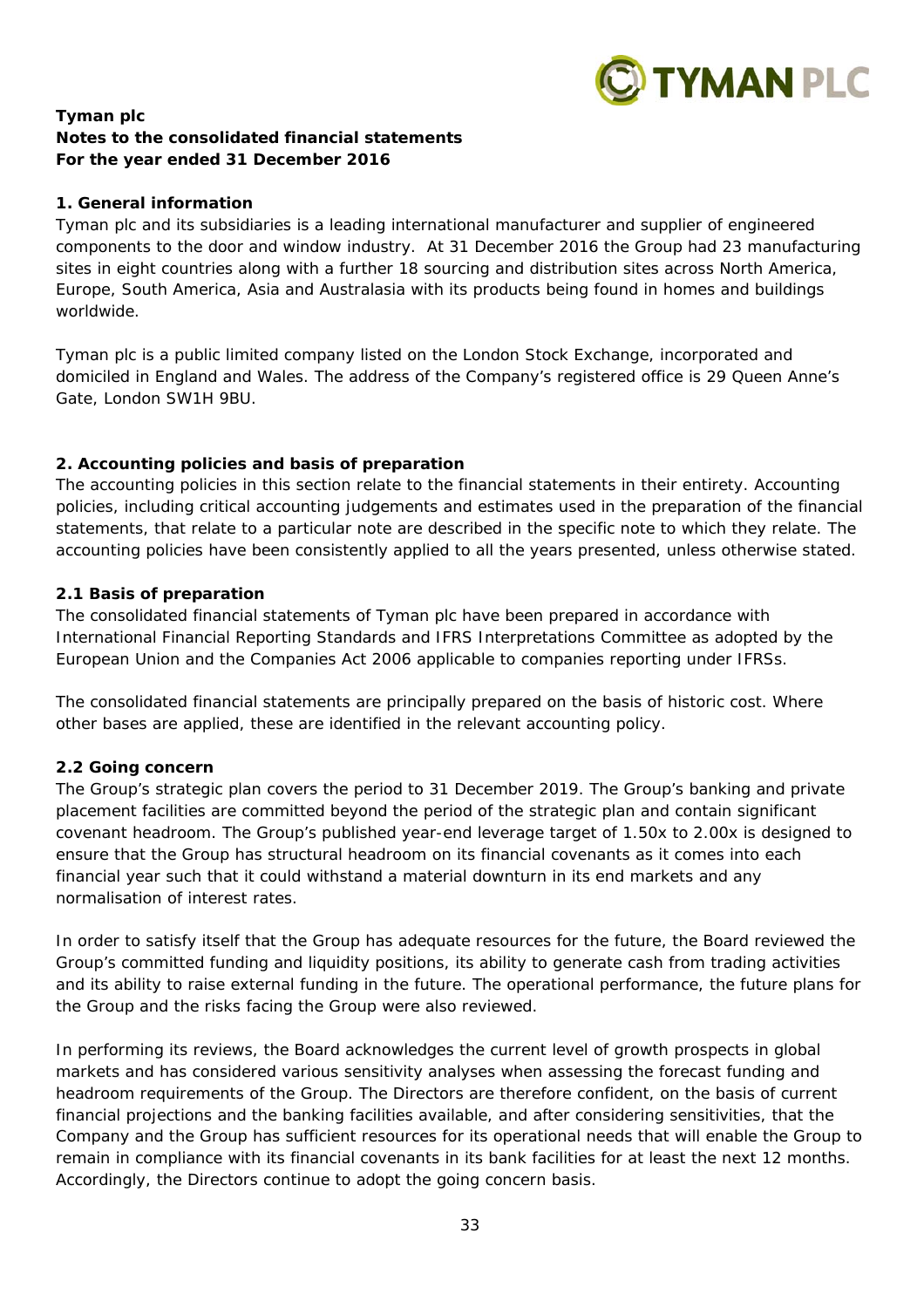

## **3. Segment reporting**

## *3.1 Accounting policy*

## *3.1.1 Revenue recognition*

Revenue is measured at the fair value of the consideration received or receivable. Revenue represents the amounts receivable for goods supplied, stated net of discounts, returns and valueadded taxes.

Revenue is recognised to the extent that it is probable that future economic benefits will flow to the Group and when the amount of revenue can be reliably measured. Revenue from the sale of goods is recognised when the risks and rewards of ownership of the goods have been substantially transferred to the buyer. This is usually on dispatch of goods or on receipt of goods by the customer.

## *3.1.2 Segment reporting*

Operating segments are reported in a manner consistent with the internal reporting provided to the Chief Operating Decision-Makers. The Chief Operating Decision-Makers, defined as the Board of Directors, are responsible for allocating resources and assessing performance of the operating segments.

## *3.2 Segment information*

The reporting segments reflect the manner in which performance is evaluated and resources are allocated. The Group operates through three clearly defined divisions, namely: AmesburyTruth, ERA and Schlegel International.

ERA comprises the Group's UK and Ireland hardware business, together with Ventrolla and Tyman Sourcing Asia. Schlegel International comprises all of the Group's other businesses outside of the US, Canada and Mexico as well as the two UK seal manufacturing plants. AmesburyTruth comprises all of the Group's operations within the US, Canada and Mexico as well as the UK Bilco operation.

Operations acquired through the Giesse acquisition are reported as part of the Schlegel International Division, apart from Giesse North America, which is reported in the AmesburyTruth Division. Operations acquired through the Bilco acquisition are reported as part of the AmesburyTruth Division. Response Electronics is reported as part of the ERA Division.

Centrally incurred functional costs that are directly attributable to a division are allocated or recharged to that division. All other centrally incurred costs and eliminations are disclosed as a separate line item in the segment analysis.

Each reporting segment broadly represents the Group's geographical focus, being the North American, UK and international operations respectively. In the opinion of the Board, there is no material difference between the Group's operating segments and segments based on geographical splits. Accordingly, the Board does not consider geographically defined segments to be reportable. For completeness, the Group discloses certain operating data for business carried out in the UK that is not accounted for in the ERA Division in notes 3.2.1 and 3.2.4.

The following tables present Group revenue and profit information for the Group's product segments, which have been generated using the Group accounting policies, with no differences of measurement applied, other than those noted above.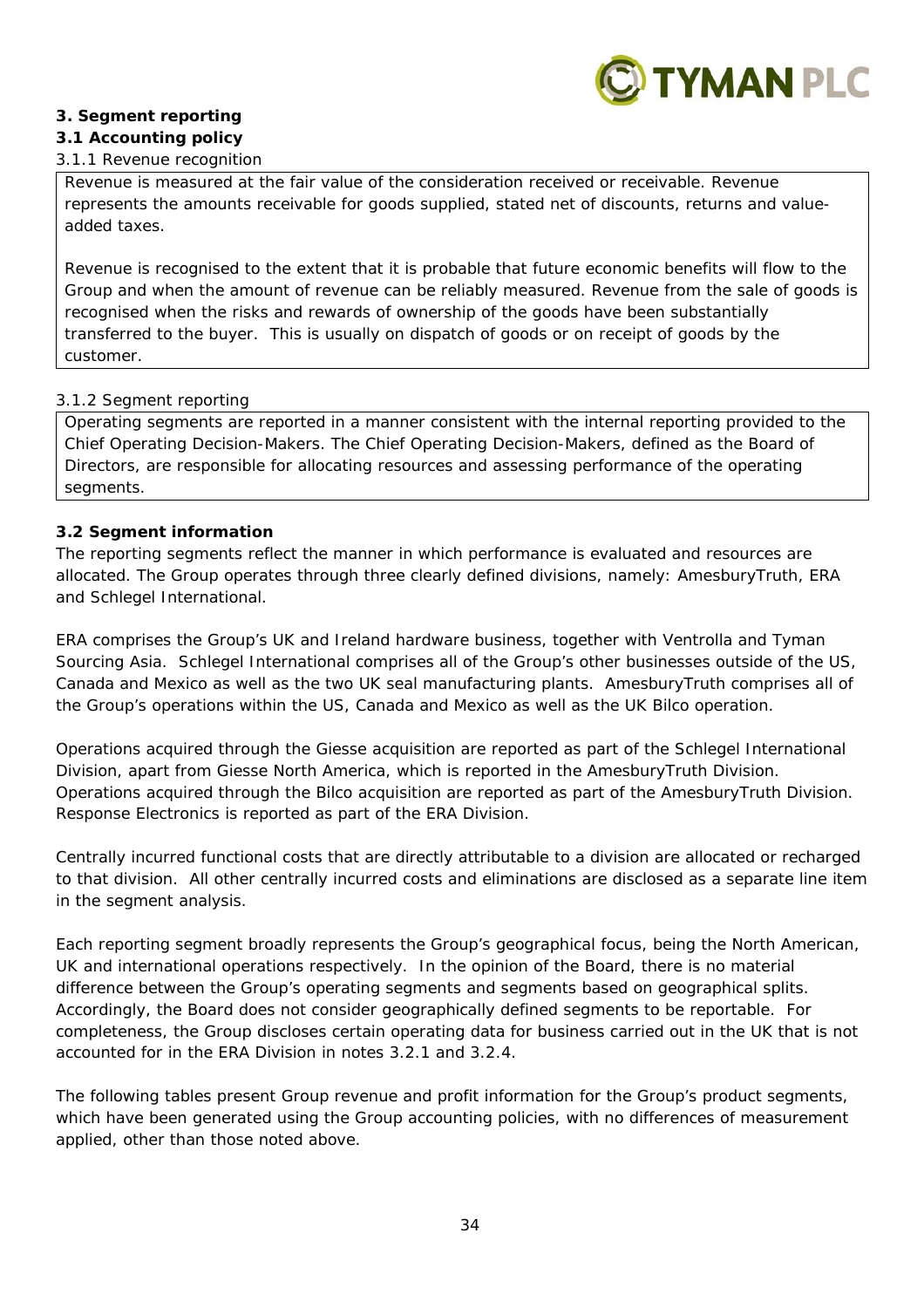*3.2.1 Revenue* 



|                        | 2016    | 2015    |
|------------------------|---------|---------|
|                        | £'000   | £'000   |
| AmesburyTruth          | 291,284 | 237.979 |
| ERA                    | 71,783  | 78,095  |
| Schlegel International | 94.577  | 37,351  |
| <b>Total revenue</b>   | 457,644 | 353,425 |

Included within the Schlegel International and AmesburyTruth segments is revenue attributable to the UK of £18.9 million (2015: £12.0 million).

No revenue from any single customer exceeds 10 per cent of total revenue from continuing operations.

## *3.2.2 Profit before taxation*

|                                            |      | 2016      | 2015      |
|--------------------------------------------|------|-----------|-----------|
|                                            | Note | £'000     | £'000     |
| AmesburyTruth                              |      | 54,816    | 43,541    |
| ERA                                        |      | 11,554    | 11,578    |
| Schlegel International                     |      | 9,413     | 1,574     |
| Operating segment result                   |      | 75,783    | 56,693    |
| Centrally incurred costs                   |      | (5,980)   | (5, 268)  |
| Underlying operating profit                |      | 69,803    | 51,425    |
| <b>Exceptional items</b>                   | 4    | (10,900)  | (7, 563)  |
| Amortisation of acquired intangible assets | 7.3  | (21, 713) | (19, 567) |
| Impairment of acquired goodwill            | 7.2  |           | (1, 796)  |
| Operating profit                           |      | 37.190    | 22,499    |
| Net finance costs                          |      | (7, 814)  | (6,923)   |
| Profit before taxation                     |      | 29,376    | 15,576    |

#### *3.2.3 Operating profit disclosures*

|                        | Cost of goods sold |            | Depreciation |         |
|------------------------|--------------------|------------|--------------|---------|
|                        | 2016               | 2015       | 2016         | 2015    |
|                        | £'000              | £'000      | £'000        | £'000   |
| AmesburyTruth          | (191, 715)         | (160, 612) | (7,654)      | (6,055) |
| ERA                    | (45, 126)          | (52, 180)  | (687)        | (1,034) |
| Schlegel International | (53,544)           | (21, 190)  | (2,360)      | (924)   |
| Total                  | (290, 385)         | (233,982)  | (10,701)     | (8,013) |

#### *3.2.4 Segment assets and liabilities*

|                        | Segment assets |         | Segmental liabilities <sup>1</sup> |           | Non-current assets <sup>2</sup> |         |
|------------------------|----------------|---------|------------------------------------|-----------|---------------------------------|---------|
|                        | 2016           | 2015    | 2016                               | 2015      | 2016                            | 2015    |
|                        | £'000          | £'000   | £'000                              | £'000     | £'000                           | £'000   |
| AmesburyTruth          | 506,528        | 363,327 | (119,621)                          | (55, 944) | 410.477                         | 296.287 |
| ERA                    | 96.004         | 95.673  | (23, 890)                          | (19, 253) | 60.514                          | 61,575  |
| Schlegel International | 142,595        | 44,184  | (48,835)                           | (9,885)   | 80.768                          | 25,473  |
| Unallocated            | 3,167          | 4,074   | (179, 318)                         | (115,945) | $\overline{\phantom{a}}$        | -       |
| Total                  | 748,294        | 507.258 | (371, 664)                         | (201,027) | 551,759                         | 383,335 |

1 Included within unallocated segment liabilities are borrowings of £173.9 million (2015: £111.6 million), provisions of £1.2 million (2015: £1.2 million) and other liabilities of £4.2 million (2015: £3.2 million).

2 Non-current assets exclude amounts relating to deferred tax assets.

Non-current assets of the Schlegel International and AmesburyTruth segments include £14.5 million (2015: £12.3 million) attributable to the UK.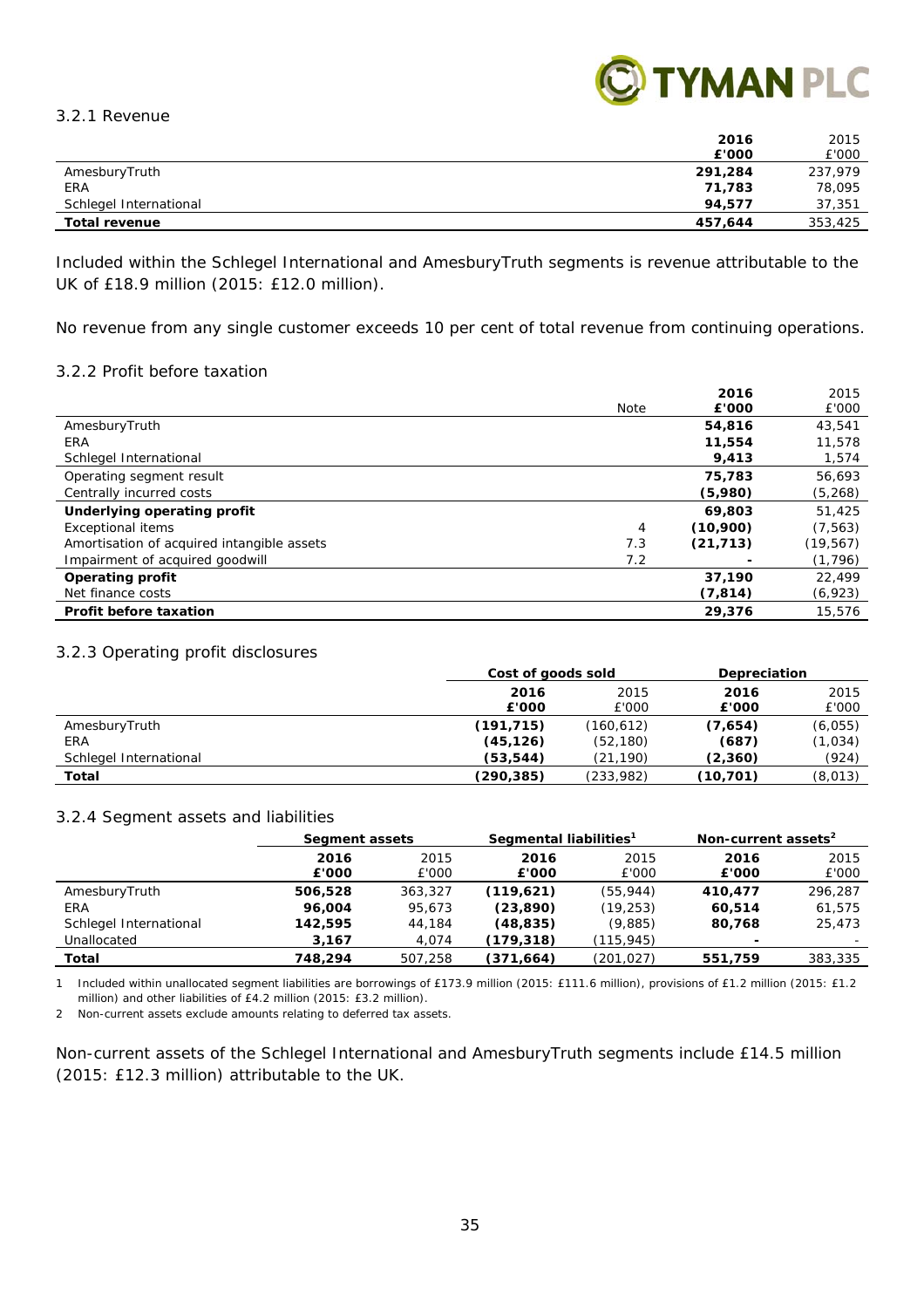

#### *3.2.5 Capital expenditure*

|                        | Property, plant and equipment |       | Intangible assets |       |
|------------------------|-------------------------------|-------|-------------------|-------|
|                        | 2016                          | 2015  |                   | 2015  |
|                        | £'000                         | £'000 | £'000             | £'000 |
| AmesburyTruth          | 9,090                         | 7,341 | 2,052             | 2,601 |
| <b>ERA</b>             | 1,240                         | 748   | 373               | 303   |
| Schlegel International | 2,285                         | 783   | 393               | 14    |
| Total                  | 12,615                        | 8.872 | 2,818             | 2,918 |

#### *3.2.6 Other disclosures*

|                        | Goodwill |         | Intangible assets |        | Retirement benefit obligations |          |
|------------------------|----------|---------|-------------------|--------|--------------------------------|----------|
|                        | 2016     | 2015    | 2016              | 2015   | 2016                           | 2015     |
|                        | £'000    | £'000   | £'000             | £'000  | £'000                          | £'000    |
| AmesburyTruth          | 265,078  | 187,005 | 97.656            | 75,083 | (13,984)                       | (9, 927) |
| ERA                    | 49,348   | 48,652  | 7.152             | 9.505  | $\overline{\phantom{a}}$       |          |
| Schlegel International | 35.077   | 18.061  | 25,706            | 2,184  | (3, 124)                       |          |
| Total                  | 349,503  | 253,718 | 130.514           | 86,772 | (17, 108)                      | (9,927)  |

## **4. Exceptional items**

## *4.1 Accounting policy*

Where certain income or expense items recorded in the period are material by their size or incidence the Group presents such items as exceptional within a separate line on the income statement except for those exceptional items that relate to net finance costs or tax. Separate presentation provides an improved understanding of the elements of financial performance during the year so as to facilitate comparison with prior periods and to assess the underlying trends in financial performance.

Exceptional items include one-off redundancy and restructuring costs, transaction costs associated with merger and acquisition activity, the write-off of inventory fair value adjustments on acquisitions, as well as credits relating to profit on disposal of business and property provision releases.

## *4.2 Exceptional items*

| 2016                                                     | 2015     |
|----------------------------------------------------------|----------|
| £'000                                                    | £'000    |
| (2,672)<br>Footprint restructuring                       | (4, 515) |
| (2,994)<br>M&A and integration                           | (1, 437) |
| (5,698)<br>Write-off of inventory fair value adjustments |          |
| Profit/(Loss) on disposal of business<br>250             | (1,381)  |
| Redundancy and restructuring                             | (914)    |
| Property provision releases and disposals<br>214         | 684      |
| (10,900)                                                 | (7, 563) |

## *Footprint restructuring*

Footprint restructuring principally relates to directly attributable costs incurred in the ongoing North American footprint project, first announced in March 2015. The Group expects the North American footprint project will conclude by 2020. Included in the £2.7 million exceptional charge is £0.8 million releases of surplus restructuring provisions relating to the closure of the Gistel and Taliana operations of Schlegel International.

## *M&A and integration*

M&A and integration costs of £3.0 million relate to the legal, financial, taxation and consultancy costs associated with the three acquisitions announced during the year, including certain costs incurred in connection with the integration of the acquired businesses.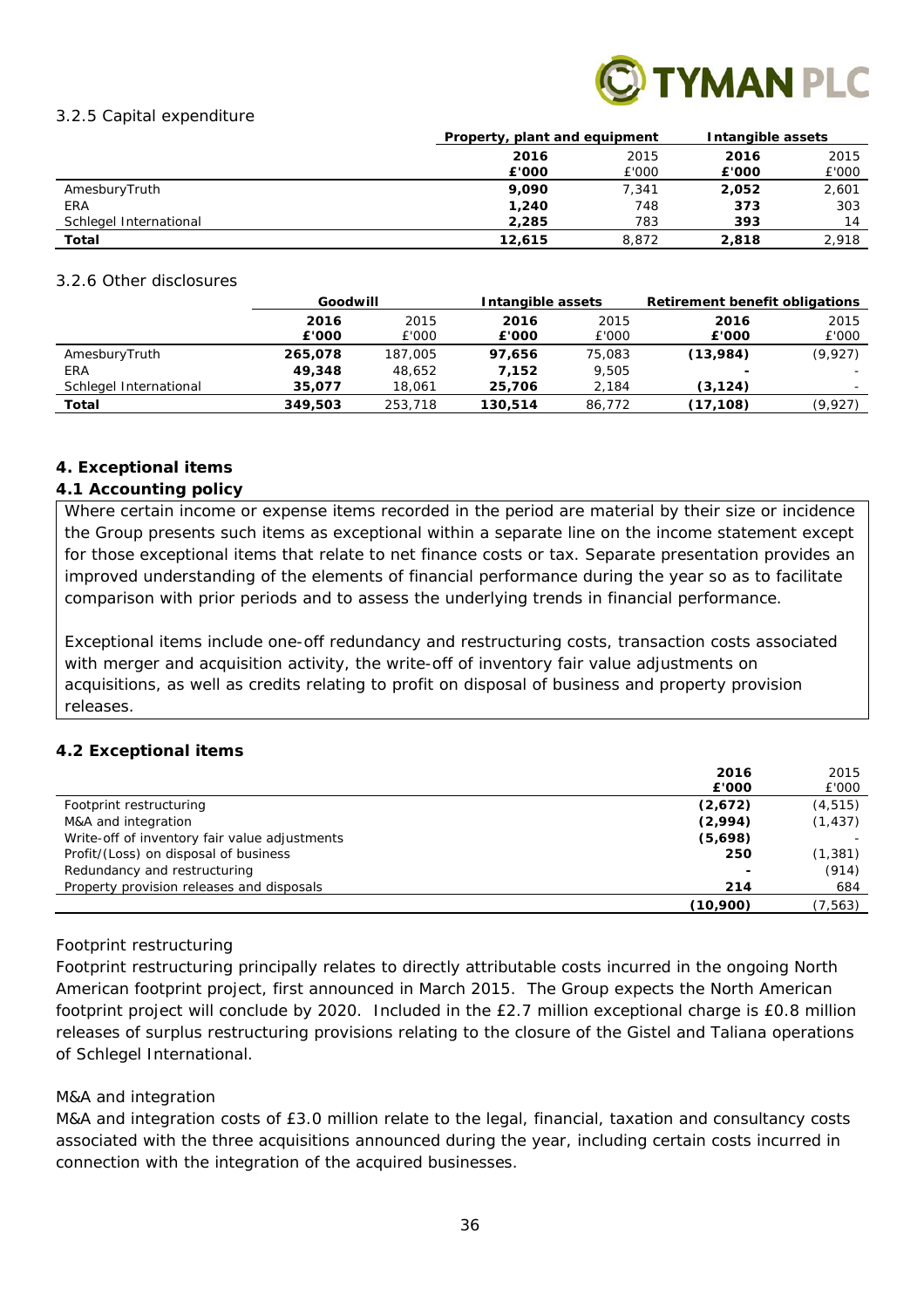

## *Write-off of inventory fair value adjustments*

Write-off of inventory fair value adjustments of £5.7 million is a non-cash adjustment relating to the IFRS 3 requirement that finished goods held in inventory must be revalued to their market value on acquisition. £4.7 million relates to inventory acquired in the Giesse acquisition and £1.0 million to Bilco. Response is a distribution business and as a result the equivalent inventory revaluation is not material. This uplift in book value is considered to be of a one-off nature and is of a magnitude that would distort the underlying trading results of Giesse and Bilco in the financial year. Accordingly, the uplift in value of inventory acquired with the Giesse and Bilco acquisitions that was sold in the 2016 financial year has been written off as exceptional. This treatment of the revaluation of finished goods acquired on acquisition as exceptional has been consistently applied to each of the Group's acquisitions in recent years.

## *Profit/(Loss) on disposal of business*

Profit on disposal of business relates to the net deferred consideration for EWS received in 2016.

## *Redundancy and restructuring*

The 2015 redundancy and restructuring exceptional item principally comprised costs incurred in the restructuring of the ERA division during the 2015 year in anticipation of the consolidation onto a single site now expected to complete by Q1 2018.

## *Property provision releases and disposals*

Property provision releases and disposals comprises surplus onerous lease provisions released during the year.

## **5. Taxation**

## *5.1 Accounting policy*

Income tax charge comprises current and deferred tax. Tax is recognised in the income statement, except to the extent that it relates to items recognised in other comprehensive income or directly in equity, in which case the tax is recognised in the relevant statement.

The Group's liability for current tax is calculated using tax rates that have been enacted or substantively enacted at the balance sheet date in the countries where the Company and its subsidiaries operate and generate taxable income.

Deferred income tax is recognised on temporary differences arising between the tax bases of assets and liabilities and their carrying amounts in the consolidated financial statements. No deferred tax liabilities are recognised if it arises from the initial recognition of:

- goodwill; or
- an asset or liability in a transaction other than a business combination that at the time of the transaction affects neither accounting nor taxable profit or loss.

Deferred income tax is determined using tax rates that have been enacted or substantively enacted at the balance sheet date and that are expected to apply when the related deferred income tax asset is realised or when the deferred income tax liability is settled.

Deferred income tax liabilities are provided on taxable temporary differences arising on investments in subsidiaries except for deferred income tax liabilities where the timing of the reversal of the temporary difference is controlled by the Group and it is probable that the temporary difference will not reverse in the foreseeable future.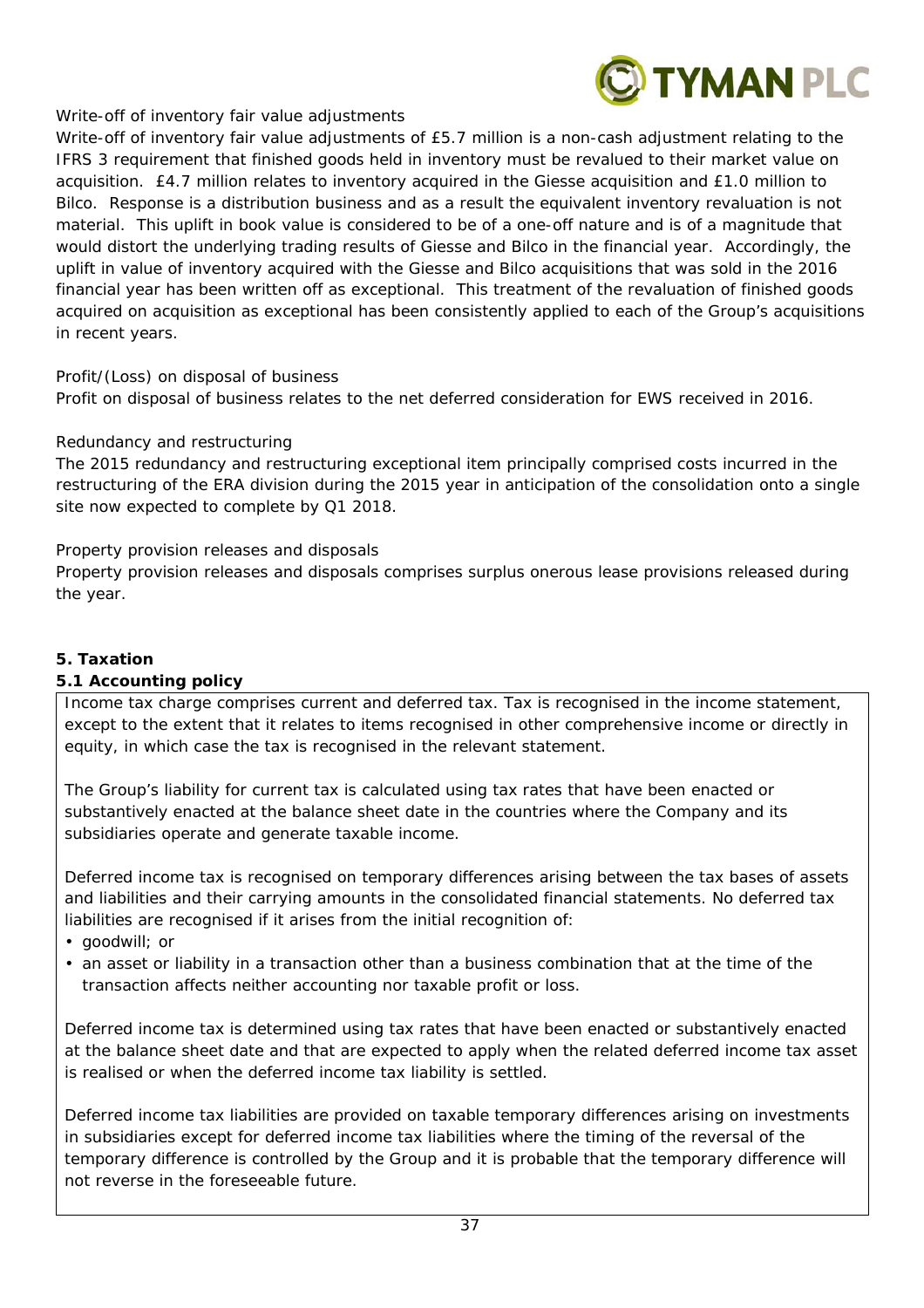Deferred income tax assets are recognised only to the extent that it is probable that future taxable profit will be available against which the temporary differences can be utilised.

YMAN PLO

Deferred income tax assets are recognised on deductible temporary differences arising from investments in subsidiaries only to the extent that it is probable the temporary difference will reverse in the future and there is sufficient taxable profit against which the temporary difference can be utilised.

Deferred income tax assets and liabilities are offset when there is a legally enforceable right to offset current tax assets against current tax liabilities and where the deferred income tax assets and liabilities relate to income taxes levied by the same taxation authority. Offset may be applied either within the same tax entity or different taxable entities where there is an intention to settle tax balances on a net basis.

## *5.1.1 Key source of estimation uncertainty: deferred tax assets*

Estimation is required of temporary differences between the carrying amount of assets and liabilities and their tax base. Deferred tax liabilities are recognised for all taxable temporary differences but, where deductible temporary differences exist, management's judgement is required as to whether a deferred tax asset should be recognised based on the availability of future taxable profits. The deferred tax assets actually recoverable may differ from the amounts recognised if actual taxable profits differ from management's estimates.

## *5.2 Taxation – income statement and other comprehensive income*

*5.2.1 Tax on profit on ordinary activities* 

|                                                                   | 2016      | 2015     |
|-------------------------------------------------------------------|-----------|----------|
|                                                                   | £'000     | £'000    |
| <b>Current taxation</b>                                           |           |          |
| Current tax on profit for the year                                | (12, 203) | (9,698)  |
| Adjustments in respect of prior years                             | 812       | (5)      |
| Total current taxation                                            | (11,391)  | (9,703)  |
| Deferred taxation                                                 |           |          |
| Origination and reversal of temporary differences                 | 3,147     | 2,018    |
| Adjustments in respect of prior years                             | (397)     | (200)    |
| Total deferred taxation                                           | 2,750     | 1,818    |
| Income tax charge in the income statement                         | (8,641)   | (7, 885) |
| Total charge relating to components of other comprehensive income |           |          |
| Deferred tax credit/(charge) on actuarial gains and losses        | 267       | (72)     |
| Deferred tax charge on share-based payments                       | (316)     | (436)    |
| Income tax charge in the statement of other comprehensive income  | (49)      | (508)    |
| Total current taxation                                            | (11, 391) | (9,703)  |
| Total deferred taxation                                           | 2,701     | 1,310    |
| <b>Total taxation</b>                                             | (8,690)   | (8,393)  |

The standard rate of corporation tax in the UK changed from 21.0 per cent to 20.0 per cent with effect from 1 April 2015. Accordingly, the Group's UK profits for this accounting period are taxed at an effective rate of 20.0 per cent (2015: 20.25 per cent).

Changes to the UK corporation tax rates were substantively enacted as part of Finance Bill 2015 (on 26 October 2015) and Finance Bill 2016 (on 7 September 2016). These include reductions to the main rate to 19.0 per cent from 1 April 2017 and to 17.0 per cent from 1 April 2020. The deferred tax balances have been remeasured to reflect these future changes of rate. The impact of the deferred tax rate change has not been material in 2016.

Taxation for other jurisdictions is calculated at rates prevailing in those respective jurisdictions.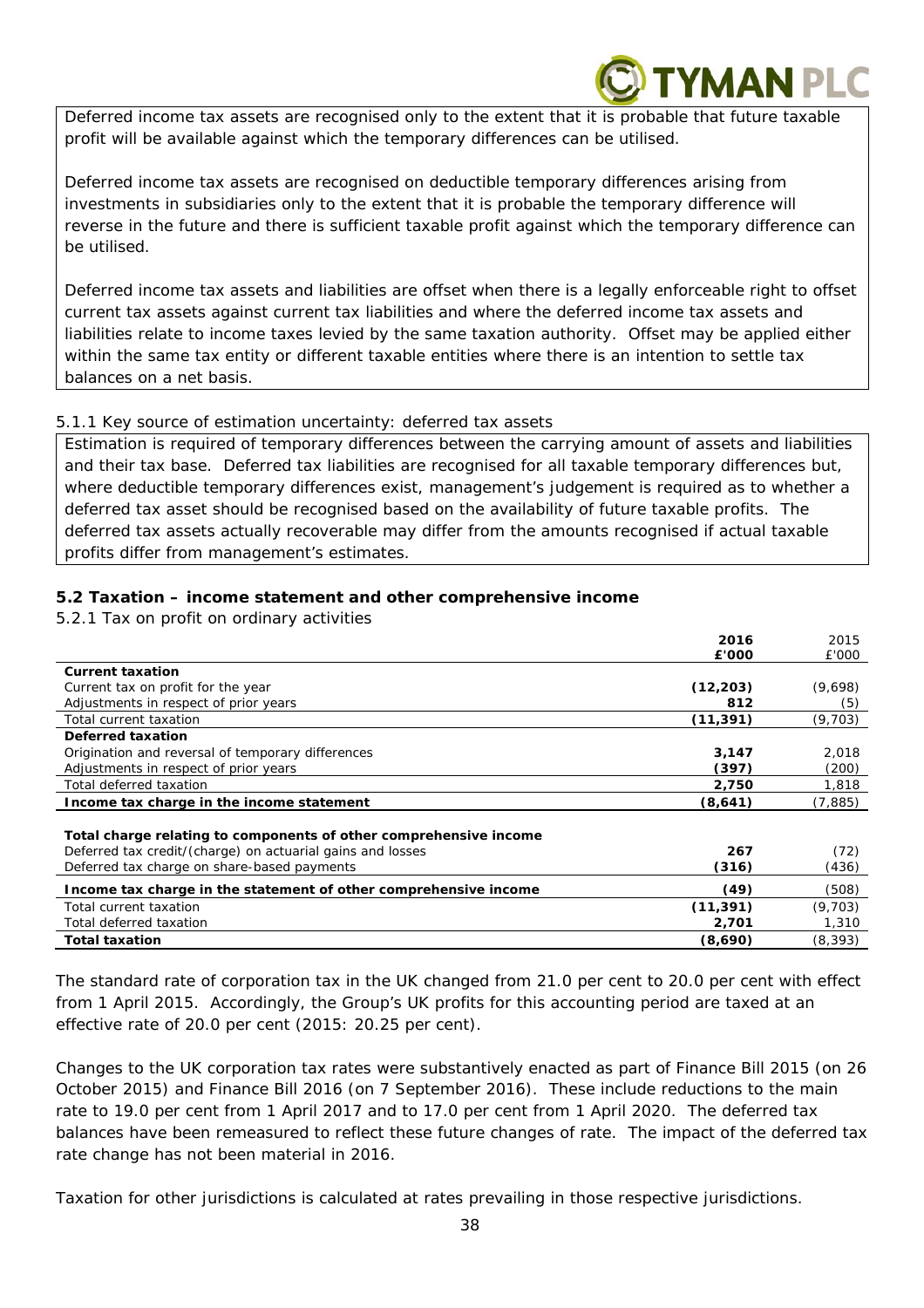

## *5.2.2 Reconciliation of the total tax charge*

The tax assessed for the year differs from the standard rate of tax in the UK of 20.0 per cent (2015: 20.25 per cent). The differences are explained below:

|                                                           | 2016     | 2015     |
|-----------------------------------------------------------|----------|----------|
|                                                           | £'000    | £'000    |
| <b>Profit before taxation</b>                             | 29,376   | 15,576   |
| Rate of corporation tax in the UK of 20.0% (2015: 20.25%) | (5, 875) | (3, 154) |
| Effects of:                                               |          |          |
| Expenses not deductible for tax purposes                  | (245)    | (1, 193) |
| Overseas tax rate differences                             | (2,936)  | (3, 333) |
| Adjustments in respect of prior years                     | 415      | (205)    |
| Income tax charge in the income statement                 | (8,641)  | (7,885)  |

## **6. Earnings per share**

## *6.1 Non-GAAP alternative performance measures accounting policy*

The Directors believe that the underlying profit and earnings per share measures provide additional useful information to shareholders on the underlying performance of the business. These measures are consistent with how business performance is measured internally. The underlying profit before tax measure is not recognised under IFRS and may not be comparable with underlying profit measures used by other companies.

The Directors believe that the following items should be excluded from reported profit before tax in order to derive underlying profit before taxation:

- Exceptional items these are largely one off in nature and therefore create volatility in reported earnings.
- Amortisation of borrowing costs, accelerated amortisation of borrowing costs, gains and losses on the fair value of derivative financial instruments, amortisation of acquired intangible assets, impairment of acquired intangible assets, impairment of goodwill and unwinding of discount on provisions – these are non-cash in nature.

## *6.2 Earnings per share*

|                            | 2016               | 2015  |
|----------------------------|--------------------|-------|
|                            | £'000              | £'000 |
| Profit for the year        | 20,735             | 7,691 |
| Basic earnings per share   | 11.98 <sub>p</sub> | 4.57p |
| Diluted earnings per share | 11.93 <sub>p</sub> | 4.55p |

Basic earnings amounts are calculated by dividing net profit for the year attributable to ordinary equity holders by the weighted average number of ordinary shares outstanding during the year.

Diluted earnings per share amounts are calculated by dividing the net profit attributable to ordinary shareholders by the weighted average number of ordinary shares outstanding during the year plus the weighted average number of ordinary shares that would be issued on the conversion of all the diluted potential ordinary shares into ordinary shares.

## *6.2.1 Weighted average number of shares*

The weighted average number of shares was:

|                                                                        | 2016    | 2015    |
|------------------------------------------------------------------------|---------|---------|
|                                                                        | '000    | '000    |
| Weighted average number of shares (including treasury shares)          | 174,598 | 170.104 |
| Treasury and Employee Benefit Trust shares                             | (1,585) | (1,887) |
| Weighted average number of shares - basic                              | 173,013 | 168,217 |
| Effect of dilutive potential ordinary shares - LTIP awards and options | 741     | -812    |
| Weighted average number of shares - diluted                            | 173.754 | 169.029 |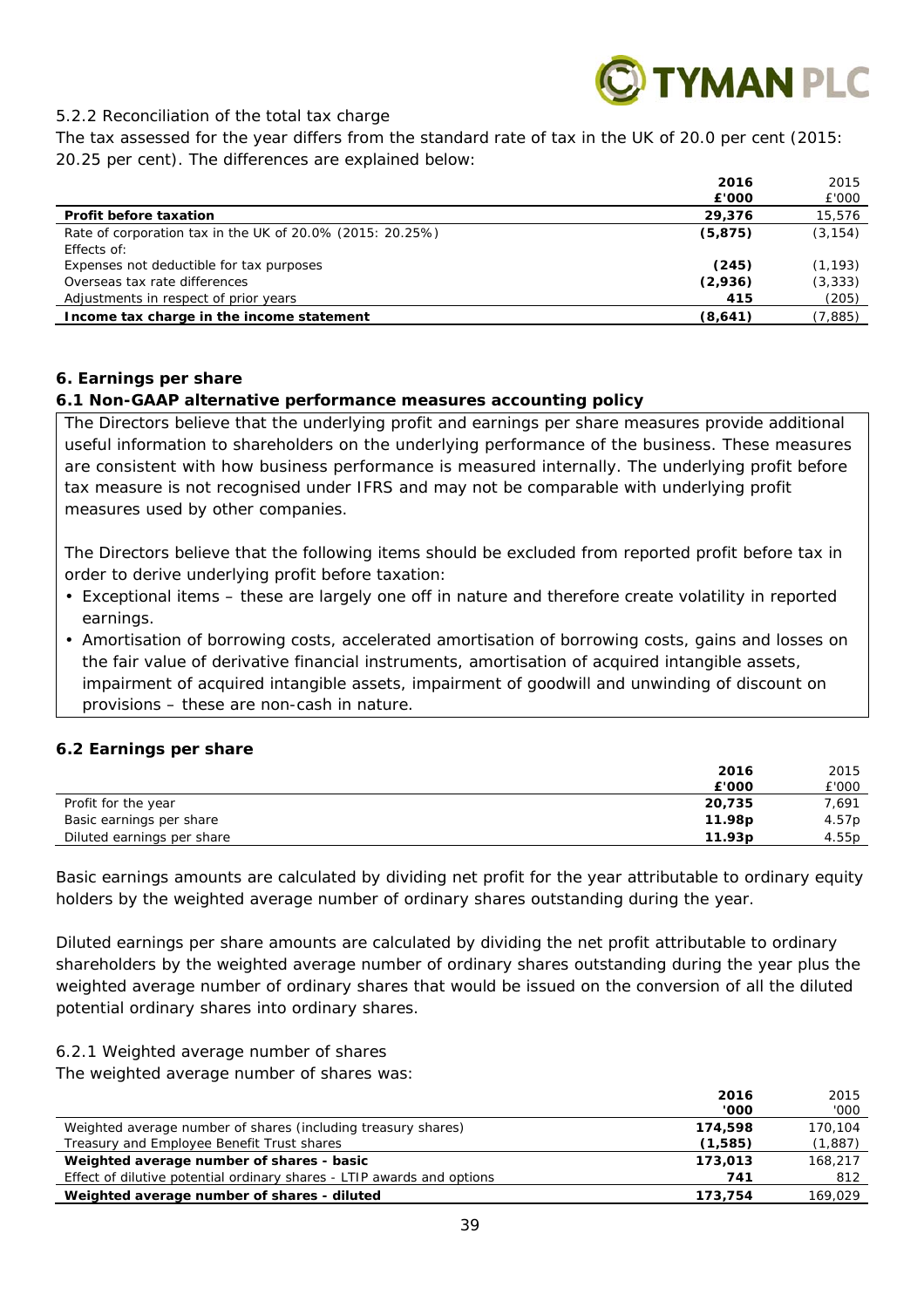## **YMAN PLC**

## *6.2.2 Non-GAAP alternative performance measure: underlying earnings per share*

The Group presents an underlying earnings per share measure which excludes the impact of exceptional items, certain non-cash finance costs, amortisation of acquired intangible assets and certain non-recurring items. Underlying earnings per share has been calculated using the underlying profit before taxation and using the same weighted average number of shares in issue as the earnings per share calculation. See Alternative Performance Measures on page 55.

Underlying profit after taxation is derived as follows:

|                                                                                                                                                                     |             | 2016     | 2015    |
|---------------------------------------------------------------------------------------------------------------------------------------------------------------------|-------------|----------|---------|
|                                                                                                                                                                     | <b>Note</b> | £'000    | £'000   |
| Profit before taxation                                                                                                                                              |             | 29,376   | 15,576  |
| <b>Exceptional items</b>                                                                                                                                            | 4           | 10,900   | 7,563   |
| Amortisation of borrowing costs                                                                                                                                     |             | 412      | 409     |
| (Gain)/Loss on revaluation of fair value hedge                                                                                                                      |             | (328)    | 177     |
| Unwinding of discount on provisions                                                                                                                                 |             | 6        | 18      |
| Amortisation of acquired intangible assets                                                                                                                          | 7.3         | 21,713   | 19,567  |
| Impairment of acquired goodwill                                                                                                                                     | 7.2         |          | 1,796   |
| Underlying profit before taxation                                                                                                                                   |             | 62,079   | 45,106  |
| Income tax charge                                                                                                                                                   | 5.2         | (8,641)  | (7,885) |
| Add back: tax effect of exceptional items, amortisation of borrowing costs,<br>amortisation of acquired intangible assets, impairment of acquired intangible assets |             |          |         |
| and unwinding of discount on provisions                                                                                                                             |             | (9, 469) | (4,698) |
| Underlying profit after taxation                                                                                                                                    |             | 43,969   | 32,523  |
|                                                                                                                                                                     |             |          |         |

Underlying earnings per share is summarised as follows:

|                                                   | 201<br>2010            | 2015                |
|---------------------------------------------------|------------------------|---------------------|
| Basic<br>share<br>earnings<br>underlving<br>, per | ، 25<br>$\overline{A}$ | 10<br>つつい<br>. 331. |
| Diluted underlying<br>earnings<br>per share       | 25.31p                 | 10<br>/24p          |

## **7. Goodwill and intangible assets**

## *7.1 Accounting policy*

## *7.1.1 Goodwill*

Goodwill arises on the acquisition of subsidiaries and represents the excess of the consideration transferred over the Group's interest in the net fair value of the identifiable assets, liabilities and contingent liabilities of the acquiree.

For the purpose of impairment testing, goodwill acquired in a business combination is allocated to each of the CGUs that are expected to benefit from the synergies of the combination. Each unit or group of units to which the goodwill is allocated represents the lowest level within the entity at which the goodwill is monitored for internal management purposes. Goodwill is monitored at the operating segment level.

Goodwill impairment reviews are undertaken annually or more frequently if events or changes in circumstances indicate a potential impairment. The carrying amount of goodwill is compared to the recoverable amount, which is the higher of value in use and the fair value less costs of disposal. Any impairment is recognised immediately as an expense and is not subsequently reversed.

## *7.1.2 Intangible assets*

Intangible assets are stated at cost less accumulated amortisation and impairment. On acquisition of businesses by the Group, the Group recognises any separately identifiable intangible assets separately from goodwill, initially measuring the intangible assets at fair value.

Purchased intangible assets acquired through a business combination, including purchased brands, customer relationships, trademarks and licences, are initially measured at fair value and amortised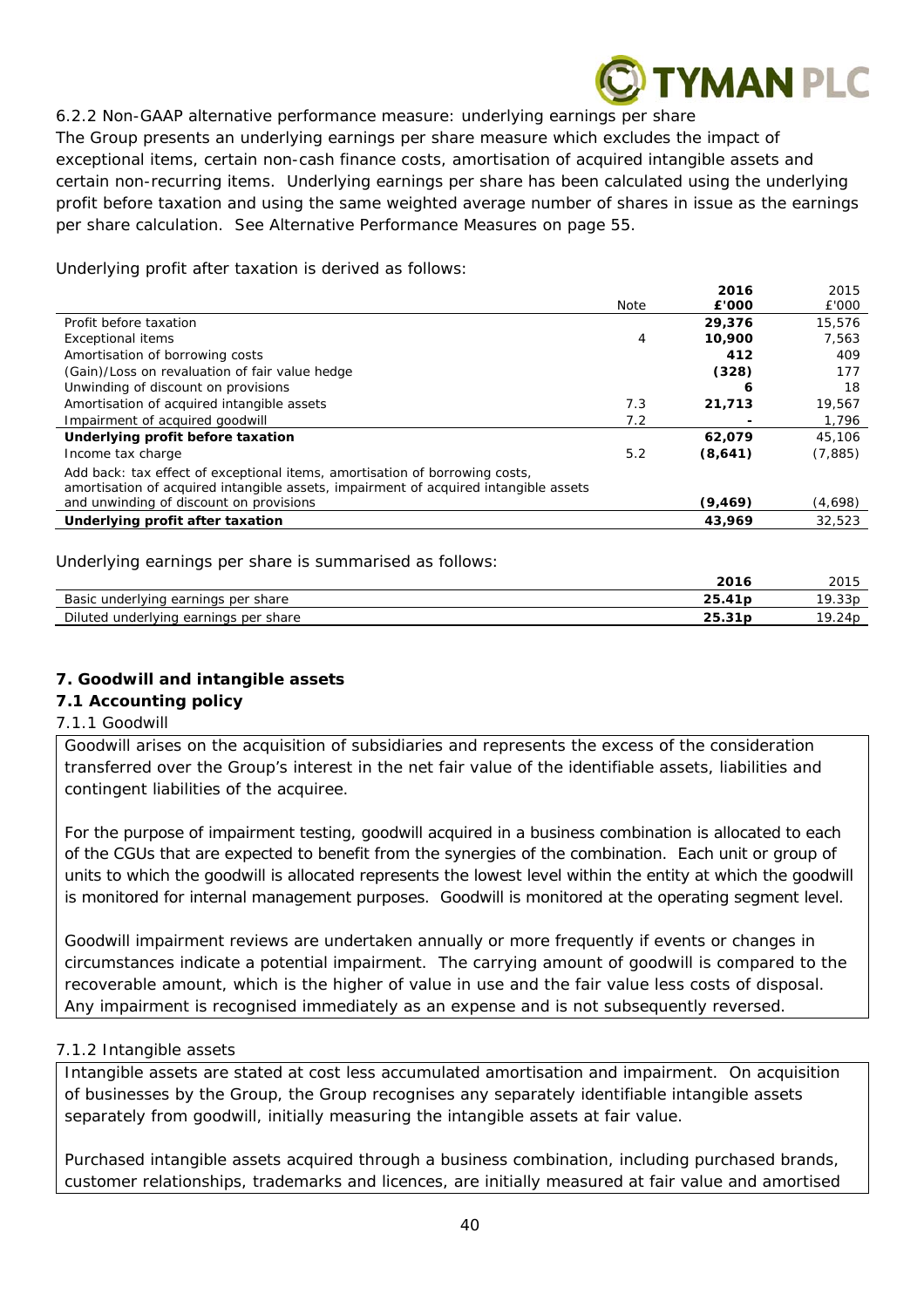

on a straight-line basis over their estimated useful economic lives as follows:

- Acquired brands 5 to 20 years
- Customer relationships 9 to 15 years
- Internally developed computer software 5 to 10 years
- Purchased computer software 3 to 4 years

Development costs that are directly attributable to the design and testing of identifiable and unique software products controlled by the Group are recognised as intangible assets when the following criteria are met:

- it is technically feasible to complete the software product so that it will be available for use;
- management intends to complete the software product and use it or sell it;
- there is an ability to use or sell the software product;
- it can be demonstrated how the software product will generate probable future economic benefits;
- adequate technical, financial and other resources to complete the development and to use or sell the software product are available; and
- the expenditure attributable to the software product during its development can be reliably measured.

Directly attributable costs capitalised as part of the software product include the software development employee costs and an appropriate portion of relevant overheads. Other development expenditures that do not meet these criteria are recognised as an expense as incurred. Development costs previously recognised as an expense are not recognised as an asset in a subsequent period. Computer software development costs recognised as assets are amortised when the intangible assets are in the location and condition necessary for it to be capable of operating in the manner intended by management.

The estimated useful lives of acquired intangible assets are reviewed whenever events or circumstances indicate that there has been a change in the expected pattern of consumption of the future economic benefits embodied in the asset. Any amendments to the estimated useful lives of intangible assets are recorded as a change in estimate in the period the change occurred.

## *7.1.3 Impairment of goodwill and intangible assets*

Intangible assets, including goodwill, that have an indefinite useful life or intangible assets not ready to use are not subject to amortisation and are tested annually for impairment. Assets that are subject to amortisation are reviewed for impairment whenever events or circumstances indicate that the carrying amount may not be recoverable. An impairment loss is recognised for the amount by which the asset's carrying amount exceeds its recoverable amount. The recoverable amount is the higher of the asset's fair value less costs of disposal and value in use. For the purposes of assessing impairment, assets are grouped at the lowest levels for which there are largely independent cash inflows (CGUs). Prior impairments of non-financial assets (other than goodwill) are reviewed for possible reversal at each reporting date. Goodwill previously impaired cannot be reversed at a later date.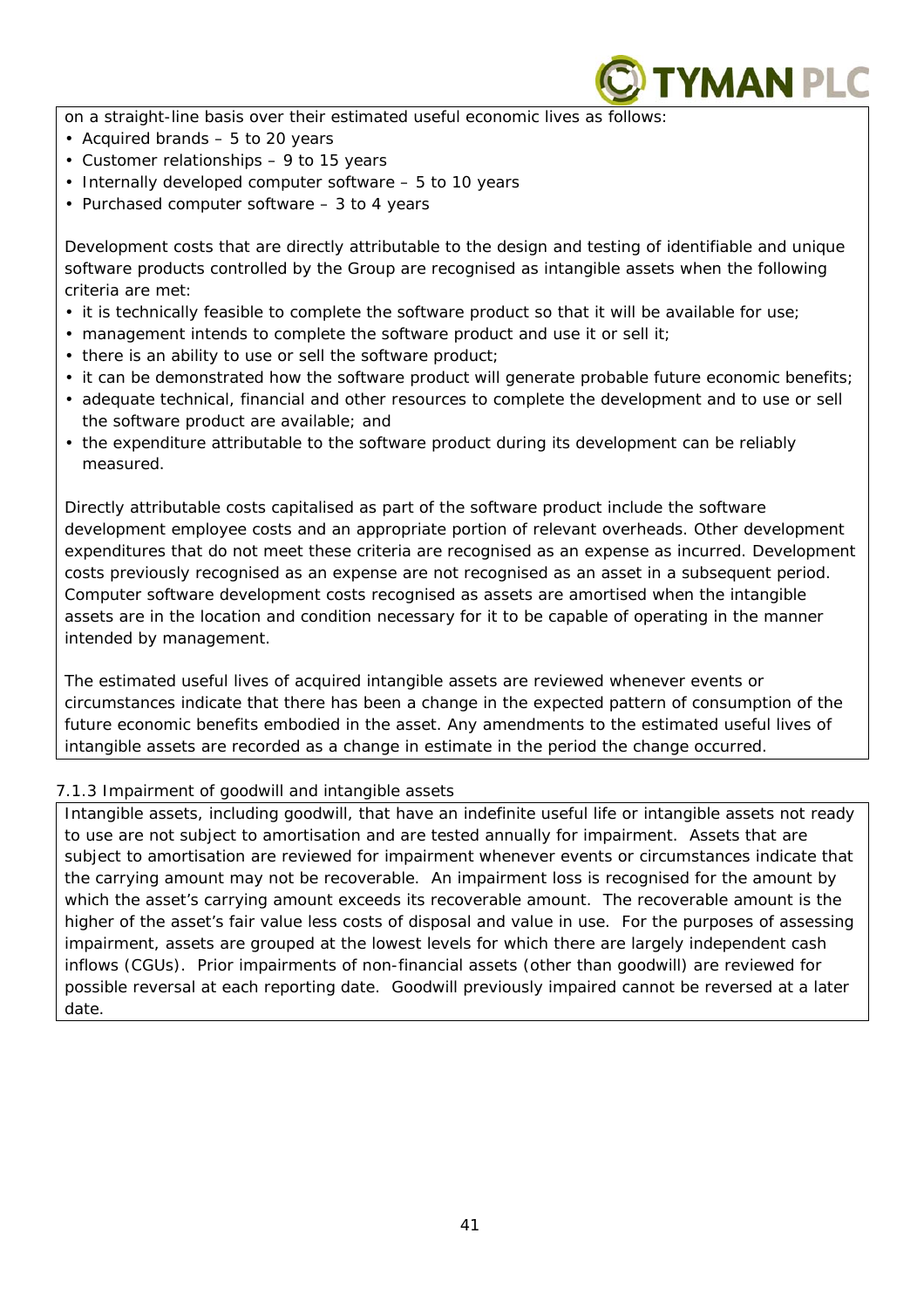

*7.1.4 Critical accounting estimates and judgements: carrying amount of goodwill and intangibles* 

As at 31 December 2016, the Group had goodwill of £349.5 million with intangible assets amounting in total to £130.5 million. An impairment review using a value in use calculation has been performed for each CGU. There is significant judgement involved in determining the appropriate assumptions to use in the calculations, including the forecasted cash flows of each CGU and appropriate discount rates relative to the Company's cost of capital. These assumptions have been subjected to sensitivity analyses. Details of estimates used and sensitivities in the impairment reviews are set out in this note.

## *7.2 Carrying amount of goodwill*

|                              | Note | £'000    |
|------------------------------|------|----------|
| Cost and net carrying value  |      |          |
| At 1 January 2015            |      | 254,375  |
| Disposal of business         |      | (5,668)  |
| Impairment charge for year   |      | (1, 796) |
| Exchange difference          |      | 6,807    |
| At 31 December 2015          |      | 253,718  |
| Acquisitions of subsidiaries | 10   | 45,395   |
| Exchange difference          |      | 50,390   |
| At 31 December 2016          |      | 349,503  |

Goodwill is monitored principally on an operating segment basis and the net book value of goodwill is allocated by CGU as follows:

|                        | 2016    | 2015    |
|------------------------|---------|---------|
|                        | £'000   | £'000   |
| AmesburyTruth          | 265,078 | 187,005 |
| <b>ERA</b>             | 49,348  | 48,652  |
| Schlegel International | 35,077  | 18,061  |
|                        | 349,503 | 253,718 |

## *7.2.1 Impairment tests for goodwill*

## **Assumptions**

For the purposes of VIU testing, the Group's CGUs have been defined as each of the Group's three operating divisions. In the opinion of the Directors, the divisions represent the smallest groups of assets that independently generate cash flows for the Group consistent with the approach adopted in 2015.

In making this assessment, the Executive Directors have taken into account the three acquisitions made by the Group during the course of the year and the extent to which those acquisitions had been integrated into the respective Divisions. The key change to the Schlegel International CGU in 2016 was the acquisition of Giesse. The integration of Giesse into Schlegel is now at an advanced stage with a single IT, New Product Development and sales and marketing management structure. In addition, significant footprint consolidation has been implemented with sites in Italy, Spain and Brazil.

Similarly, during the year both the Giesse North America business and the Bilco business have been substantially integrated with the existing AmesburyTruth commercial business such that cash flows are no longer generated independently. Consequently, the Directors consider it appropriate to continue to define the Group's CGUs, for the purposes of VIU testing, as each of the Group's three operating divisions.

The recoverable amounts of CGUs are determined from VIU calculations. VIU is determined by discounting the future pre-tax cash flows generated from the continuing use of the CGU, using a pretax discount rate.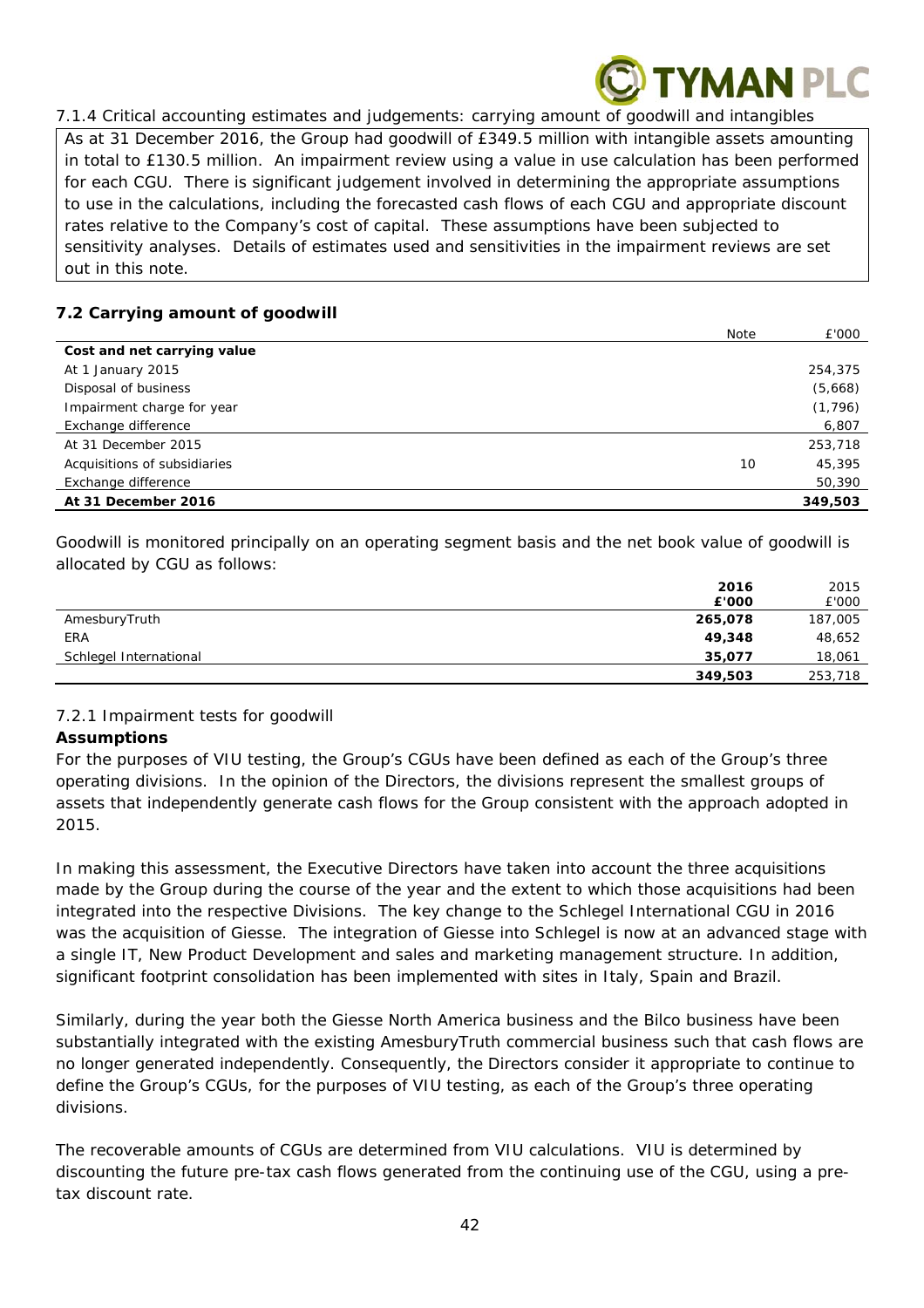## **YMAN PLC**

Cash flow projections, which have been reviewed and approved by the Board, are derived from three year forecasts produced by each division comprised of a detailed bottom up budget for 2017 and a forecast, based on the division's strategic plan for 2018 and 2019. Projections have been calculated for two further years out to 2021, derived from the 2019 forecast using prudent nominal growth rates. The assumptions used are 2.0 per cent sales growth, flat gross margins and 1.0 per cent growth in SG&A overheads. After, the five-year period cash flows were extrapolated using a long term growth rate of 1.5 per cent in order to calculate the terminal recoverable amount.

Discount rates are estimated using pre-tax rates that reflect current market assessments of the time value of money and the risk profiles of the CGUs.

The key assumptions used in the VIU calculations in each of the Group's CGUs at 31 December 2016 are as follows:

|                        | Average pre-tax discount<br>rate |       | Average EBITDA margin for<br>years one to five |       |
|------------------------|----------------------------------|-------|------------------------------------------------|-------|
|                        | 2016                             | 2015  | 2016                                           | 2015  |
| AmesburyTruth          | 12.2%                            | 13.6% | 22.0%                                          | 10.1% |
| ERA                    | 8.9%                             | 8.9%  | 13.2%                                          | 9.4%  |
| Schlegel International | 12.5%                            | 13.4% | 13.4%                                          | 20.3% |

## **Impairment review results: 2016**

A review of the carrying amount of goodwill and intangible assets across the Group has been carried out at year end in light of current trading conditions and future prospects. The annual impairment review did not result in any impairment losses being recognised in 2016.

The ERA CGU has significant headroom such that a permanent diminution of the VIU to below the carrying value of goodwill is considered by the Board to be highly unlikely.

AmesburyTruth is the CGU with the lowest relative VIU headroom. If the average EBITDA margin for AmesburyTruth for the five years from 2017 to 2021 was to decrease by 230 basis points from 22.0 per cent to 19.7 per cent and continue at that reduced level in perpetuity, the VIU headroom for AmesburyTruth would be zero. Given that the EBITDA margin achieved in 2016 was 21.8 per cent and considering the margin uplift potential of the footprint rationalisation project once completed, this scenario is unlikely to occur.

Schlegel International is the CGU with the smallest absolute VIU headroom. If the average EBITDA margin for Schlegel International for the five years from 2017 to 2021 was to decrease by 240 basis points from 13.4 per cent to 11.0 per cent and continue at that reduced level in perpetuity, the VIU headroom of Schlegel International would be zero. Given that the EBITDA margin in 2016 was 13.2 per cent and the margin uplift potential of the Giesse synergies once realised, this scenario is unlikely to occur.

## **Impairment review results: 2015**

The closure of the manufacturing facility in Taliana, Spain (previously forming part of the Schlegel International CGU) gave rise to a £1.8 million impairment of goodwill. Impairment of goodwill is included in administrative expenses in the income statement in 2015.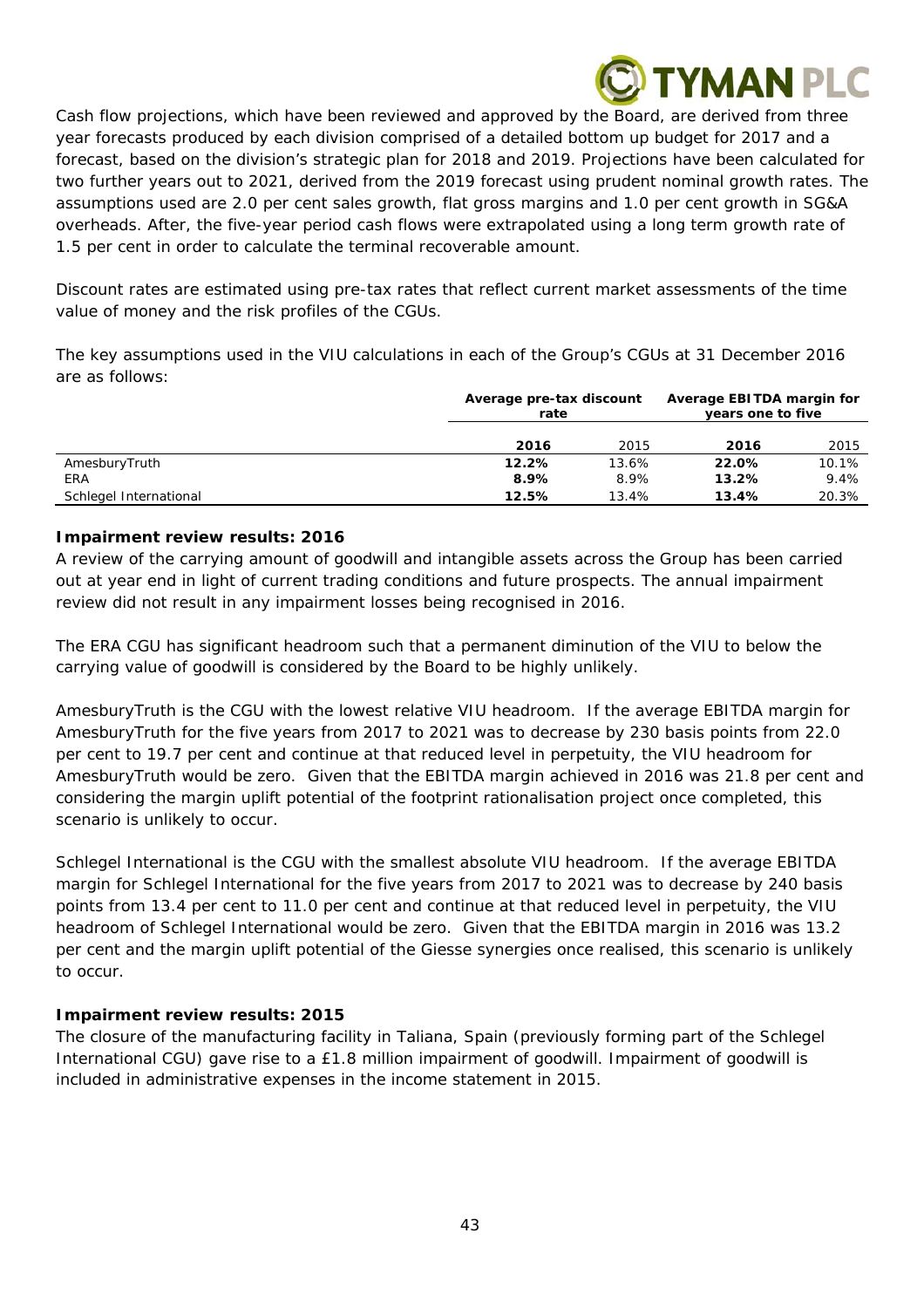

#### *7.3 Carrying amount of intangible assets*

|                                            |      | Computer |               | Customer      |            |
|--------------------------------------------|------|----------|---------------|---------------|------------|
|                                            |      | software | <b>Brands</b> | relationships | Total      |
|                                            | Note | £'000    | £'000         | £'000         | £'000      |
| Cost                                       |      |          |               |               |            |
| At 1 January 2015                          |      | 5,022    | 44,775        | 167,909       | 217,706    |
| Additions                                  |      | 2,918    |               |               | 2,918      |
| Transfers to property, plant and equipment |      | 44       |               |               | 44         |
| <b>Disposals</b>                           |      | (158)    | (12)          |               | (170)      |
| Disposal of business                       |      | (115)    |               | (1, 410)      | (1, 525)   |
| Exchange difference                        |      | 308      | 1,362         | 4,702         | 6,372      |
| At 31 December 2015                        |      | 8,019    | 46,125        | 171,201       | 225,345    |
| Additions                                  |      | 2,661    | 157           |               | 2,818      |
| Acquisition of subsidiaries                | 10   | 373      | 19,958        | 25,011        | 45,342     |
| Exchange difference                        |      | 2,150    | 10,077        | 32,797        | 45,024     |
| At 31 December 2016                        |      | 13,203   | 76,317        | 229,009       | 318,529    |
| <b>Accumulated amortisation</b>            |      |          |               |               |            |
| At 1 January 2015                          |      | (946)    | (24, 603)     | (90, 867)     | (116, 416) |
| Amortisation charge for the year           |      | (430)    | (3,925)       | (15,642)      | (19, 997)  |
| <b>Disposals</b>                           |      | 152      |               |               | 152        |
| Disposal of business                       |      | 97       |               | 1,175         | 1,272      |
| Exchange difference                        |      | (68)     | (773)         | (2, 743)      | (3,584)    |
| At 31 December 2015                        |      | (1, 195) | (29, 301)     | (108, 077)    | (138, 573) |
| Amortisation charge for the year           |      | (949)    | (4, 120)      | (17, 593)     | (22, 662)  |
| Impairment                                 |      |          |               |               |            |
| Exchange difference                        |      | (772)    | (6,052)       | (19, 956)     | (26, 780)  |
| At 31 December 2016                        |      | (2,916)  | (39, 473)     | (145, 626)    | (188,015)  |
| <b>Carrying value</b>                      |      |          |               |               |            |
| At 1 January 2015                          |      | 4,076    | 20,172        | 77,042        | 101,290    |
| At 31 December 2015                        |      | 6,824    | 16,824        | 63,124        | 86,772     |
| At 31 December 2016                        |      | 10,287   | 36,844        | 83,383        | 130,514    |

The amortisation charge for the year has been included in administrative expenses in the income statement and comprises £21.7 million (2015: £19.6 million) relating to amortisation of acquired intangible assets and £1.0 million (2015: £0.4 million) relating to amortisation of other intangible assets.

No impairments of intangible assets were recognised in 2016 and 2015.

## **8. Interest-bearing loans and borrowings**

#### *8.1 Accounting policy*

Interest-bearing loans and borrowings are recognised initially at fair value, net of transaction costs incurred. Interest-bearing loans and borrowings are subsequently carried at amortised cost using the effective interest method.

## *8.2 Carrying amounts of interest-bearing loans and borrowings*

|                                         | 2016       | 2015       |
|-----------------------------------------|------------|------------|
|                                         | £'000      | £'000      |
| Unsecured borrowings at amortised cost: |            |            |
| Bank borrowings                         | (136, 637) | (45,605)   |
| Senior notes                            | (81, 029)  | (67, 549)  |
| Capitalised borrowing costs             | 1,196      | 1,596      |
|                                         | (216, 470) | (111, 558) |
| Analysed as:                            |            |            |
| Non-current liabilities                 | (216, 470) | (111,558)  |
|                                         | (216, 470) | (111, 558) |

There were no defaults in interest payments in the year under the terms of the existing loan agreements.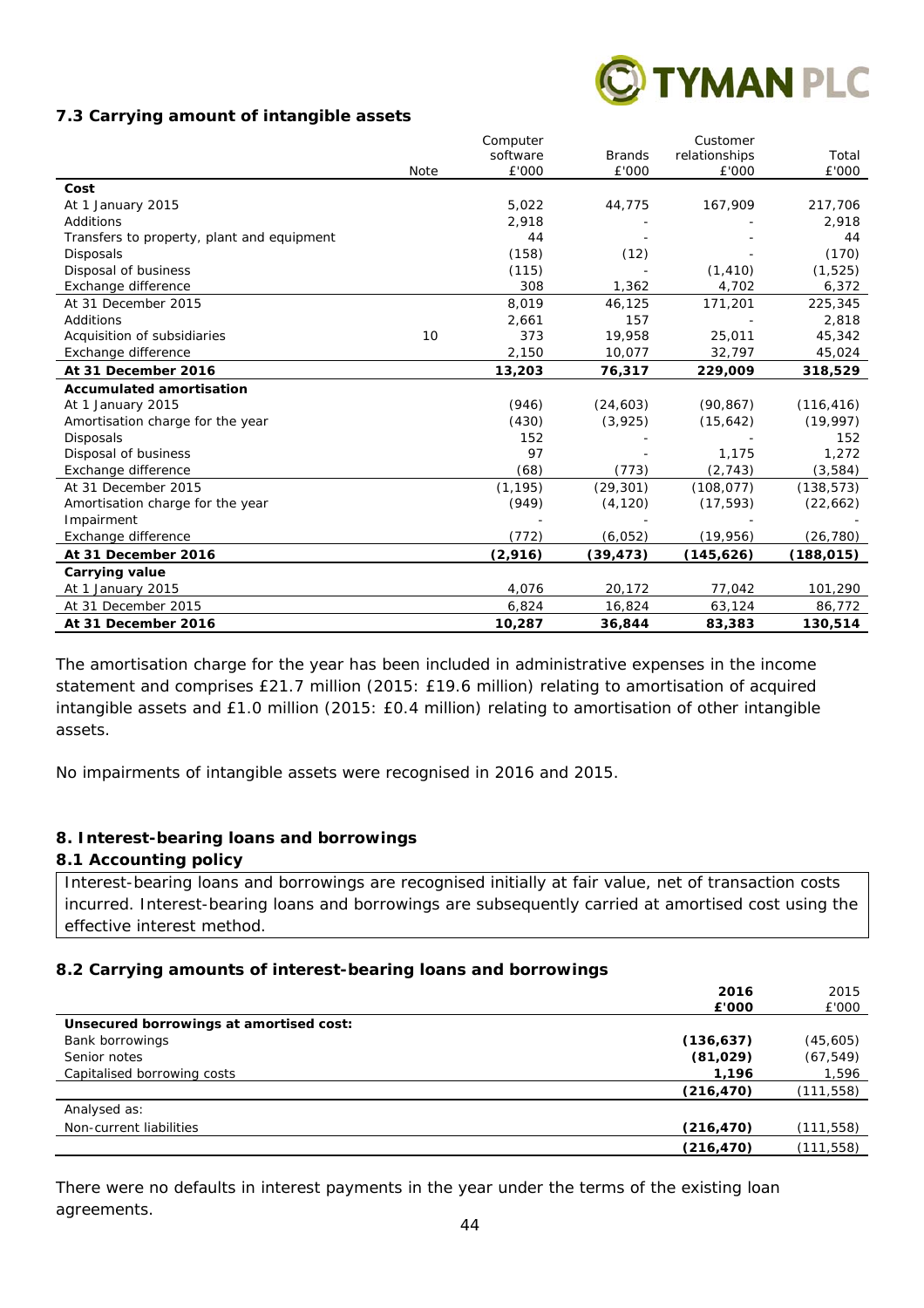

The carrying amounts of interest-bearing loans and borrowings are denominated in the following currencies:

|                   | 2016       | 2015       |
|-------------------|------------|------------|
|                   | £'000      | £'000      |
| Sterling          | (8,604)    | (15, 207)  |
| <b>US Dollars</b> | (146, 272) | (94, 509)  |
| Euros             | (61, 594)  | (1, 842)   |
|                   | (216, 470) | (111, 558) |

## *8.2.1 Bank borrowings*

## **Multi-currency revolving credit facility**

On 10 June 2014, the Group entered into a banking facility of up to £240.0 million, comprising a £180.0 million committed multi-currency revolving credit facility and a £60.0 million uncommitted accordion facility. The banking facility extends to 10 June 2019 and is unsecured and guaranteed by Tyman plc and its principal subsidiary undertakings.

The Group has the following undrawn amounts committed under the multi-currency revolving credit facility:

|                           | 2016      | 2015      |
|---------------------------|-----------|-----------|
|                           | £'000     | £'000     |
| <b>Floating rate</b>      |           |           |
| Expiring beyond 12 months | (45, 370) | (135,112) |
|                           |           |           |

## **Giesse borrowings**

The Group acquired bank borrowings as part of the acquisition of Giesse (note 10). At 31 December 2016, the remaining facilities have a total value of €3.6 million, a carrying value of €2.2 million and an undrawn value of €1.4 million. These facilities have a maturity ranging between 2 December 2017 and 31 January 2020 and are unsecured.

## *8.2.2 Private placement notes*

On 19 November 2014, the Group completed the issuance of a private debt placement with US financial institutions totalling US\$100.0 million.

The debt placement is unsecured and comprises US\$55.0 million debt with a seven-year maturity at a coupon of 4.97 per cent and US\$45.0 million with a 10-year maturity at a coupon of 5.37 per cent.

## **9. Retirement benefit obligations**

## *9.1 Accounting policy*

The Group operates both defined contribution and defined benefit pension plans and postemployment medical plans.

## *9.1.1 Pension obligations*

## **Defined contribution plans**

A defined contribution plan is a pension plan under which the Group pays fixed contributions into publicly or privately administered pension insurance plans on a mandatory, contractual or voluntary basis. The Group recognises contributions as an employee benefit expense when they are due and has no further payment obligations once the contributions have been paid. The Group has no legal or constructive obligation to pay further contributions if the fund does not hold sufficient assets to pay all employees the benefits relating to employee service in the current or prior periods. Prepaid contributions are recognised as an asset to the extent that a cash refund in the future is available.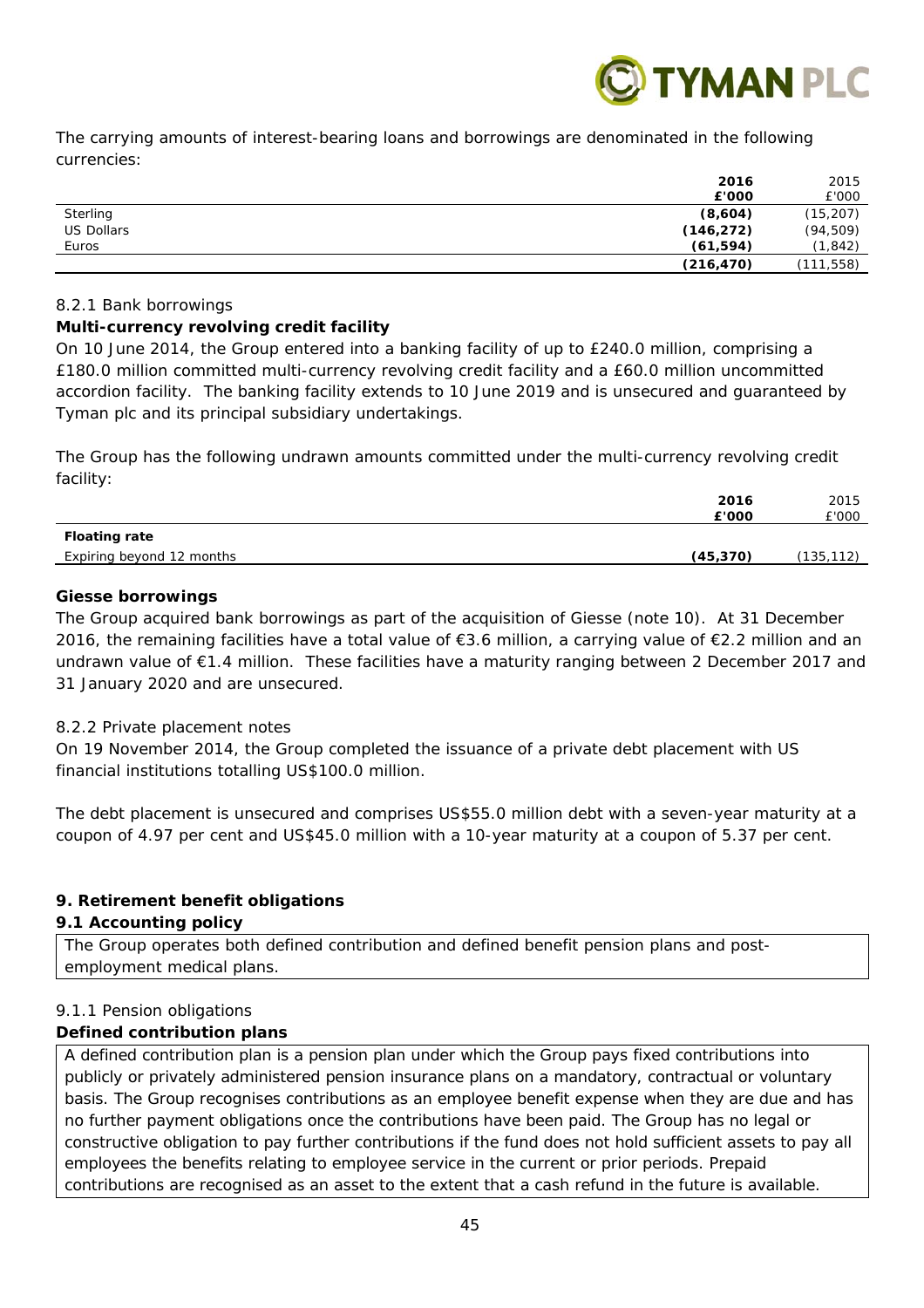

## **Defined benefit plans**

A defined benefit plan is a pension plan that is not a defined contribution plan. Typically defined benefit plans define an amount of pension benefit an employee will receive on retirement. This amount is usually dependent on one or more factors such as age, years of service and compensation.

The liability recognised in the balance sheet in respect of defined benefit pension plans is the present value of the defined benefit obligation at the end of the reporting period less the fair value of plan assets. The defined benefit obligation is calculated annually by independent actuaries using the projected unit credit method.

The present value of the defined benefit obligation is determined by discounting the estimated future cash outflows using interest rates of high quality corporate bonds that are denominated in the currency in which the benefits will be paid, and that have terms to maturity approximating to the terms of the related pension obligation. In countries where there is no deep market in such bonds, the market rates on government bonds are used.

Actuarial gains and losses arising from experience adjustments and changes in actuarial assumptions are charged or credited to equity in other comprehensive income in the period in which they arise. Past service costs are recognised immediately in income.

## *9.1.2 Other post-employment obligations*

Some Group companies provide post-retirement healthcare benefits to their retirees. The entitlement to these benefits is usually conditional on the employee remaining in service up to retirement age and the completion of a minimum service period. The expected costs of these benefits are accrued over the period of employment using the same accounting methodology as used for defined benefit pension plans.

Actuarial gains and losses arising from experience adjustments and changes in actuarial assumptions are charged or credited to equity in other comprehensive income in the period in which they arise. These obligations are valued annually by independent qualified actuaries.

## *9.1.3 Key source of estimation uncertainty: defined benefit pension and post-retirement benefit schemes*

The defined benefit obligations are calculated using a number of assumptions including future salary increases, increases to pension benefits, mortality rates and, in the case of post-employment medical benefits, the expected rate of increase in medical costs. The plan assets consist largely of listed securities and their fair values are subject to fluctuation in response to changes in market conditions. Effects of changes in the actuarial assumptions underlying the benefit obligation, effects of changes in the discount rate applicable to the benefit obligation and effects of differences between the expected and actual return on the plan assets are classified as actuarial gains and losses and are recognised directly in equity. Further actuarial gains and losses will be recognised during the next financial year. An analysis of the assumptions that will be used by management to determine the cost of defined benefit plans that will be recognised in the income statement in the next financial year is presented in this note.

## *9.2 Defined contribution pension schemes*

The Group operates a number of defined contribution pension schemes, the assets of which are held externally to the Group in separate trustee-administered funds. The costs of the Group's defined contribution pension schemes are charged to the income statement in the period in which they fall due.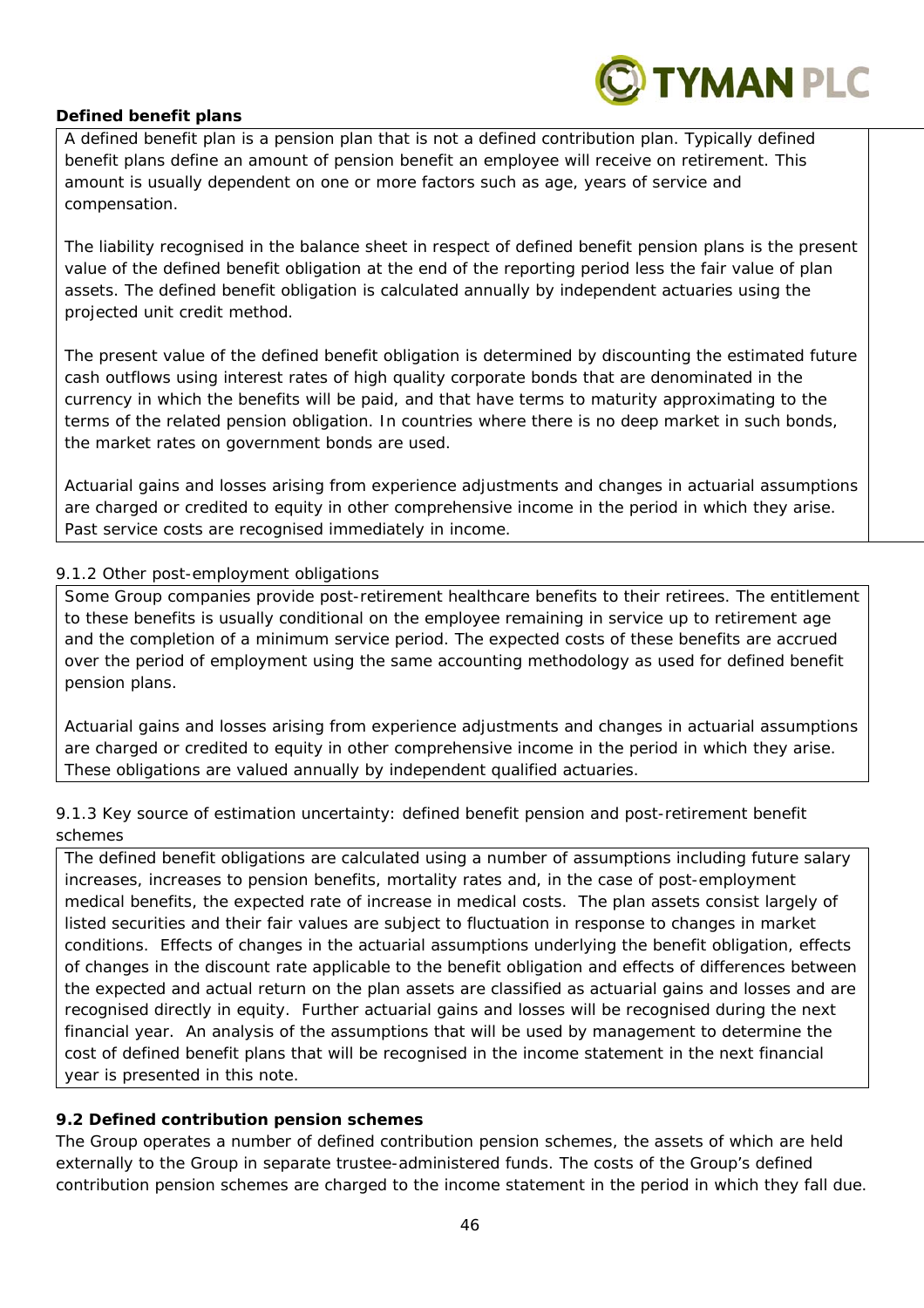

The Group had no unpaid pension contributions included within employee benefit liabilities (2015: £Nil).

## *9.3 Defined benefit pension schemes and post-employment medical benefit schemes*

The table below outlines where the Group's post-employment amounts and activity are included in the financial statements.

|                                            | 2016      | 2015     |
|--------------------------------------------|-----------|----------|
|                                            | £'000     | £'000    |
| Balance sheet obligation for:              |           |          |
| Defined pension benefits                   | (12, 893) | (6, 509) |
| Post-employment medical benefits           | (4, 215)  | (3, 418) |
| Net liability on the balance sheet         | (17, 108) | (9,927)  |
| Income statement charge for <sup>1</sup> : |           |          |
| Defined pension benefits                   | (1, 186)  | (637)    |
| Post-employment medical benefits           | (189)     | (155)    |
| Total income statement charge              | (1, 375)  | (792)    |
| <b>Remeasurements for:</b>                 |           |          |
| Defined pension benefits                   | (685)     | 187      |
| Post-employment medical benefits           | (71)      | (42)     |
| <b>Total remeasurements</b>                | (756)     | 145      |

1 The income statement charge included within profit before taxation includes current service cost, interest cost and past service costs.

The Group's principal defined benefit pension schemes are operated in the US and Italy and the principal post-employment medical benefit scheme is operated in the US. The defined benefit schemes provide benefits to members in the form of a guaranteed level of pension payable for life. The level of benefits provided depends on members' length of service and their salary in the final years leading up to retirement.

The Italian schemes relate to termination indemnities payable to all employees of our Italian operations. By law, Italian employers are required to make provision for a type of severance package to its employees equivalent to 6.9 per cent of each employee's gross annual salary, revalued on the basis of 75.0 per cent of inflation plus a fixed rate of 1.5 per cent during the period of accrual. Upon termination of employment, the employer is obliged to pay a lump sum to the employee.

Net amounts payable under the Bilco retirement benefit obligation are fully recoverable from and indemnified by the vendors with a proportion held in escrow.

For certain US plans, pensions in payment do not receive inflationary increases. The benefit payments are from trustee-administered funds. Plan assets held in trusts are governed by local regulations and practice in the US, as is the nature of the relationship between the Group and the trustees and their composition.

Responsibility for governance of the plans, including investment and contribution schedules, lies jointly with the Group and the board of trustees. The board of trustees must be composed of representatives of the Company and plan participants in accordance with the plan's regulations.

The current service cost, past service costs and expenses relating to the administration of the defined benefit schemes are included in the income statement within administrative expenses. Net interest expense is included within net finance income and costs.

Actuarial gains and losses from participant experience, changes in demographic assumptions, changes in financial assumptions and net return on plan assets are recognised, net of the related deferred tax, in the consolidated statement of comprehensive income.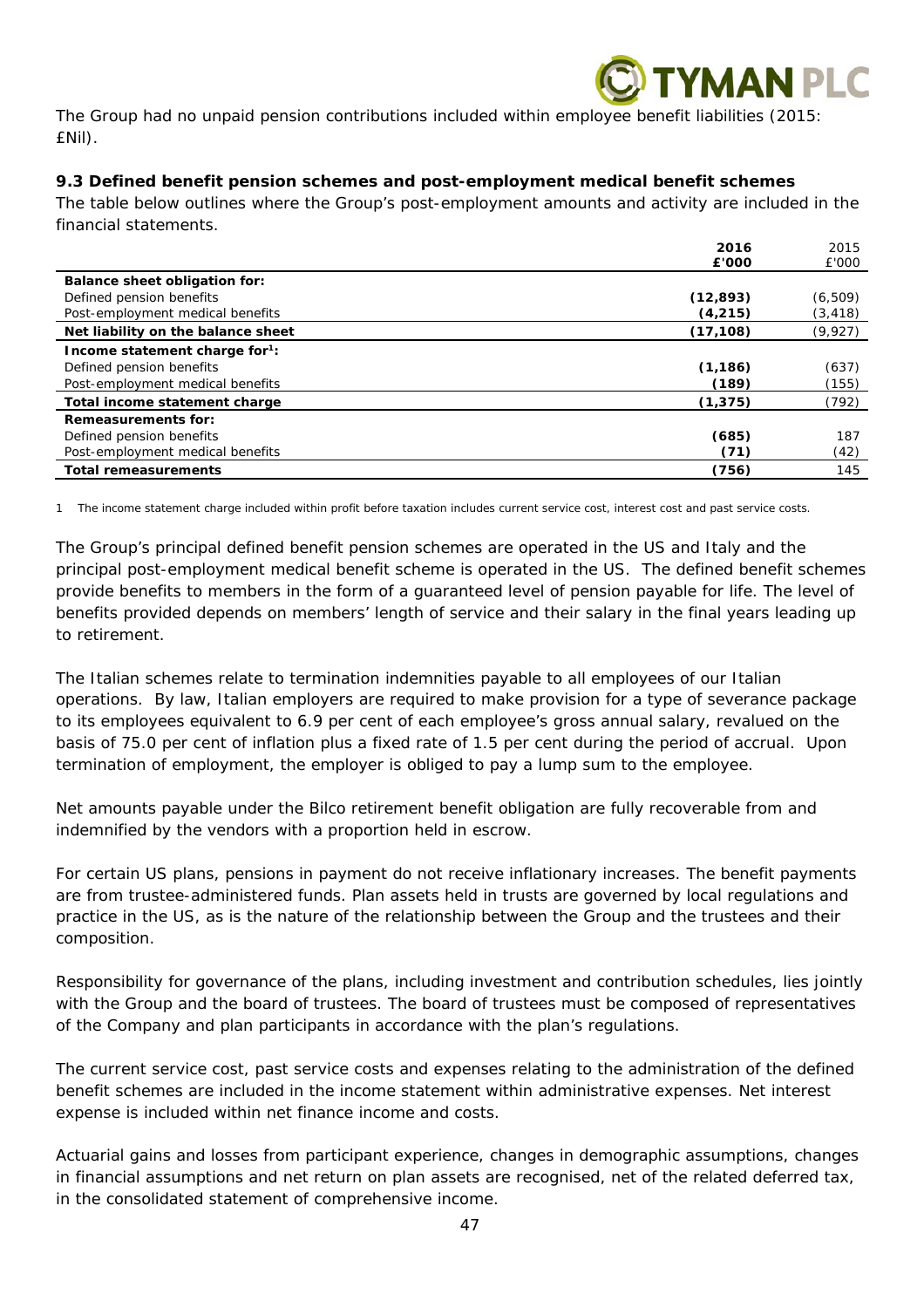

## *9.3.1 Balance sheet disclosures*

Amounts recognised on the balance sheet are as follows:

|                                     | 2016      | 2015      |
|-------------------------------------|-----------|-----------|
|                                     | £'000     | £'000     |
| Present value of funded obligations | (52, 673) | (25, 429) |
| Fair value of plan assets           | 35,565    | 15,502    |
| Net liability on the balance sheet  | (17.108)  | (9.927`   |

The movement in the defined benefit obligation over the year is as follows:

|                                                                    |      | Present value  | Fair value of |           |
|--------------------------------------------------------------------|------|----------------|---------------|-----------|
|                                                                    |      | of obligations | plan assets   | Total     |
|                                                                    | Note | £'000          | £'000         | £'000     |
| At 1 January 2015                                                  |      | (24, 944)      | 15,202        | (9, 742)  |
| Current service cost                                               |      | (258)          |               | (258)     |
| Interest (expense)/income                                          |      | (951)          | 600           | (351)     |
| Administrative expenses                                            |      |                | (183)         | (183)     |
|                                                                    |      | (1, 209)       | 417           | (792)     |
| Remeasurements:                                                    |      |                |               |           |
| Loss on plan assets, excluding amounts included in interest income |      |                | (622)         | (622)     |
| Loss from change in demographic assumptions                        |      | (110)          |               | (110)     |
| Gain from change in financial assumptions                          |      | 1,054          |               | 1,054     |
| <b>Experience loss</b>                                             |      | (177)          |               | (177)     |
|                                                                    |      | 767            | (622)         | 145       |
| Exchange difference                                                |      | (1, 205)       | 734           | (471)     |
| Contributions:                                                     |      |                |               |           |
| Employers                                                          |      |                | 933           | 933       |
| Plan participants                                                  |      | (57)           | 57            |           |
| Payments from plans:                                               |      |                |               |           |
| Benefit payments                                                   |      | 1,219          | (1, 219)      |           |
| At 31 December 2015                                                |      | (25, 429)      | 15,502        | (9, 927)  |
| Current service cost                                               |      | (523)          |               | (523)     |
| Interest (expense)/income                                          |      | (1, 483)       | 994           | (489)     |
| Administrative expenses                                            |      |                | (363)         | (363)     |
|                                                                    |      | (2,006)        | 631           | (1, 375)  |
| Remeasurements:                                                    |      |                |               |           |
| Loss on plan assets, excluding amounts included in interest income |      |                | (706)         | (706)     |
| Gain from change in demographic assumptions                        |      | 265            |               | 265       |
| Loss from change in financial assumptions                          |      | (253)          |               | (253)     |
| Experience loss                                                    |      | (62)           |               | (62)      |
|                                                                    |      | (50)           | (706)         | (756)     |
| Acquisitions of subsidiaries                                       | 10   | (19, 816)      | 16,231        | (3,585)   |
| Exchange difference                                                |      | (6, 833)       | 4,428         | (2, 405)  |
| Contributions:                                                     |      |                |               |           |
| Employers                                                          |      |                | 940           | 940       |
| Plan participants                                                  |      | (90)           | 90            |           |
| Payments from plans:                                               |      |                |               |           |
| Benefit payments                                                   |      | 1,551          | (1, 551)      |           |
| At 31 December 2016                                                |      | (52, 673)      | 35,565        | (17, 108) |

Defined benefit plan liabilities and assets by country are as follows:

|                             |               | 2016                     |           |                      | 2015                     |           |
|-----------------------------|---------------|--------------------------|-----------|----------------------|--------------------------|-----------|
|                             | <b>United</b> |                          |           |                      |                          |           |
|                             | <b>States</b> | <b>Italy</b>             | Total     | <b>United States</b> | Italy                    | Total     |
|                             | £'000         | £'000                    | £'000     | £'000                | £'000                    | £'000     |
| Present value of obligation | (49, 549)     | (3, 124)                 | (52, 673) | (25, 429)            | $\overline{\phantom{a}}$ | (25, 429) |
| Fair value of plan assets   | 35,565        | $\overline{\phantom{a}}$ | 35,565    | 15,502               | $\overline{\phantom{0}}$ | 15,502    |
| Total liability             | (13,984)      | (3, 124)                 | (17,108)  | (9,927)              |                          | (9,927)   |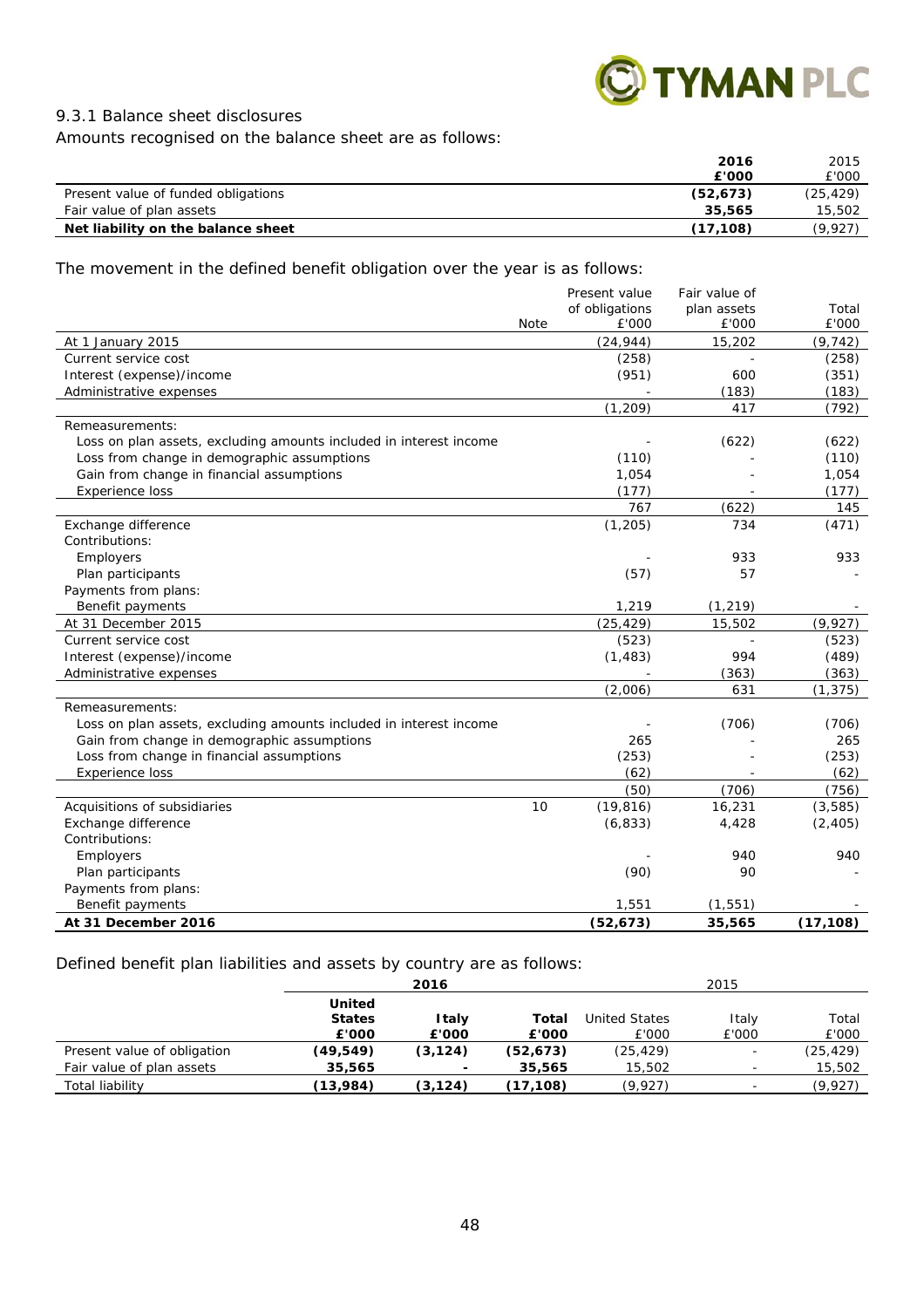

Plan assets comprise the following asset classes:

|                           | 2016   |       | 2015   |       |
|---------------------------|--------|-------|--------|-------|
|                           | £'000  | %     | £'000  | %     |
| Equity instruments        | 4,916  | 13.8% | 4,040  | 26.1% |
| Large US equity           | 3,140  |       | 2,523  |       |
| Small/Mid US equity       | 543    |       | 590    |       |
| International equity      | 1,233  |       | 927    |       |
| Balanced/asset allocation | 382    | 1.1%  | 711    | 4.6%  |
| Fixed income              | 30,267 | 85.1% | 10,751 | 69.4% |
| Total                     | 35,565 |       | 15,502 |       |

Through its defined benefit pension plans and post-employment medical plans, the Group is exposed to a number of risks, the most significant of which are detailed below:

| Asset volatility          | The plan liabilities are calculated using a discount rate set with reference to<br>corporate bond yields; if plan assets underperform this yield, this will create a<br>deficit. The US plans hold a significant proportion of fixed income investments,<br>comprising a mixture of government and corporate bonds, and provide an<br>acceptable level of investment risk to better match liabilities. The Group believes<br>that given the long term nature of plan liabilities, and the strength of the<br>supporting Group, a level of continuing equity investment is an appropriate<br>element of the Group's long term strategy to manage the plans efficiently.<br>Equities are expected to outperform corporate bonds in the long term while<br>providing volatility and risk in the short term. As the plans mature, the Group<br>intends to reduce the level of investment risk by investing more in assets that<br>better match the liabilities. The Italian plans do not have plan assets. |
|---------------------------|--------------------------------------------------------------------------------------------------------------------------------------------------------------------------------------------------------------------------------------------------------------------------------------------------------------------------------------------------------------------------------------------------------------------------------------------------------------------------------------------------------------------------------------------------------------------------------------------------------------------------------------------------------------------------------------------------------------------------------------------------------------------------------------------------------------------------------------------------------------------------------------------------------------------------------------------------------------------------------------------------------|
| Changes in bond<br>yields | A decrease in corporate bond yields will increase plan liabilities, although this<br>will be partially offset by an increase in the value of the plans' bond holdings.                                                                                                                                                                                                                                                                                                                                                                                                                                                                                                                                                                                                                                                                                                                                                                                                                                 |
| Inflation risk            | Some of the Group's pension obligations are linked to inflation, and higher<br>inflation will lead to higher liabilities (although, in most cases, caps on the level<br>of inflationary increases are in place to protect the plan against extreme<br>inflation). The majority of the plans' assets are either unaffected by fixed<br>interest bonds or loosely correlated with equities inflation, meaning that an<br>increase in inflation will also increase the deficit. In the US plans, the pensions in<br>payment are not linked to inflation, so this is a less material risk.                                                                                                                                                                                                                                                                                                                                                                                                                 |
| Life expectancies         | The majority of the plans' obligations are to provide benefits for the life of the<br>member, so increases in life expectancy will result in an increase in the plans'<br>liabilities.                                                                                                                                                                                                                                                                                                                                                                                                                                                                                                                                                                                                                                                                                                                                                                                                                 |

#### The significant actuarial assumptions were as follows:

|                                     | 2016                 |              |  |
|-------------------------------------|----------------------|--------------|--|
|                                     | <b>United States</b> | <b>Italy</b> |  |
| Discount rate                       | 4.0%                 | 1.4%         |  |
| Inflation                           | 2.0%                 | 1.5%         |  |
| Salary growth rate                  | n/a                  | 1.5%         |  |
| Pension growth rate                 | -                    | -            |  |
| Health care cost trend <sup>1</sup> | 4.5% to 7.0%         | n/a          |  |

1 The level of healthcare contributions is capped and adopting a higher trend rate does not materially affect the liability.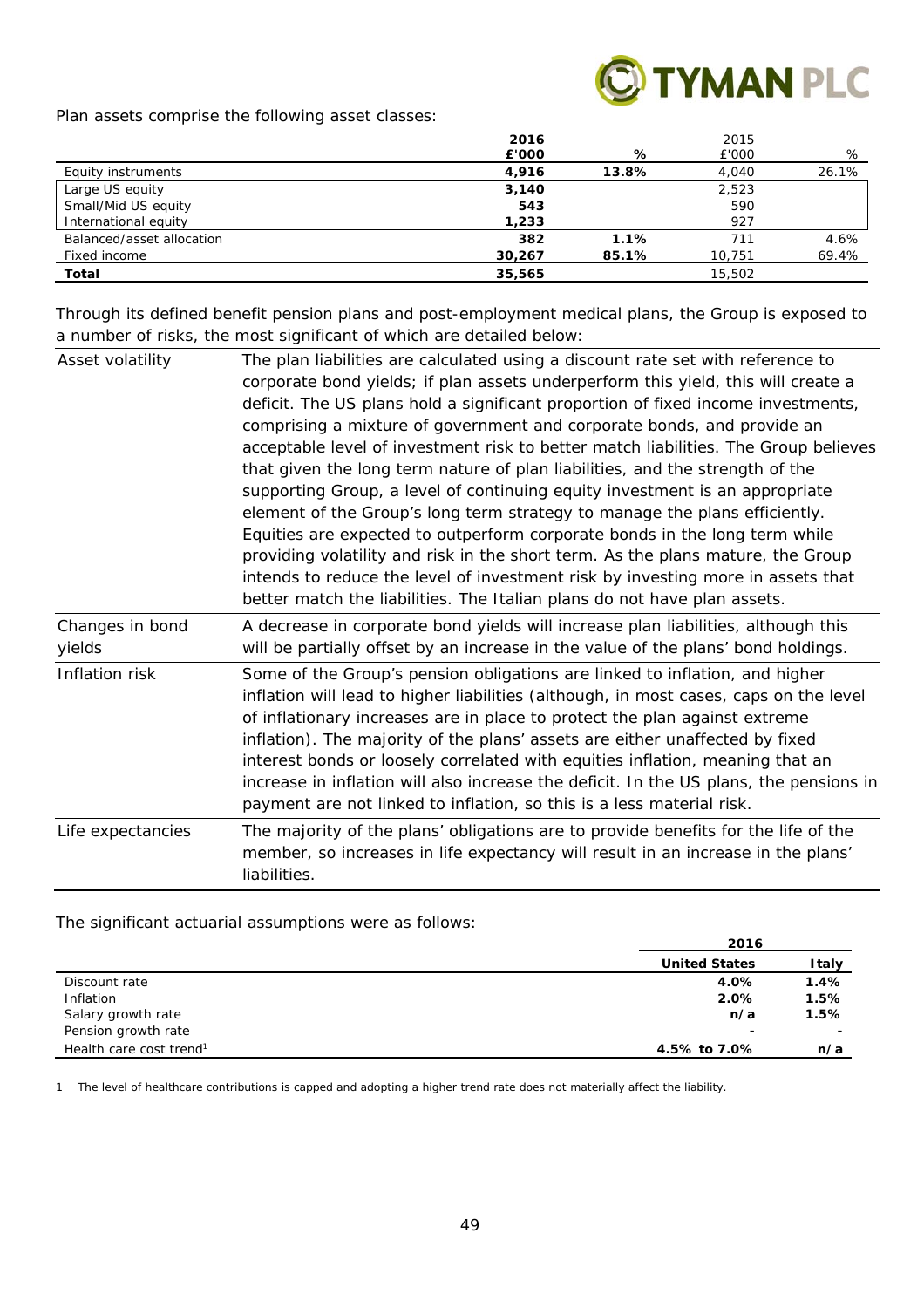# **MANPLC**

Assumptions regarding future mortality are set based on actuarial advice in accordance with published statistics and experience in each jurisdiction. These assumptions translate into an average life expectancy in years for a pensioner retiring at age 65 as follows:

|                                                       | 2016                 |       |
|-------------------------------------------------------|----------------------|-------|
|                                                       | <b>United States</b> | Italy |
| Retiring at the end of the reporting year             |                      |       |
| Male                                                  | 21.2                 | n/a   |
| Female                                                | 23.0                 | n/a   |
| Retiring 20 years after the end of the reporting year |                      |       |
| Male                                                  | 22.5                 | n/a   |
| Female                                                | 24.1                 | n/a   |

The sensitivity of the defined benefit obligation to changes in the weighted principal assumption is:

|               | <b>Bilco</b>                          |                                       | Other US                                  |                                           | Italv                                 |                                       |
|---------------|---------------------------------------|---------------------------------------|-------------------------------------------|-------------------------------------------|---------------------------------------|---------------------------------------|
|               | Increase in<br>assumption<br>by 1.00% | Decrease in<br>assumption<br>by 1.00% | Increase in<br>assumption<br>by 0.25 $\%$ | Decrease in<br>assumption<br>by 0.25 $\%$ | Increase in<br>assumption<br>by 0.50% | Decrease in<br>assumption<br>by 0.50% |
| Discount rate | $(10.5)\%$                            | 12.8%                                 | $(3.0)\%$                                 | 3.1%                                      | (6.2)%                                | 6.8%                                  |

The above sensitivity analyses are based on a change in an assumption while holding all other assumptions constant. In practice, this is unlikely to occur, and changes in some of the assumptions may be correlated. When calculating the sensitivity of the defined benefit obligation to significant actuarial assumptions the same methodology has been applied as when calculating the pension liability recognised within the statement of financial position.

The methods and types of assumptions used in preparing the sensitivity analyses did not change compared to the previous year.

The US pension schemes are closed to new entrants; as a result, the service costs to the Group will rise in future years. The expected level of contributions to the defined benefit pension scheme and post-employment medical benefits in the year to December 2017 is £1.1 million.

The weighted average duration of the defined benefit obligation is 12 years for US plans and 13 years for Italian plans.

The expected maturity analysis of undiscounted post-employment pension and medical benefits is as follows:

|                                                              | No later than<br>one year<br>£'000 | Between one<br>and two<br>years<br>£'000 | Between two<br>and five<br>years<br>£'000 | Later than<br>five years<br>£'000 | Total<br>£'000       |
|--------------------------------------------------------------|------------------------------------|------------------------------------------|-------------------------------------------|-----------------------------------|----------------------|
| Defined pension benefits<br>Post-employment medical benefits | (2,198)<br>(266)                   | (2, 250)<br>(280)                        | (7, 212)<br>(841)                         | (13,138)<br>(1, 284)              | (24, 798)<br>(2,671) |
| Total                                                        | (2, 464)                           | (2,530)                                  | (8,053)                                   | (14,422)                          | (27,469)             |

*9.3.2 Amounts recognised in the consolidated income statement* 

The amounts recognised in the consolidated income statement are as follows:

|                                 | 2016     | 2015  |
|---------------------------------|----------|-------|
|                                 | £'000    | £'000 |
| Current service cost            | (523)    | (258) |
| Expected administrative expense | (363)    | (183) |
| Net interest expense            | (489)    | (351) |
|                                 | (1, 375) | (792) |

Of the total charge £0.9 million (2015: £0.4 million) and £0.5 million (2015: £0.4 million) were included in administrative expenses and finance costs respectively.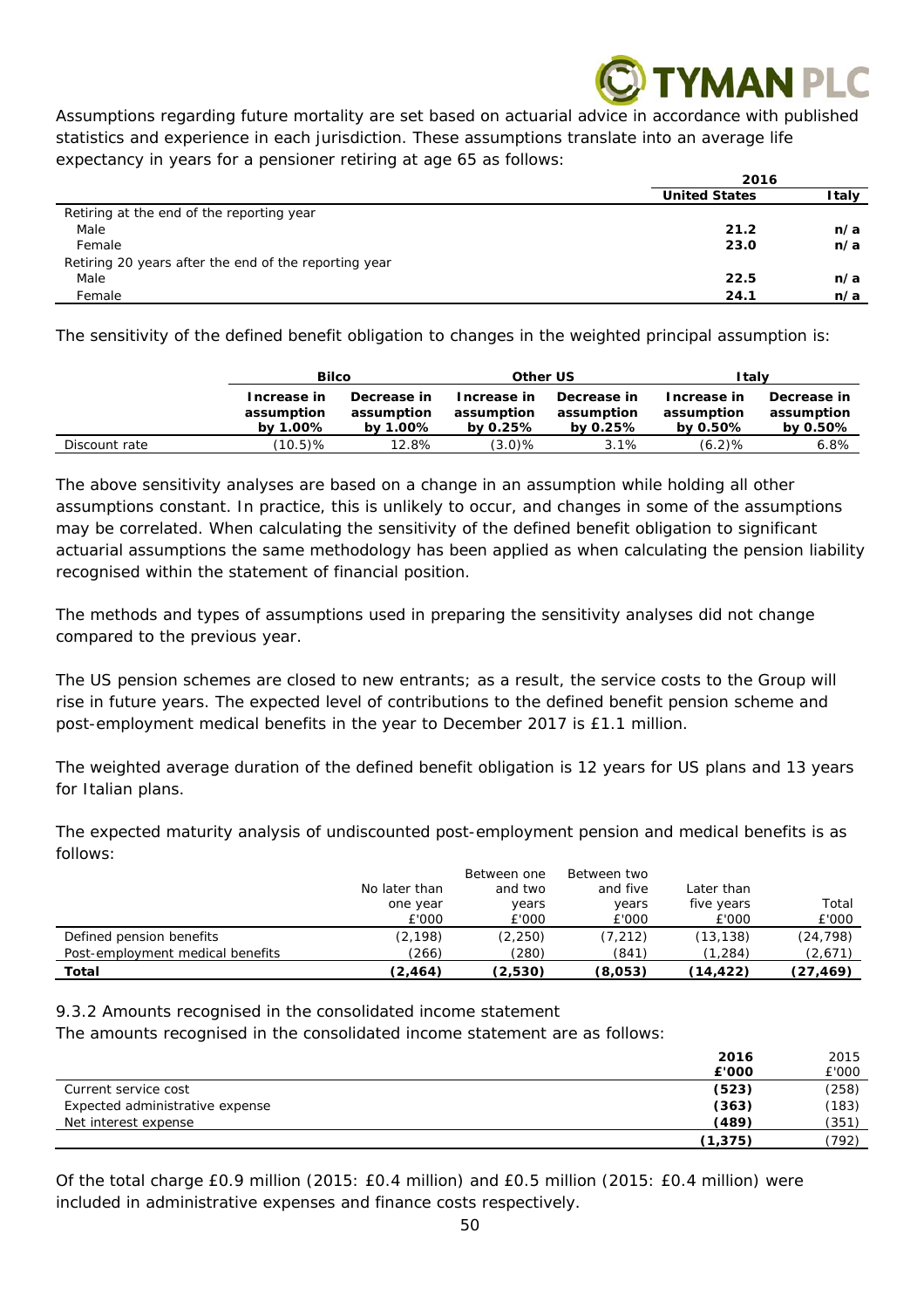

## *9.3.3 Amounts recognised in the consolidated statement of comprehensive income*

The amounts recognised in the consolidated statement of comprehensive income are as follows:

|                                                    | 2016  | 2015  |
|----------------------------------------------------|-------|-------|
|                                                    | £'000 | £'000 |
| Net loss on plan assets                            | (706) | (622) |
| Gain/(Loss) from change in demographic assumptions | 265   | (110) |
| (Loss)/Gain from change in financial assumptions   | (253) | 1.054 |
| Experience loss                                    | (62)  | (177) |
|                                                    | (756) | 145   |

A deferred tax credit of £0.3 million (2015: deferred tax charge of £0.1 million) has been recognised in other comprehensive income in respect of remeasurements of the defined benefit obligation.

## **10. Business combinations**

## *10.1 Accounting policy*

The Group applies the acquisition method to account for business combinations. The consideration transferred for the acquisition of a subsidiary is the fair values of the assets transferred, the liabilities incurred to the former owners of the acquiree and the equity interest issued by the Group. The consideration transferred includes the fair value of any asset or liability resulting from a contingent consideration arrangement. Identifiable assets acquired, liabilities assumed and contingent liabilities assumed in a business combination are measured initially at their fair values at the acquisition date.

Acquisition related costs are expensed as incurred.

Any contingent consideration to be transferred is recognised at fair value at the acquisition date. Subsequent changes to the fair value of the contingent consideration that is deemed to be an asset or liability are recognised in accordance with IAS 39 either in profit or loss or as a change to other comprehensive income. Contingent consideration that is classified as equity is not remeasured, and its subsequent settlement is accounted for within equity.

The excess of the consideration transferred and the acquisition-date fair value of any previous equity interest in the acquiree over the fair value of the identifiable net assets acquired is recorded as goodwill (note 7.2). If the total of consideration transferred is less than the fair value of the net assets of the subsidiary acquired in the case of a bargain purchase, the difference is recognised directly in the income statement.

## *10.1.1 Critical accounting estimates and judgements: acquisition accounting*

IFRS 3 requires assets and liabilities acquired to be recorded at fair value and to identify intangible assets separately from goodwill, initially measuring each group of intangible assets at fair value. Groups of intangible assets include purchased brands and customer relationships. There is judgement involved in estimating fair value, particularly in relation to identifiable intangible assets, which requires the Directors to estimate the useful economic life of each asset and the future cash flows expected to arise from each asset and to apply a suitable discount rate.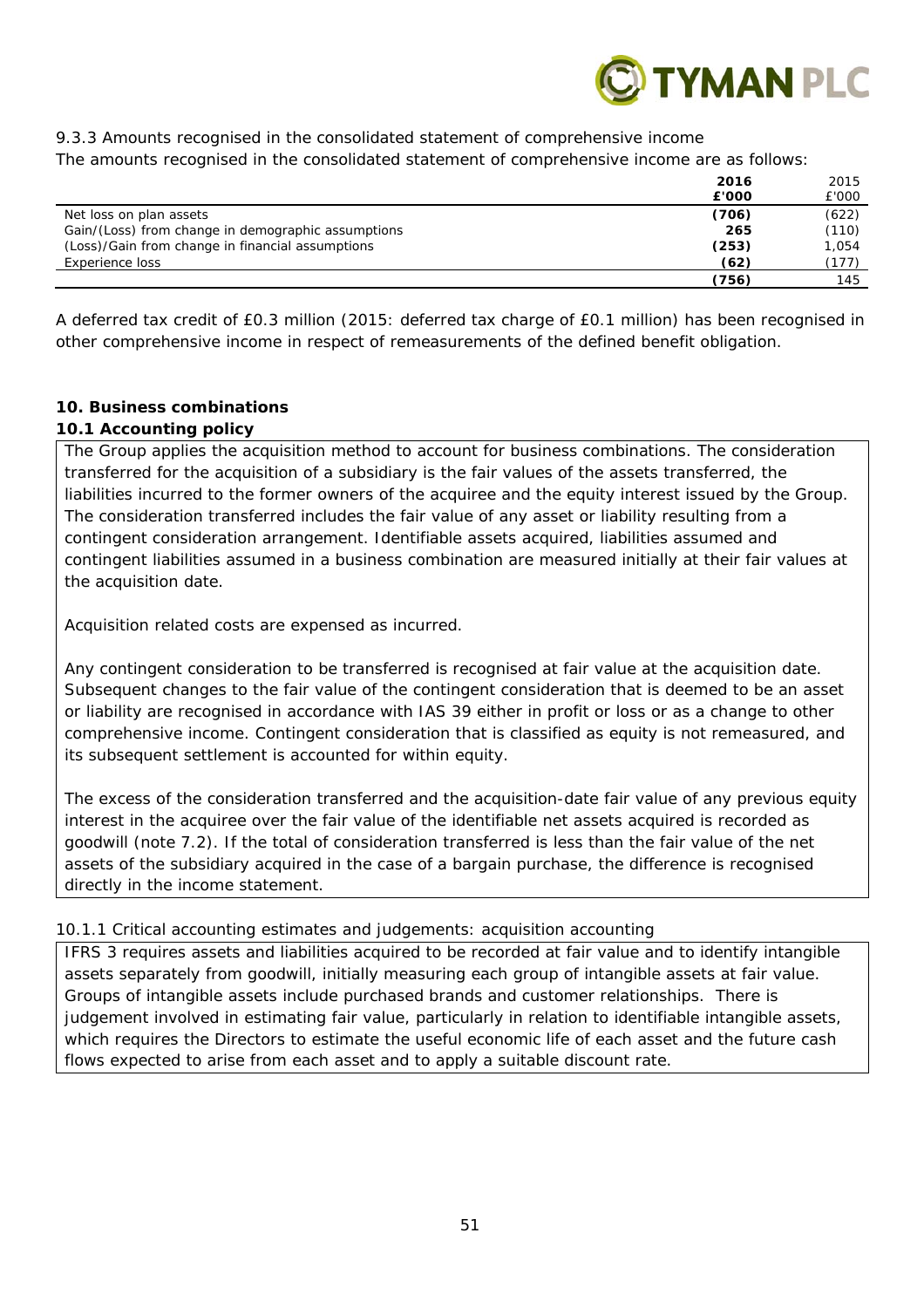

## *10.2 Acquisitions in the year*

The following table summarises the consideration paid, fair value of assets acquired and liabilities assumed for all acquisitions in the year:

|                                          |      | Giesse    | <b>Bilco</b> | Response | Total     |
|------------------------------------------|------|-----------|--------------|----------|-----------|
|                                          | Note | £'000     | £'000        | £'000    | £'000     |
| Intangible assets                        | 7.3  | 22,408    | 22,565       | 369      | 45,342    |
| Property, plant and equipment            |      | 14,063    | 4,891        | 38       | 18,992    |
| Inventories                              |      | 15,071    | 3.721        | 463      | 19,255    |
| Trade and other receivables              |      | 33,067    | 9.019        | 366      | 42,452    |
| Cash and cash equivalents                |      | (8, 847)  | 2,278        | 122      | (6, 447)  |
| Trade and other payables                 |      | (27, 538) | (8,863)      | (811)    | (37, 212) |
| <b>Borrowings</b>                        |      | (15, 045) | (3,840)      | (366)    | (19, 251) |
| Current tax (liabilities)/assets         |      | (1, 724)  | 334          |          | (1, 383)  |
| Deferred tax liabilities                 |      | (3, 374)  | (4, 512)     | (65)     | (7, 951)  |
| Retirement benefit obligations           | 9    | (2,674)   | (911)        |          | (3,585)   |
| Provisions                               |      | (4, 338)  | (373)        |          | (4, 711)  |
| Total identifiable net assets            |      | 21,069    | 24,309       | 123      | 45,501    |
| Goodwill arising on acquisition          | 7.2  | 18,303    | 26,395       | 697      | 45,395    |
| <b>Total consideration</b>               |      | 39.372    | 50,704       | 820      | 90,896    |
|                                          |      |           |              |          |           |
| Satisfied by:                            |      |           |              |          |           |
| Cash                                     |      | 38,412    | 50,704       | 820      | 89,936    |
| Deferred consideration                   |      | 960       |              |          | 960       |
| <b>Total consideration</b>               |      | 39,372    | 50,704       | 820      | 90,896    |
|                                          |      |           |              |          |           |
| Net cash outflow arising on acquisition: |      |           |              |          |           |
| Cash consideration                       |      | 38,412    | 50.704       | 820      | 89,936    |
| Net cash and cash equivalents acquired   |      | 8,847     | (2, 278)     | (122)    | 6,447     |
| Net cash outflow                         |      | 47,259    | 48,426       | 698      | 96,383    |

## *10.3 Acquisition of Giesse*

On 7 March 2016, the Group's Schlegel International division acquired Giesse, an Italian-based manufacturer of hardware for aluminium windows and doors. Schlegel International paid a cash consideration of £38.4 million and additional deferred consideration of £1.0 million payable over a 12 month period from the date of acquisition.

Acquisition related costs of £0.1 million have been included in exceptional costs in the Group's consolidated income statement (note 4). In the 2015 year, acquisition related costs of £0.8 million were recognised as exceptional costs in the consolidated income statement.

The fair value of trade and other receivables is £33.1 million and includes trade receivables with a fair value of £17.5 million. The gross contractual amount for trade receivables due is £18.7 million, of which £1.2 million is expected to be uncollectible.

Revenue included in the consolidated income statement since 7 March 2016 contributed by Giesse was £56.5 million. Giesse also contributed £0.2 million to the profit before taxation over the same period.

Had the acquisition of Giesse been completed on the first day of the financial year, an additional £8.6 million of revenue and £0.6 million of profit before taxation would have been contributed to the Group.

Goodwill arising on acquisition is attributable to the expected profitability of the acquired business arising through savings and benefits from:

- a local presence for the first time in a number of new markets;
- access to a high quality engineered hardware product offering for the EMEAI aluminium window and door market;
- access to a highly regarded NPD and engineering team with a good track record;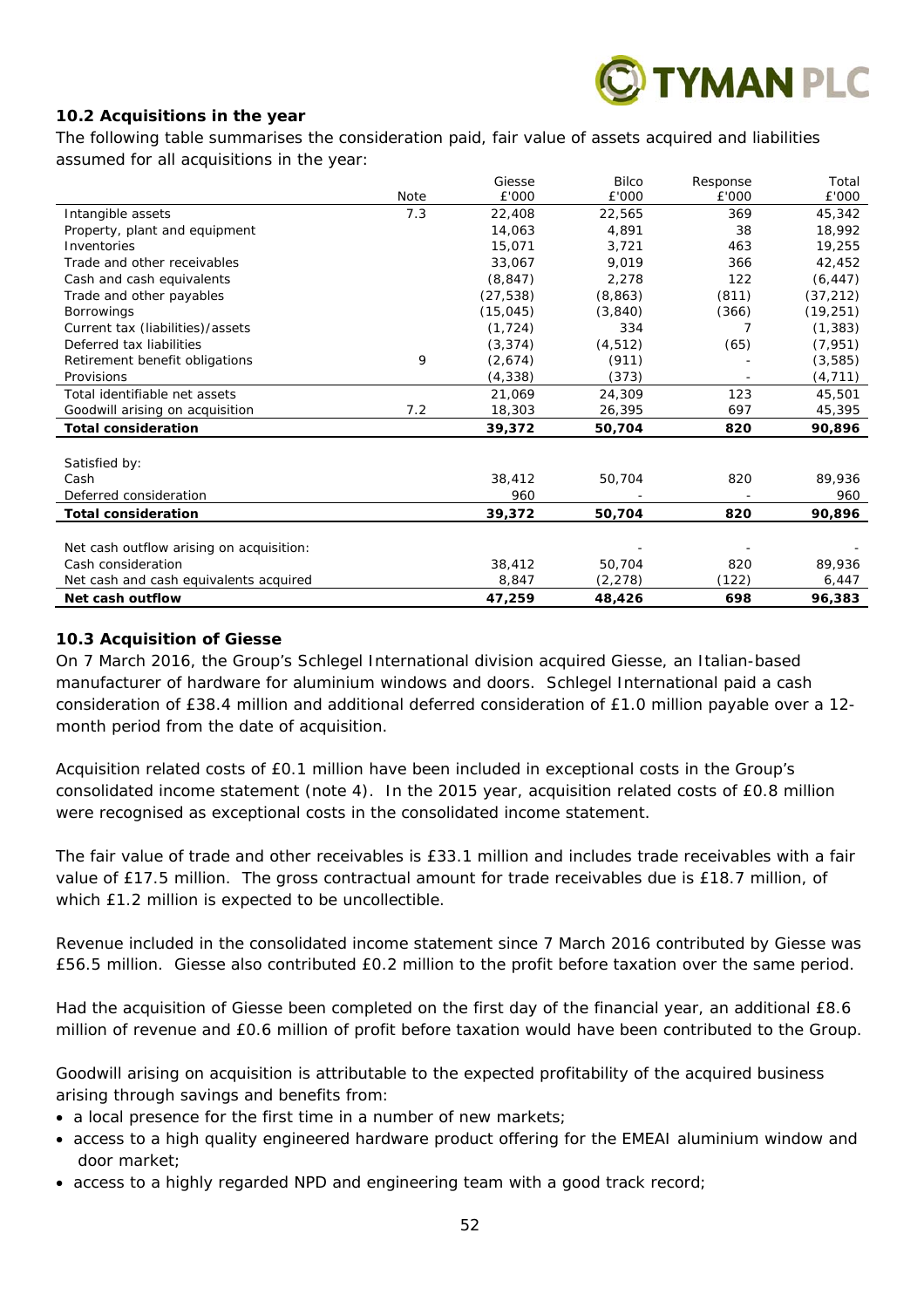

- strategically positioned facilities with significant capability to drive increased production without the need for major investment; and
- opening up new routes to market for the AmesburyTruth and ERA divisions by broadening the Group's hardware offering.

The estimated value of intangibles, including goodwill, deductible for tax purposes is £Nil.

## *10.4 Acquisition of Bilco*

On 1 July 2016, the Group's AmesburyTruth division acquired Bilco, a North American manufacturer of engineered access and egress products for the commercial and residential markets.

Acquisition related costs of £0.4 million have been included in exceptional costs in the Group's consolidated income statement (note 4).

The fair value of trade and other receivables is £9.0 million and includes trade receivables with a fair value of £8.7 million. The gross contractual amount for trade receivables due is £8.8 million, of which £0.1 million is expected to be uncollectible.

Revenue included in the consolidated income statement since 1 July 2016 contributed by Bilco was £22.9 million. Bilco also contributed £1.9 million to the profit before taxation over the same period.

Had the acquisition of Bilco been completed on the first day of the financial year, an additional £22.2 million of revenue and £1.4 million of loss before taxation would have been contributed to the Group.

Goodwill arising on acquisition is attributable to the expected profitability of the acquired business arising through savings and benefits from:

- a local presence for the first time in a number of new markets;
- access to high quality, engineered hardware products for the aluminium window and door market; and
- the development and extension of AmesburyTruth's product portfolio into the commercial sector.

The estimated value of intangibles, including goodwill, deductible for tax purposes is £Nil.

## *10.5 Acquisition of Response Electronics*

On 3 March 2016, the Group's ERA division acquired Response Electronics, a specialist sales, marketing and distribution business focused on wireless alarms, electronic access and smart home products. ERA paid an initial cash consideration of £0.8 million.

The fair value of trade and other receivables is £0.4 million and includes trade receivables with a fair value of £0.3 million. The gross contractual amount for trade receivables due is £0.3 million, all of which are considered to be collectible.

Revenue included in the consolidated income statement since 3 March 2016 contributed by Response was £2.5 million. Response also contributed a loss before taxation of £0.2 million over the same period.

Had the acquisition of Response been completed on the first day of the financial year, an additional £0.4 million of revenue and £0.1 million of loss before taxation would have been contributed to the Group.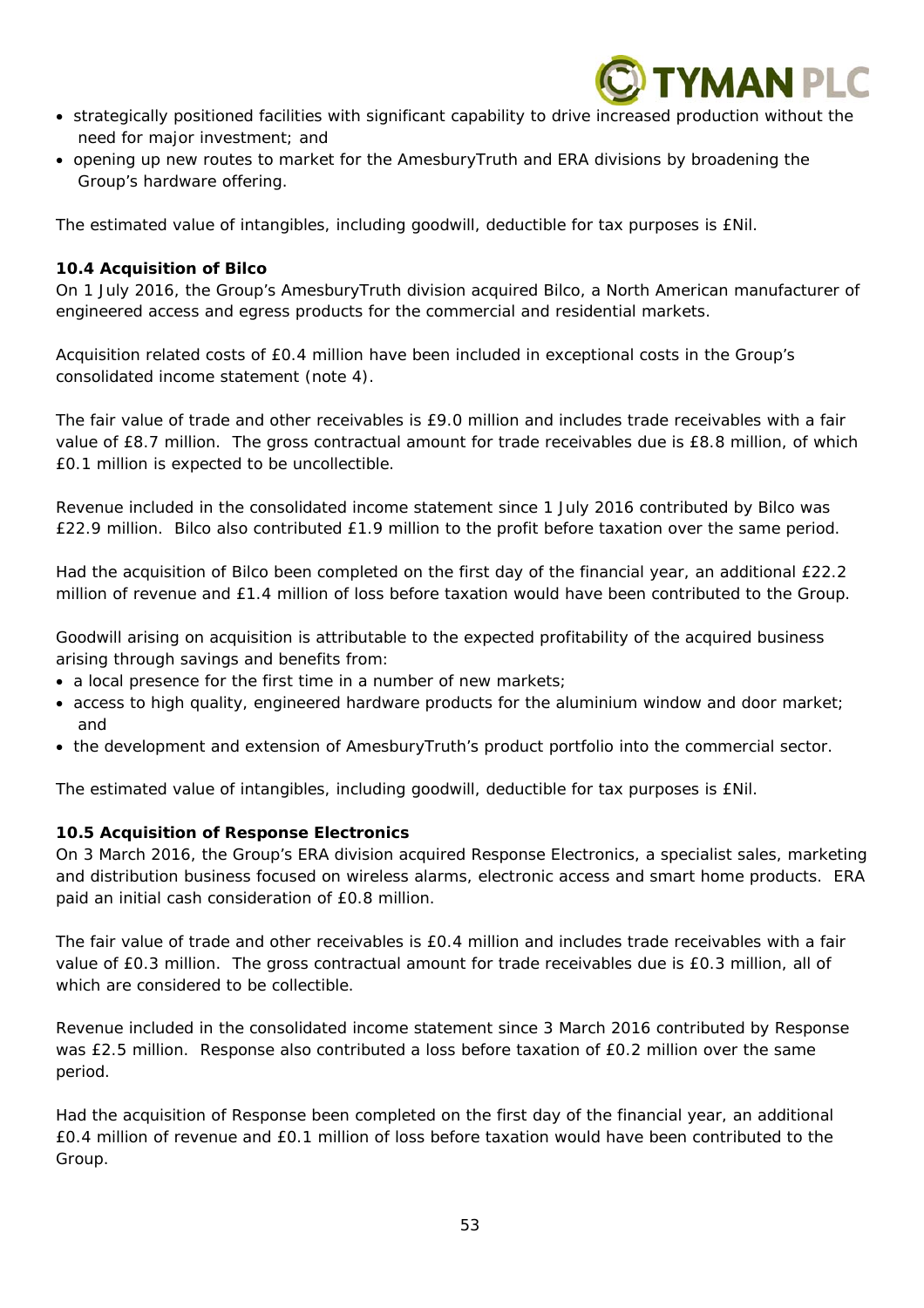

Goodwill arising on acquisition is attributable to the expected profitability of the acquired business arising through savings and benefits from:

- e-commerce and marketing expertise through its own web presence as well as established e-tailers;
- access to established relationships with national UK retailers that will improve ERA's distribution route to market;
- access to UK distribution rights to a variety of high quality electromechanical products; and
- acceleration of the in-house development of wireless alarms, electronic access and smart home capabilities.

The estimated value of intangibles, including goodwill, deductible for tax purposes is £Nil.

## **11. Adjustments to cash flows from operating activities**

The following non-cash and financing adjustments have been made to profit before taxation to arrive at operating cash flow:

|                                                                | Note | 2016<br>£'000 | 2015<br>£'000 |
|----------------------------------------------------------------|------|---------------|---------------|
| Net finance costs                                              |      | 7,814         | 6,923         |
| Depreciation                                                   |      | 10,701        | 8,013         |
| Amortisation of intangible assets                              | 7.3  | 22,662        | 19,997        |
| Impairment of property, plant and equipment                    |      | 1,107         |               |
| Impairment of acquired goodwill                                | 7.2  |               | 1,796         |
| Disposal of property, plant and equipment                      |      | 63            | 510           |
| Write-off of acquisitions inventory fair value adjustments     | 4    | 5,698         |               |
| Pension current service cost and expected administration costs | 9    | 886           | 441           |
| Non-cash provision movements                                   |      | (1,943)       | 1,178         |
| (Profit)/Loss on disposal of business                          |      | (250)         | 1,381         |
| Share-based payments                                           |      | 1,047         | 968           |
| Other non-cash adjustments                                     |      | 209           | 58            |
|                                                                |      | 47.994        | 41,265        |

## **12. Events after the reporting year**

## *12.1 Acquisition of Howe Green*

Since the year end the Group has acquired Howe Green, a manufacturer of engineered floor and ceiling access hatches sold into the commercial and infrastructure markets. In the year ended 31 August 2016, Howe Green reported Revenue of approximately £3.0 million.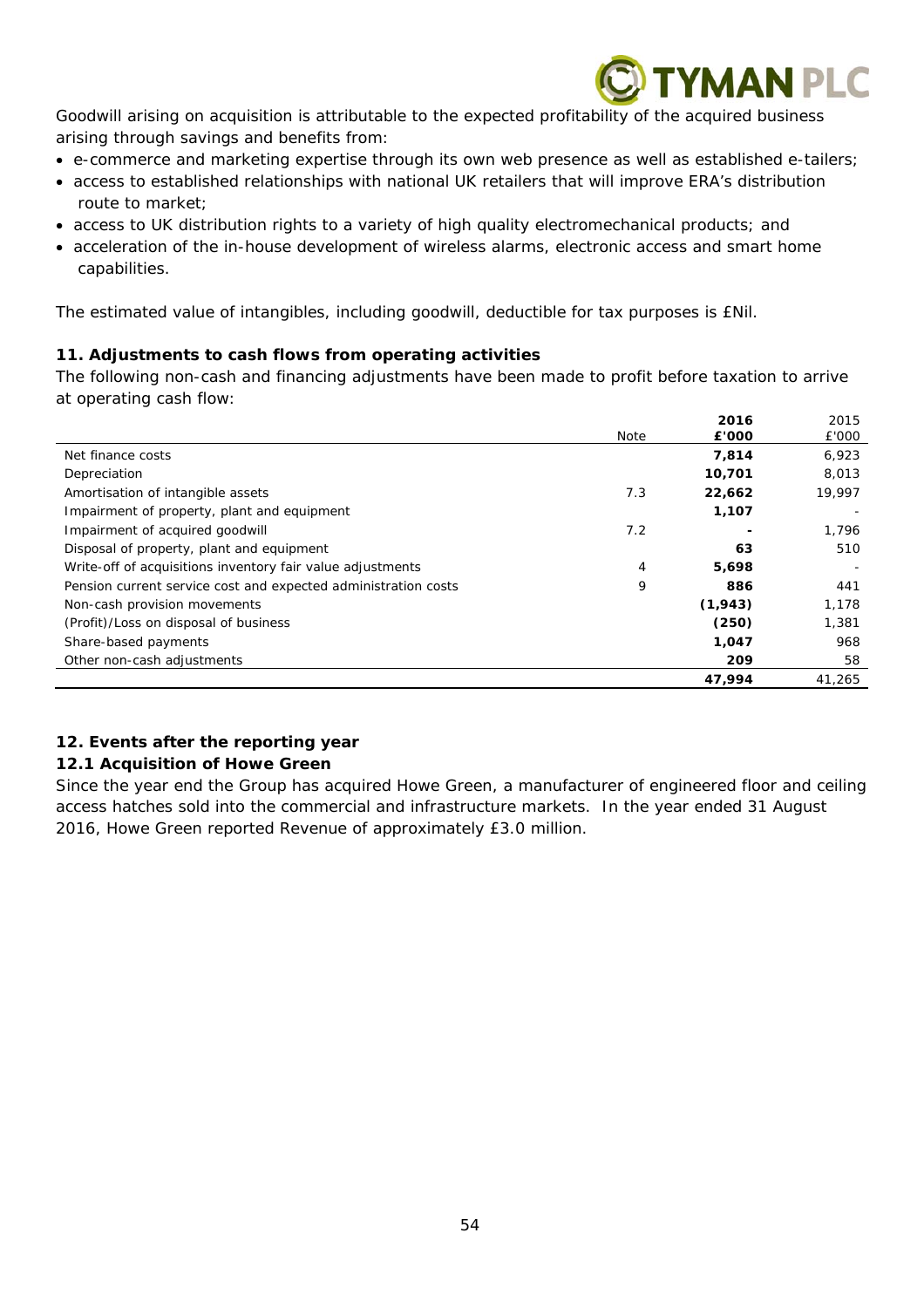

## **Alternative Performance Measures**

The APMs used by the Group are:

- Leverage
- Operating Cash Conversion
- Return on Acquisition Investment
- Return on Capital Employed
- Underlying EPS
- Underlying Net Debt
- Underlying Operating Margin
- Underlying Operating Profit
- Underlying Profit before Taxation

Underlying profit and earnings per share measures provide additional useful information to shareholders on the underlying performance of the business. These measures are consistent with how business performance is measured internally by the Group. Underlying profit is not recognised under IFRS and may not be comparable with underlying profit measures used by other companies. APMs are not intended to be superior to or a substitute for GAAP measures.

The following items are excluded from reported profit to derive underlying profit:

- Exceptional items these are largely one off in nature and therefore create volatility in reported earnings.
- Amortisation of borrowing costs, accelerated amortisation of borrowing costs, gains and losses on the fair value of derivative financial instruments, amortisation of acquired intangible assets, impairment of acquired intangible assets, impairment of goodwill and unwinding of discount on provisions – these are non-cash in nature.

Additional information and definitions relating to the APMs used by the Group is provided below.

Where appropriate "Underlying" is defined as before Amortisation of acquired intangible assets, deferred tax on Amortisation of acquired intangible assets, Impairment of acquired intangible assets, Impairment of goodwill, Exceptional items, Unwinding of discount on provisions, Gains and Losses on the fair value of derivative financial instruments, Amortisation of borrowing costs, Accelerated amortisation of borrowing costs, and the associated tax effect.

| <b>Adjusted EBITDA</b>                        | Underlying Operating Profit with Depreciation and Share-based<br>payments expenses added back plus the pre-acquisition<br>EBITDA of businesses acquired during the year covering the<br>relevant pre-acquisition period less the EBITDA of businesses<br>disposed of during the year. |
|-----------------------------------------------|---------------------------------------------------------------------------------------------------------------------------------------------------------------------------------------------------------------------------------------------------------------------------------------|
| <b>Acquisition</b><br><b>Enterprise Value</b> | The gross consideration paid to the seller less cash acquired<br>with the acquired business plus debt acquired with the acquired<br>business plus the expenses of the acquisition, excluding<br>financing expenses, plus any integration expenses booked as<br>exceptional items.     |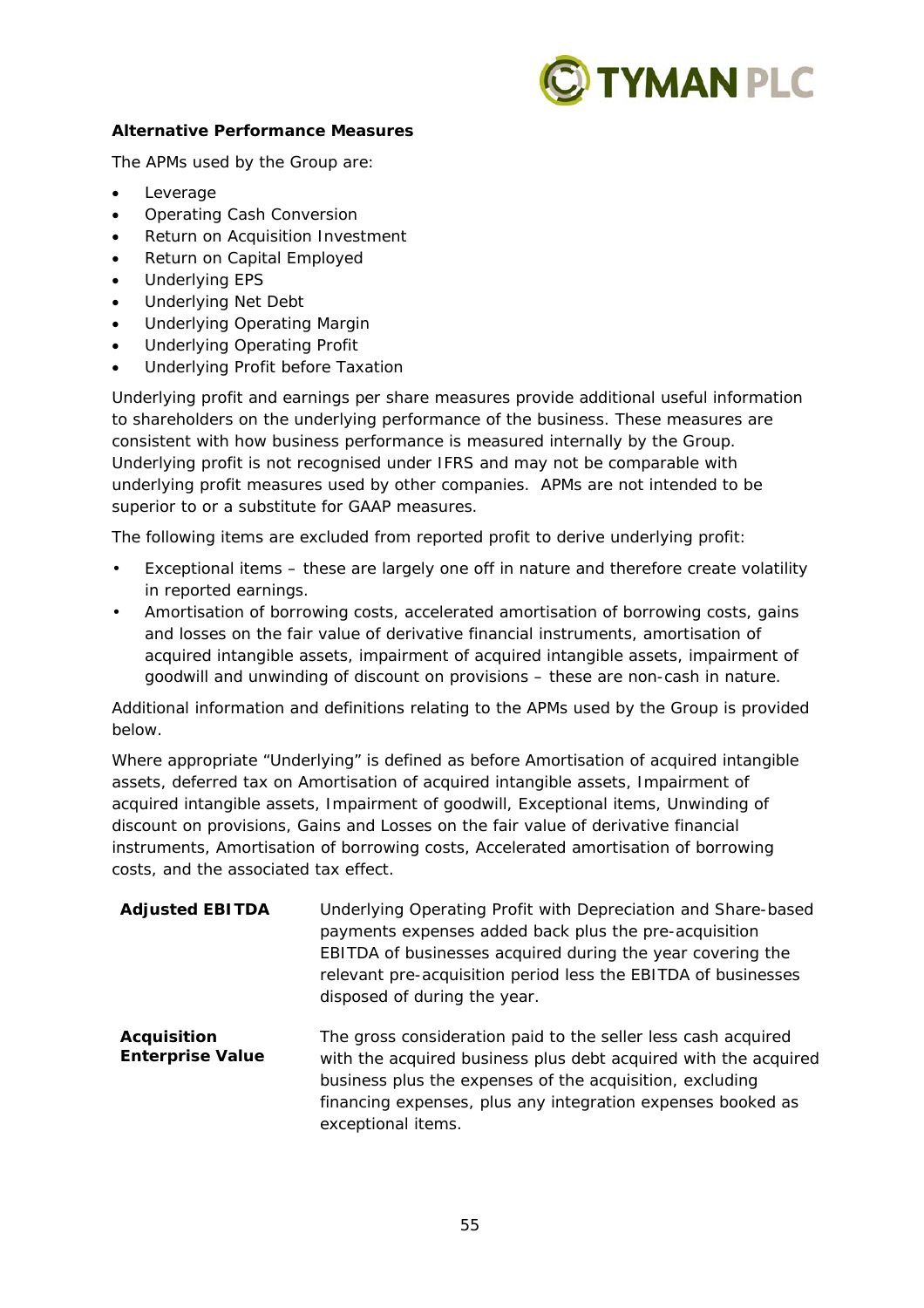

| <b>Constant Currency</b><br>or CC                                   | Comparison with the comparative period translated at the<br>current year's average or closing exchange rate as applicable.                                                                                                                                                                                                                                                                                 |
|---------------------------------------------------------------------|------------------------------------------------------------------------------------------------------------------------------------------------------------------------------------------------------------------------------------------------------------------------------------------------------------------------------------------------------------------------------------------------------------|
| Leverage                                                            | Underlying Net Debt translated at the average exchange rate<br>for the year divided by Adjusted EBITDA.                                                                                                                                                                                                                                                                                                    |
| Like for Like or LFL                                                | The comparison of Revenue or Operating Profit, as appropriate,<br>excluding the impact of any acquisitions made during the<br>current year and, for acquisitions made in the comparative<br>year, excluding from the current year result the impact of the<br>equivalent current year pre-acquisition period. For disposals,<br>the results are excluded for the whole of the current and prior<br>period. |
| <b>Operating Cash</b><br>Conversion                                 | Operational Cash Flow divided by Underlying Operating Profit.                                                                                                                                                                                                                                                                                                                                              |
| Operational<br><b>Cash Flow</b>                                     | Net cash inflow from operating activities before Income tax<br>paid, exceptional costs cash settled in the year and Pension<br>contributions, and after Proceeds on disposal of property, plant<br>and equipment, Payments to acquire property, plant and<br>equipment and Payments to acquire intangible assets.                                                                                          |
| <b>Return on</b><br><b>Acquisition</b><br><b>Investment or ROAI</b> | Annualised Underlying Operating Profit attributable to the<br>acquired business divided by the Acquisition Enterprise Value<br>less the fair value of controllable capital employed as at the<br>date of acquisition plus the value of controllable capital<br>employed at the date of measurement. The denominator is<br>adjusted for seasonality where appropriate.                                      |
| <b>Return on Capital</b><br><b>Employed or ROCE</b>                 | Underlying Operating Profit as a percentage of the 12 month<br>average capital employed.                                                                                                                                                                                                                                                                                                                   |
| <b>Underlying</b><br>Administrative<br><b>Expenses</b>              | Administrative Expenses before Exceptional items, Amortisation<br>of acquired intangible assets, Impairment of acquired intangible<br>assets and Impairment of acquired goodwill.                                                                                                                                                                                                                          |
| <b>Underlying Net Debt</b>                                          | Interest bearing loans and borrowings, net of cash and cash<br>equivalents, plus unamortised borrowing costs added back.                                                                                                                                                                                                                                                                                   |

A reconciliation between statutory reported measures and the APMs noted above are included on page 26 of this preliminary announcement.

**Definitions** 

| <b>Bilco</b>  | The Bilco Company acquired by the Group's Amesbury Truth<br>Division on 1 July 2016.     |
|---------------|------------------------------------------------------------------------------------------|
| <b>Giesse</b> | Giesse Group acquired by the Group's Schlegel International<br>Division on 7 March 2016. |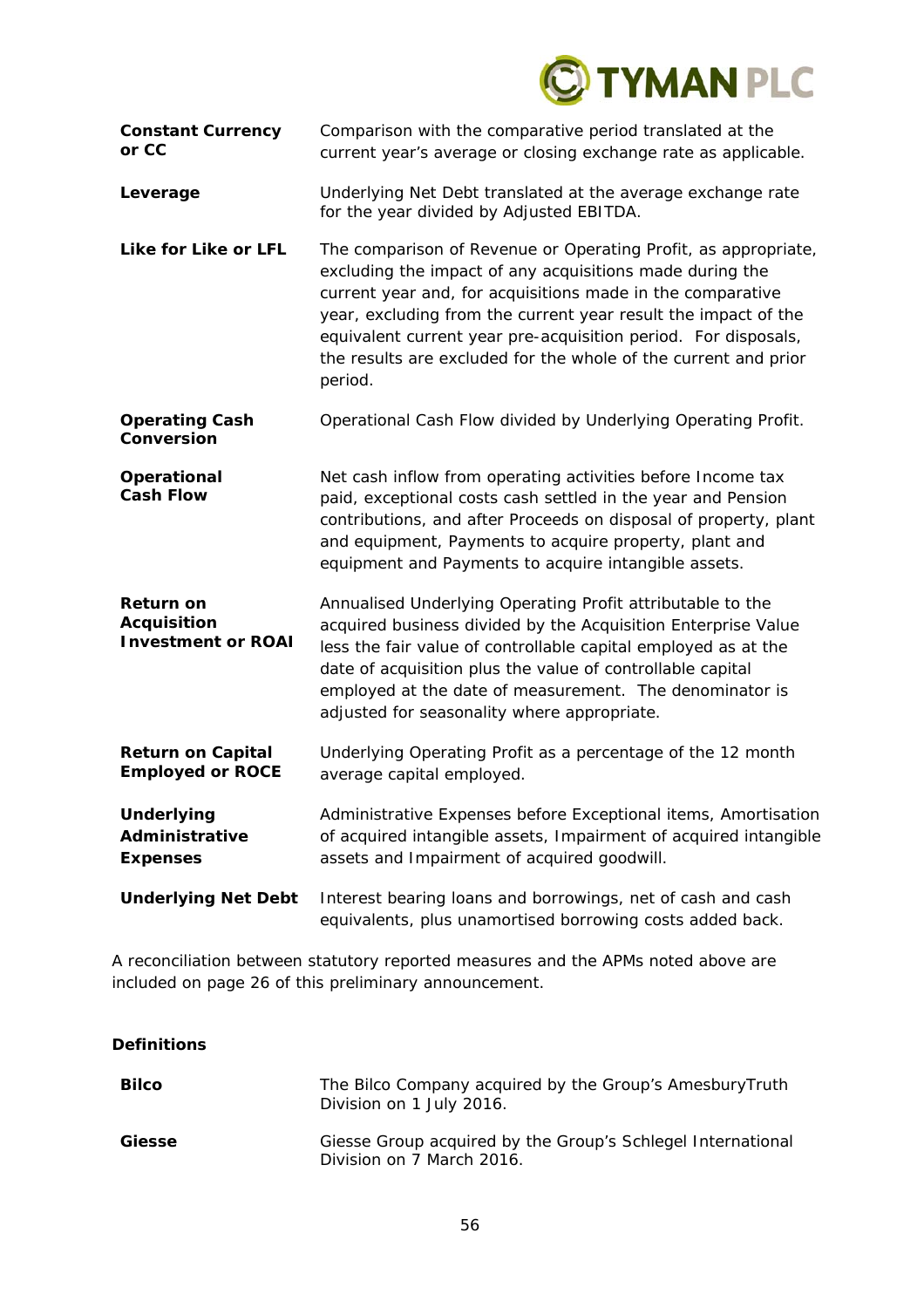

| <b>Howe Green</b>                                           | Howe Green Limited acquired by the Group on 3 March 2017                                                                                   |
|-------------------------------------------------------------|--------------------------------------------------------------------------------------------------------------------------------------------|
| Maquiladora                                                 | A factory in Mexico run by a foreign company and exporting its<br>products to that company's country of origin.                            |
| <b>Response or</b><br><b>Response</b><br><b>Electronics</b> | Response Electronics Limited, acquired by the Group's ERA<br>Division on 3 March 2016.                                                     |
| <b>Revenue</b>                                              | The gross inflow of economic benefits (cash, receivables, other<br>assets) arising from the ordinary operating activities of the<br>Group. |
| £ or Sterling or<br><b>British Pounds</b>                   | The lawful currency of the United Kingdom.                                                                                                 |
| US\$                                                        | The lawful currency of the United States of America.                                                                                       |
| <b>Glossary of Terms</b>                                    |                                                                                                                                            |
| <b>APM</b>                                                  | Alternative Performance Measure                                                                                                            |
| bps                                                         | Basis points                                                                                                                               |
| CGU                                                         | Cash Generating Unit                                                                                                                       |
| <b>CPA</b>                                                  | <b>Construction Products Association</b>                                                                                                   |
| <b>EBITDA</b>                                               | Earnings before Interest, Taxation, Depreciation and<br>Amortisation                                                                       |
| <b>EMEAI</b>                                                | Europe, Middle East and Africa and India region                                                                                            |
| EU                                                          | European Union                                                                                                                             |
| <b>IFRS</b>                                                 | <b>International Financial Reporting Standards</b>                                                                                         |
| <b>JCHS</b>                                                 | Joint Centre for Housing Studies of Harvard University                                                                                     |
| <b>LIRA</b>                                                 | Leading Indicator of Remodelling Activity published quarterly<br>by JCHS                                                                   |
| <b>OEM</b>                                                  | Original equipment manufacturer                                                                                                            |
| <b>PPE</b>                                                  | Property, plant and equipment                                                                                                              |
| <b>RMI</b>                                                  | Renovation, maintenance and improvement                                                                                                    |
| <b>TFR</b>                                                  | Trattamento di fine Rapporto                                                                                                               |